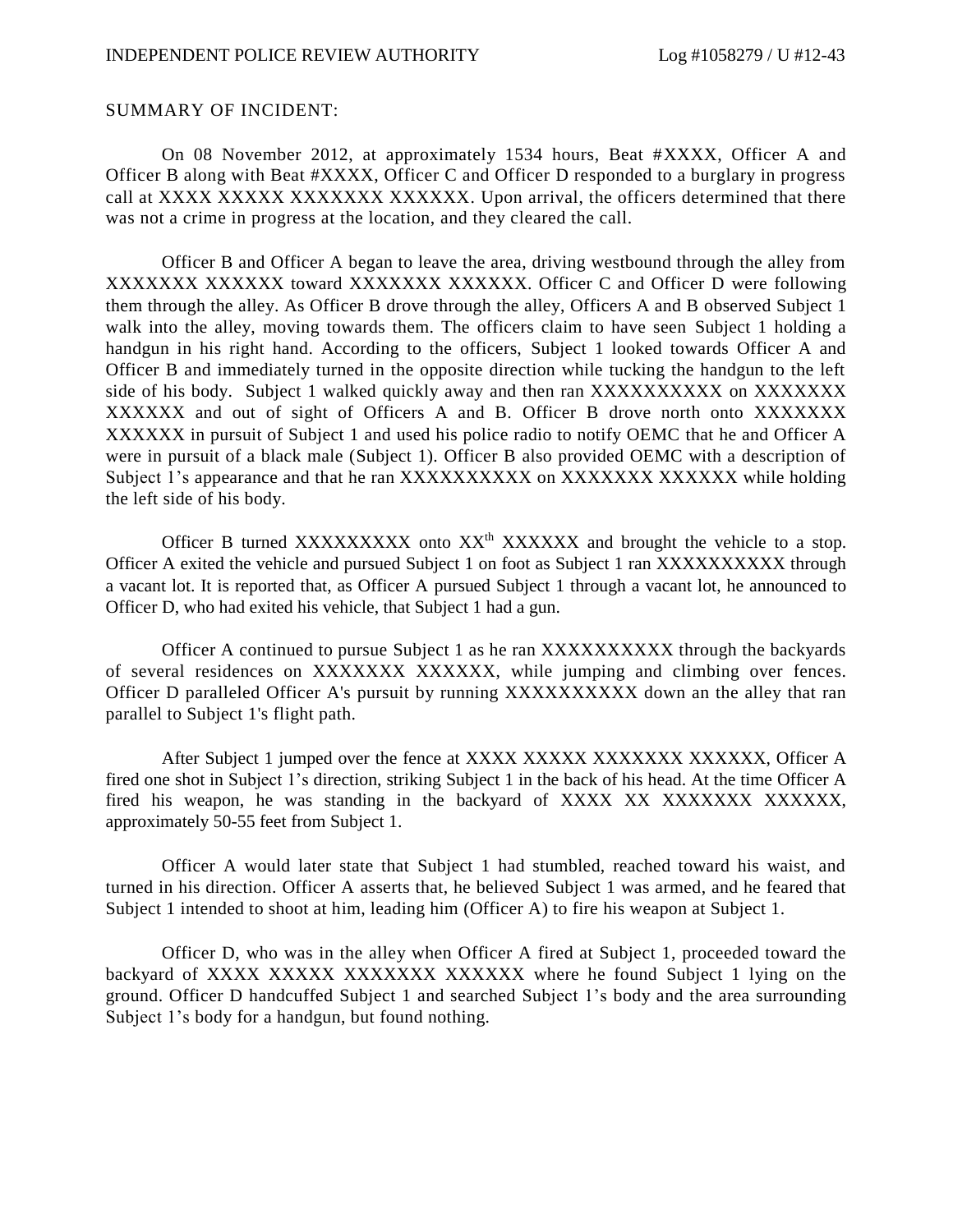During a search of Subject 1's path of flight, Officer E found a .22 caliber, black colored revolver in the front yard of XXXX-XX XXXXXX XXXXXXX XXXXXXX, which is the front yard of the building where Subject 1 initially turned and ran from Officers B and A.

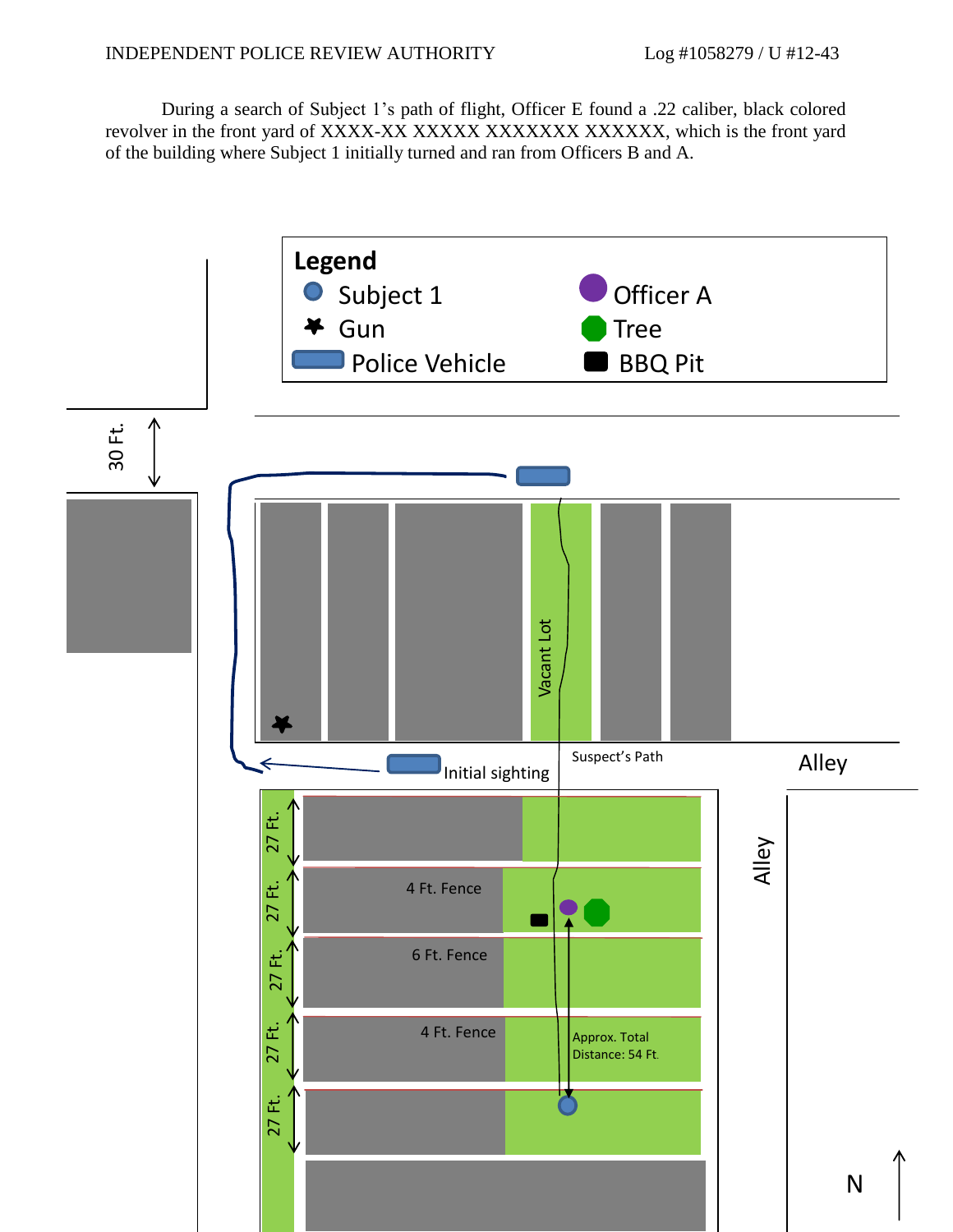### **ALLEGATIONS:**

It is alleged in a Civil Suit, filed by Subject 2, that on 08 November 2012, **Officer A:**

- 1. Used an unreasonable and excessive amount of force when he shot Subject 1.
- 2. Used deadly force against Subject 1 which was unprovoked and unwarranted.

#### **APPLICABLE RULES AND LAW:**

Rule 2: Any action or conduct which impedes the Department's efforts to achieve its policy and goals or brings discredit upon the Department.

Rule 6: Disobedience of an order or directive, whether written or oral.

Rule 38: Unlawful or unnecessary use or display of a weapon.

Chicago Police Department's General Order 02-08-03, Section III, A; Deadly Force

Illinois State Statute 720 ILCS 5/7-5; Peace Officer's Use of Force in Making Arrest

#### **INVESTIGATION:**

The **IPRA Preliminary Report** reflects the information provided by Deputy Chief A, who was the On Scene Incident Commander who responded to this event. Deputy Chief A related that on 08 November 2012, at approximately 1534 hours, two unmarked tactical vehicles, Beats XXXX and XXXX, responded to a report of a burglary in the vicinity of  $XX<sup>th</sup>$  and XXXXXXX. After the officers determined that the burglary was unfounded, they drove west from XXXXXXX through the XXXX-XXXX alley XXXXX of XX<sup>th</sup> XXXXXX. As the officers approached XXXXXXX, the officers observed a black male, now known as Subject 1, in a XXX XXXXXX walking north on XXXXXXX XXXXXX across the opening of the alley. The officers observed Subject 1 tucking a "pistol" into his waist with his right hand. Deputy Chief A related that when Subject 1 saw the officers, he gave them an "Oh, shit" look and "power-walked" away before running XXXXX on XXXXXXX out of the officers' sight. The lead squad vehicle, Beat XXXX, drove west in the alley and turned XXXXXX onto XXXXXXX XXXXXXX in pursuit of Subject 1. The second squad vehicle, Beat XXXX remained in the alley near a power pole.

Deputy Chief A related that Beat XXXX turned XXXX onto XX<sup>th</sup> XXXXXX, where the passenger officer, Officer A, exited the squad vehicle and pursued Subject 1 on foot. Subject 1 ran XXXX on  $XX^{\text{th}}$  XXXXXX and then XXXXX through a vacant lot on the XXXX side of the building at XXX-XXX XX XXXXXX. The officers assigned to Beat XXXX exited their vehicle and heard movement. Subject 1 ran XXXXX across the alley, over a fence, and into the backyard of a residence. Officer A continued to pursue Subject 1 on foot while one of the officers assigned to Beat XXXX ran XXXX in the alley to the XXXXX-XXXXX alley between XXXXXXX and XXXXXXX to parallel the foot chase. Subject 1 climbed over fences into other backyards as he continued

<sup>&#</sup>x27; Officer A's star number was changed from #XXXX to #XXXX.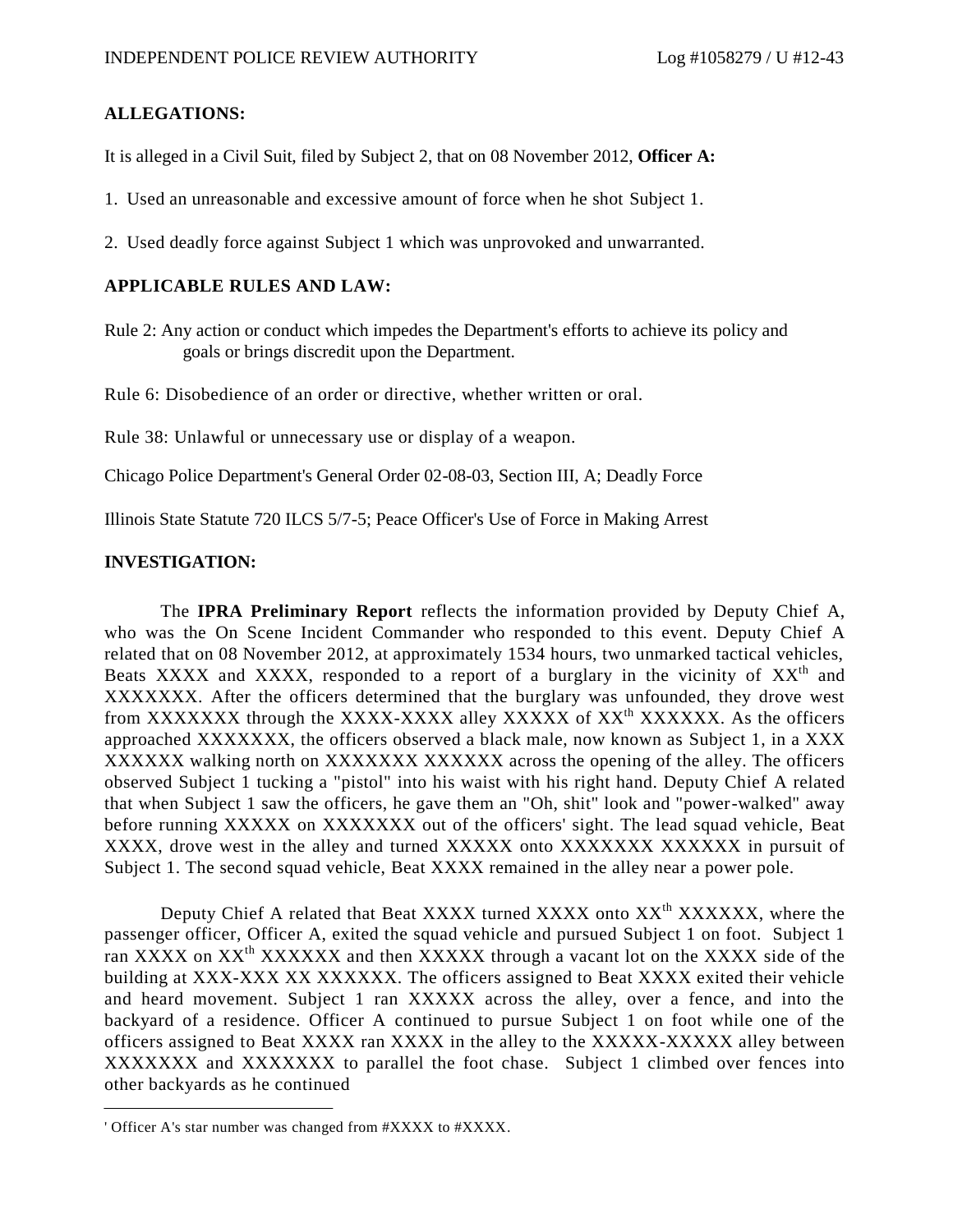running XXXXX. Deputy Chief A related that he was told that when Subject 1 climbed over the fence into the backyard of XXXX XX XXXXXXX, he stumbled, reached to his waist, crouched, and turned in Officer A's direction. Officer A was in the back yard of XXXX XX XXXXXXX near a tree and barbeque grill and was shouting, "Police!" and telling Subject 1 to show his hands. When Subject 1 turned in Officer A's direction and reached to his waist, Officer A fired one shot at Subject 1, striking Subject 1 in the head. Subject 1 fell to the ground in the backyard of XXXX XX XXXXXXXX.

Deputy Chief A was told that the officer who had paralleled the foot chase in the XXXXX-XXXXX alley heard the gunshot while he was behind a garage. That officer jumped over a gate, entered the backyard of XXXX XX XXXXXXX, handcuffed Subject 1, called for an ambulance, and searched Subject 1 and the immediate area for a gun. That officer did not find a gun. Deputy Chief A was told that responding officers searched the route of the pursuit and located a revolver at the XXXXXXXXX corner of the apartment building at XXXXXXX XX XXXXXXX. The revolver was a .22 caliber "Long" model. (Att. #4)

A **Sketch of the scene** drawn by IPRA Investigator A depicts the path of the pursuit, the location where the shooting occurred, the position of Officer A when he discharged his weapon, the position of Subject 1's body where he fell, and the location where the gun was recovered. (Att. #5)

The **Major Incident Notification Report<sup>2</sup>** documented that the officers were returning from a burglary in progress call when they observed the offender in the XXXXX alley of XXXXXXXXX. The offender looked in the officers' direction and immediately turned and started to walk away. The officers observed a handgun in the offender's hand. The officers pursued the offender through several yards. The officers gave verbal commands to drop the weapon and show his hands while announcing their office. The offender refused to comply and continued to flee. As the offender cleared a fence, the offender reached into his pocket. The officer, fearing for his life, fired one time. The offender was struck once and pronounced dead on the scene. The offender's weapon was recovered containing four live .22 caliber rounds and one expended .22 caliber round. (Att. 104)

The **Case Supplementary Report** detailed the canvass undertaken by Detectives, who. canvassed in the XXX block of XXXX XXXXXXXXX, the XXXX block of XXXXX XXXXXXX, and the XXXX block of XXXXX XXXXXXX. No new information was uncovered during the canvass. (Att. 85)

**Department Reports<sup>3</sup>** provide information related to the incident, the detectives' canvass, Subject 1's autopsy, the detectives viewing of the video from the residential building at XXX-XXX XXXX XXXXXXXXX XXXX, statements given to the Detectives by Officers A, B, D, C,  $E^4$  and witnesses  $1^5$ ,  $2^6$ , 3's, and  $4^8$  (Atts. #8, #57 and #85)

<sup>2</sup> This report lists Officer A as the victim and Subject 1 as the offender.

<sup>&</sup>lt;sup>3</sup> Department Reports consist of the Original Case Incident Report, Detective Supplementary Reports.

<sup>4</sup> Officer E found the gun in the yard at XXXX XXXXX XXXXXXX XXXXXX.

<sup>5</sup> Civilian 1 was interviewed twice by IPRA. (See Attachments #18-19 and #98-99)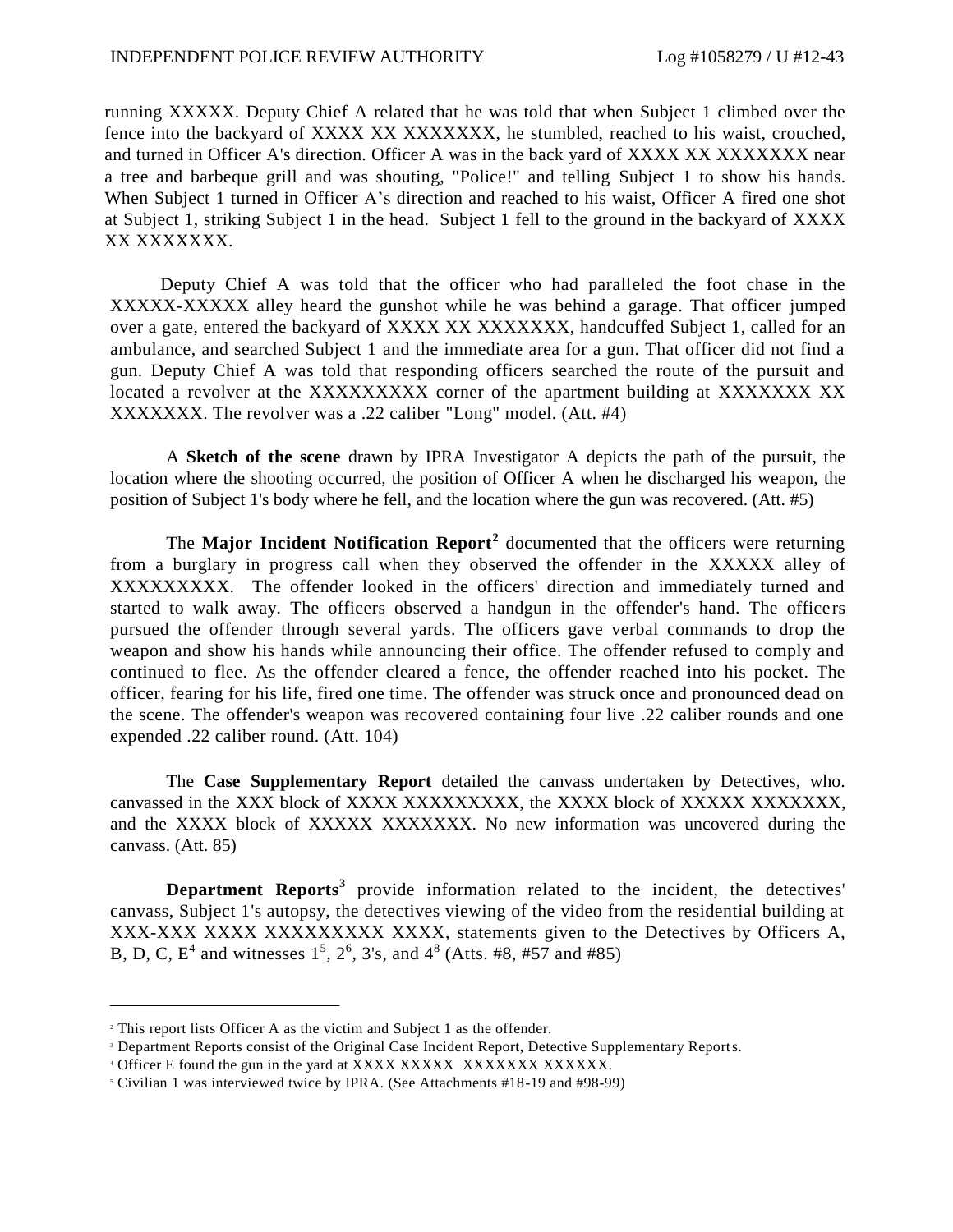**The Detective Files and General Progress Reports** contained copies of Department Reports,<sup>9</sup> the Medical Examiner's Postmortem Examination of Subject 1, Laboratory Reports from the Illinois State Police Forensic Services, Social Media Photographs of Subject 1 holding various firearms and the detectives notes used to complete the Department Reports. (Att. #129)

Officer A' s **Tactical Response Report (TRR)I°** documents that Subject 1 did not follow verbal direction, fled, and placed Officer A in imminent threat of a battery. More specifically, the report states:

R/MEMBER OBSERVED SUBJECT GRAB AT HIS WAISTBAND AND SPIN TO FACE THE MEMBER. R/MEMBER FEARING THE SUBJECT WAS STILL ARMED AND FEARING AN ATTACK CAUSING GREAT BODILY HARM DISCHARGED HIS WEAPON.

Box XX documents that Subject 1 was armed with a Revolver. (Att. #6)

**The Officer Battery Report (OBR)** completed by Officer A documents that Officer A provides the same narrative as that of the TRR. Officer A had no apparent injury. (Att. #6-7)

**Chicago Police Department Event Query #1231309507<sup>11</sup>** for November 8, 2012, at approximately 1516 hours documents that Beats #XXXX and XXXX responded to a burglary in progress call at XXXX XXXXX XXXXXXX XXXXXX. (Att. #108)

**Chicago Police Department Event Query #XXXXXXXXXX and #XXXXXXXXXX** for November 8, 2012 documented the following:

- 15:33:59 dispatched notified of foot pursuit.
- 15:34:12 male in XXX XXXXXX holding side.

<sup>6</sup> Civilian 2 was not interviewed by IPRA. He was inside a garage when he heard someone yelling "Police" then he heard a single gunshot. When he came out of the garage he observed the police.

<sup>7</sup>Civilian 3 was entering her building when she heard and observed a police vehicle driving XXXXXXXXX on XXXXXXXXX. She then observed the police vehicle stop and a police officer exit the vehicle and run through a vacant lot.

<sup>8</sup>Civilian 4 was inside the garage with Civilian 2 when he heard what sounded like a gunshot in the alley. He did not exit the garage and he heard nothing else.

<sup>9</sup> Department Reports consist of the Original Case Incident Report, Detective Case Supplementary Reports, Inventory Reports, Crime Scene Processing Reports, Investigative File Inventory Report, Property Release Order, firearms Receipt & Worksheet, Subject 1's Juvenile Criminal History Report and the Detectives General Progress Reports.

<sup>10</sup> Box XX lists the reporting member as Officer A, signature XXXXXXX, dated 08 November 2012 at 21:11:08 hours. Box XX lists the Reviewing Supervisor as IPRA Reviewing Supervisor A, signature XXXXXXX, reviewed on 08 November 2012 at 21:11:52 hours. (Att. #6)

<sup>&</sup>lt;sup>11</sup> This is the call that Beats #XXXX and #XXXX had responded to and closed out just prior to when they observed Subject 1 walk into the alley with a handgun.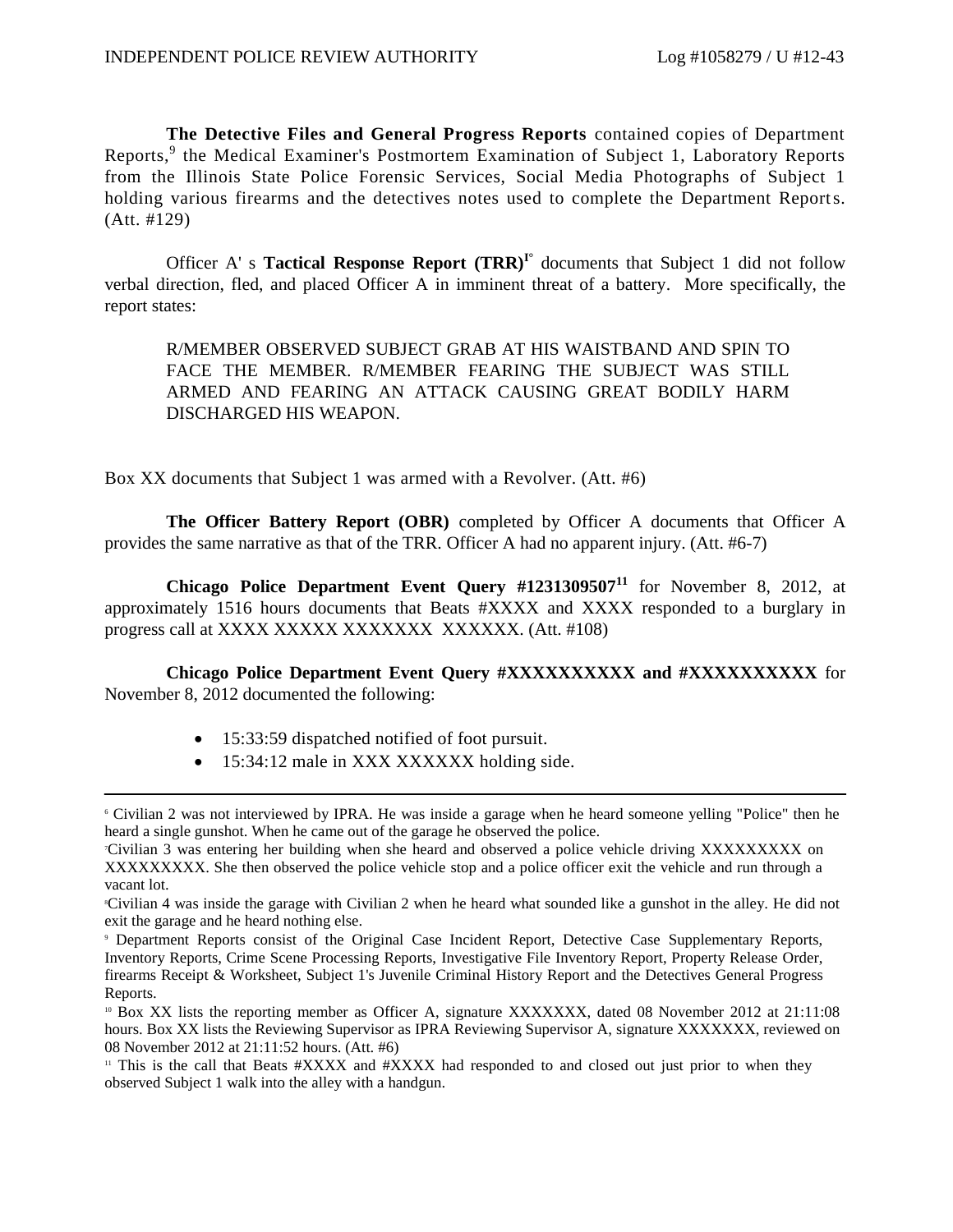- $\bullet$  15:34:24 Shots fired.
- 15:34:47 Shots fired by XXXX.
- 15:34:56 XXXX XX XXXXXXX.
- 15:34:57 dispatch radio XXX for assistance.
- 15:35:13 XXX XXX assist units.
- $\bullet$  15:35:22 slowdown.
- 15:36:02 dispatch notifies Beat XXX to slowdown.
- $\bullet$  15:36:23 offender shot.
- 15:39:09 located in the vicinity of XXX XXXX XXXXXXXXX XXXX /XXXX XXXX XXXXX XXXXXXX XXX. (Att. #9)

**Chicago Police Department Event Query #1231309955** for November 8, 2012, at approximately 1542 hours documents a call from XXXXXX XXX telephone #XXX-XXX-XXXX in the vicinity of XXXX XXXXX XXXXX XXXXXX. The caller has since been identified as Civilian 1. (Atts. 10 & 178)

The pertinent part of the OEMC transcription is as follows:

| 911:                | Chicago emergency [unintelligible]                                                                                                                                                             |
|---------------------|------------------------------------------------------------------------------------------------------------------------------------------------------------------------------------------------|
| Civilian 1:         | Hi, I was callin' because  um  some boy was just runnin' from<br>the police officers  and while he was jumpin' the gate, one of the<br>officers just shot him in the back they shootin' at him |
| 911:                | He's been shot?                                                                                                                                                                                |
| Civilian 1:         | In the [unintelligible] of XXXX block of XXXXX andaround the<br>block right thereon the main street                                                                                            |
| 911:<br>Civilian 1: | He was shot you think?<br>Yeah                                                                                                                                                                 |
| 911:                | You said the guy has been shot?                                                                                                                                                                |
| Civilian 1:         | I think so he was runnin' and he was jumpin' the gates and they,<br>they just stopped and started  they fired shots.                                                                           |
| 911:                | And where is he at now?                                                                                                                                                                        |
| Civilian 1:         | I just seen him up over the gate, I never seen him get back up.                                                                                                                                |
| 911:                | [unintelligible] I just gotta call this lady back  she said the<br>police hit somebody in the back but when I transferred her  the<br>phone dropped.                                           |

The **Chicago Fire Department Ambulance Report** documents that Engine #XX responded to XXXX XXXXX XXXXXXX Avenue, at approximately 1536 hours regarding an unknown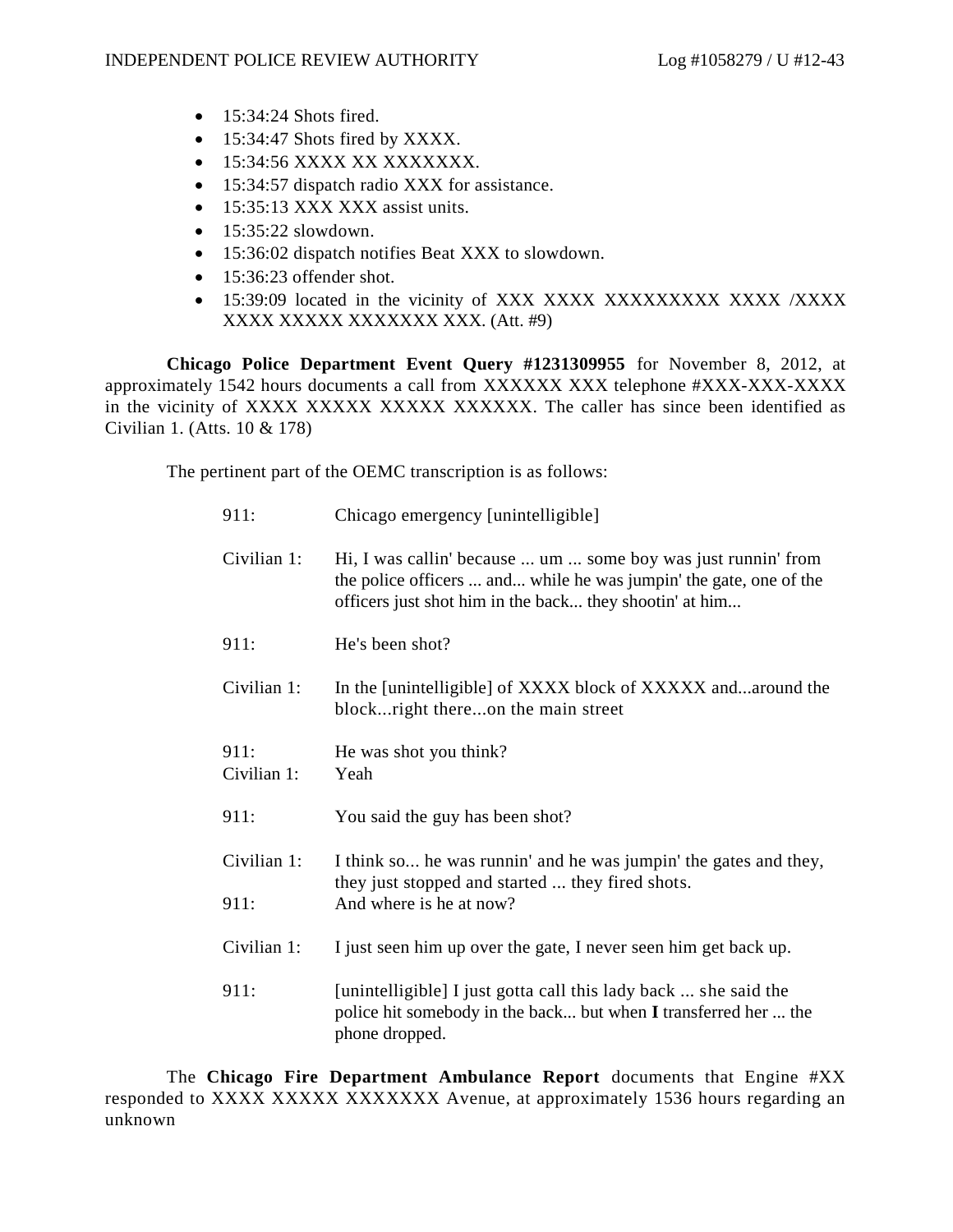gunshot victim. The report indicates that the patient sustained a gunshot wound to the face with an exit in the back of the head.<sup>12</sup> The patient was found in a prone position with his wrists handcuffed behind his back. The report documents that the approximate time of death was 1611 hours. (Att. 141)

A Canvass of the area of the incident was conducted by IPRA in an attempt to locate additional witnesses and / or evidence. Although there was at least one witness found who heard the shooting, the canvass identified no eye witnesses to the shooting or additional evidence were located." (Atts. #16 & 30)

The **Crime Scene Processing Report** documents a list of inventoried and photographic evidence. The report also documents that a metal detector was used in the backyard of XXXX XXXXX XXXXXXXXXXXXX in an attempt to locate Officer A's fired cartridge case, with negative results. (Atts. #33)

A **Sketch of the scene** drawn by CPD Forensic Investigator A depicts the location where the shooting occurred, the position of Subject 1's body where he was shot and the location where the firearm reported to belong to Subject 1 was recovered. (Att. #162)

**Evidence Technician Photographs** document the incident scene, the body of Subject 1 in the rear yard of XXXX XXXXX XXXXXXX XXXXXXX, and a recovered handgun as it lay on the ground in the front yard of XXXX XX XXXXXXX Address (Marker A). (Atts. #37-39)

**Security cameras video footage** from an apartment building located at XXX-XXX XXXX XXXXXXXXX XXXX shows a person presumed to be Subject 1 wearing a XXX XXXXXX running XXXX past the front gate of the building. What appears to be an unmarked police vehicle can then be seen driving east on XXXXXXXXXXXXX. The camera affixed to the rear of the building captured an unmarked police vehicle and an unmarked XXXXXXXXX XXXXX driving XXXX in the alley that is located XXXXX of XXXXXXXXXXXXXXM. A person<sup>14</sup> was captured walking XXXX in the alley and at least one person was observed walking from the garage located at the rear of XXX-XXX XXXX XXXXXXXXX XXXX. (Att. #29)

**Illinois State Police (ISP) Division of Forensic Service Laboratory Report #XXXXXXXXX,** dated December 10, 2012, documents that the firearm belonging to Officer A was examined, test fired, and found to be in firing condition. (Att. #81)

**Illinois State Police (ISP) Division of Forensic Service Laboratory Report #XXXXXXXXX,** dated January 16, 2013, documents the results of Gun Shot Residue samples from both hands of Subject 1. The document indicates that Subject 1 may not have discharged a

<sup>&</sup>lt;sup>12</sup>This characterization of Subject 1's injuries is inconsistent with the Medical Examiner's report as will be described further below, which documents no injury to the face and an entrance wound only on the back of the head.

<sup>&</sup>lt;sup>13</sup> As will be described below, further investigation revealed that Civilian 1 did witness the shooting.

<sup>14</sup> Civilian 2 was working in the garage at this address when the shooting occurred, it is unknown if the person observed on the video is Civilian 2 or a police officer.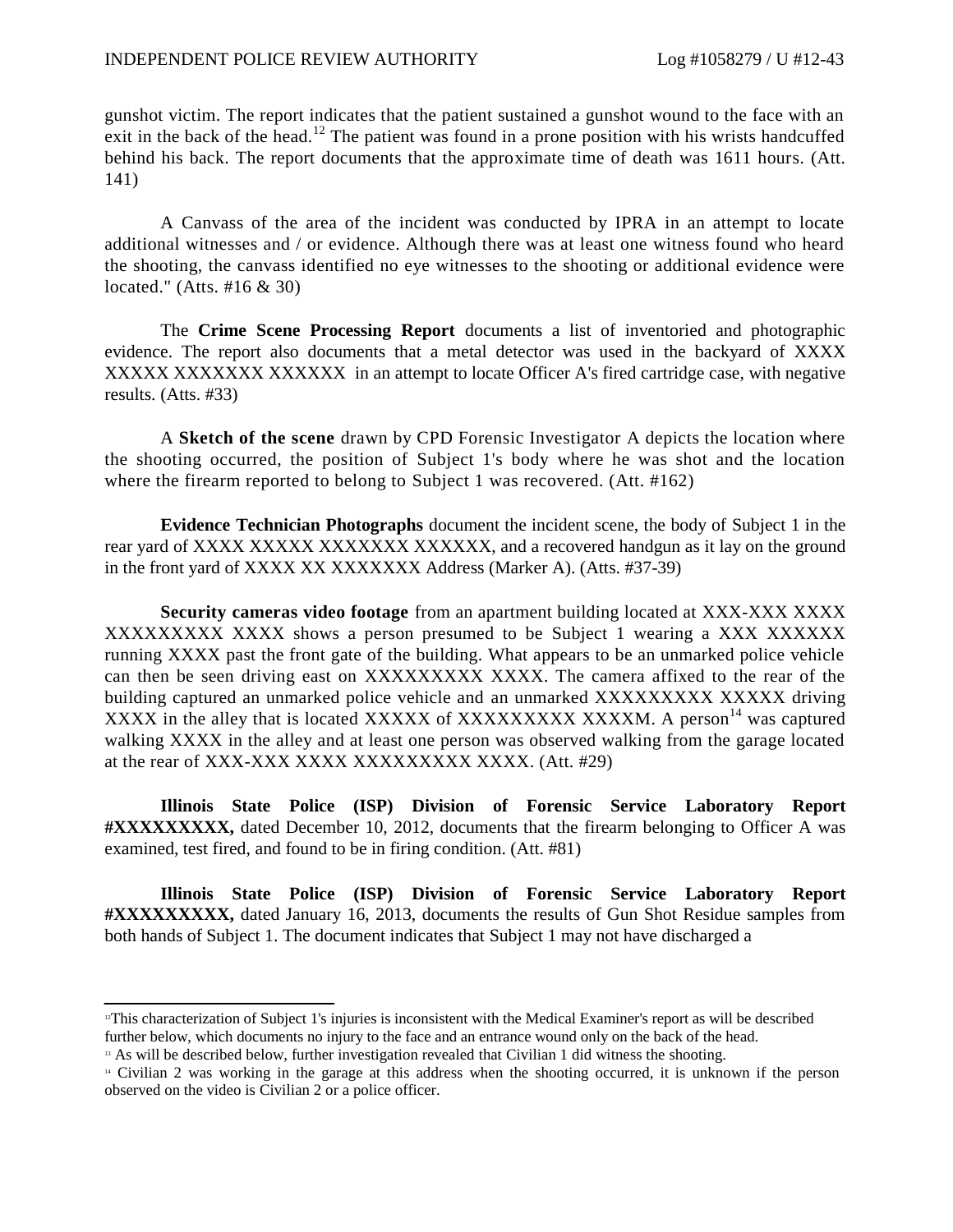firearm with either hand. If he did discharge a firearm, then the particles were removed by activity, were not deposited, or were not detected by the procedure. (Att. #56)

**Illinois State Police (ISP) Division of Forensic Service Laboratory Reports #XXX-XXXXXX,** dated April 18, 2013 and May 14, 2013, documents that one X.X. XXXXXS & XXXX revolver, one XXXXXXXXX discharged cartridge, three XXXXXXXXX live cartridges and one Federal live cartridge recovered at the scene were inventoried under Inventory #XXXXXXXX and #XXXXXXXX. The tests revealed that the revolver was found to be in firing condition. However, relative to all items, the test did not reveal any latent fingerprint impressions suitable for comparison. (Atts. #76-77)

On November 14, 2012, the **Bureau of Alcohol, Tobacco, Firearms and Explosives National Firearm Tracing Center** issued a report documenting that **Trace Number XXXXXXXXXXXX** was conducted for the X.X. XXXXXS & XXXX revolver, which was recovered at the scene. The report indicated that the trace results were negative, due to the age of the firearm. On July 27, 2017, IPRA Deputy Chief Administrator A contacted the Bureau of Alcohol, Tobacco, Firearms and Explosives National Firearm Tracing Center to confirm the results of Trace Number XXXXXXXXXXXX. ATF Supervisor A explained that neither the serial number associated with the revolver nor the firearm's importer are on file with the ATF. Therefore, no trace could be associated with the original firearm purchaser. (Att. #130)

**Illinois State Police (ISP) Division of Forensic Service Laboratory Report #XXX-XXXXXX,** dated February 19, 2015, documents that the XXXXX XXXXXXX XXXXXXX / zippered XXXXXXXXXX and XXXXXX XXXXXXXX /XXX XXXXXXX worn by Subject 1 were tested for gunshot residues. The Laboratory Report documents that no gunshot residues were observed via the visual examination or microscopic examination. The Laboratory Report documents that chemical testing did not reveal any gunpowder or copper residue s. The Laboratory Report further documents that chemical testing did reveal the presence of lead; however, there was no discernible pattern suitable for further distance determination testing. (Atts. #89 & 93)

On June 26, 2015, **Civilian 5 of the ISP Forensic Crime Lab explained** ISP Laboratory Report #XXX-XXXXXXXX to IPRA Supervising Investigator A and IPRA Supervising Investigator B. Civilian 2 stated that the positive test for lead particulate matter could have resulted from the bullet striking something prior to striking Subject 1, and/or the bullet fragmenting upon impacting Subject 1. Civilian 2 also explained the process under which these tests are conducted. Civilian 2 stated that the garment to be tested is laid flat, layered by a series of cloths soaked with a chemical agent that react separately to gunpowder / gunshot residue, copper, and lead. The garment is ironed, infused with heat, in order to pick up the presence of each element. Civilian 2 stated that the cloudlike lead positive test could have resulted from the ironing process. Civilian 2 added that the absence of gunpowder / gunshot residue and copper does not indicate a close range gunshot. (Att. #101)

**The Postmortem Examination Report from the Cook County Office of the Medical Examiner** for Subject 1 classified Subject 1's death as a homicide as a result of a gunshot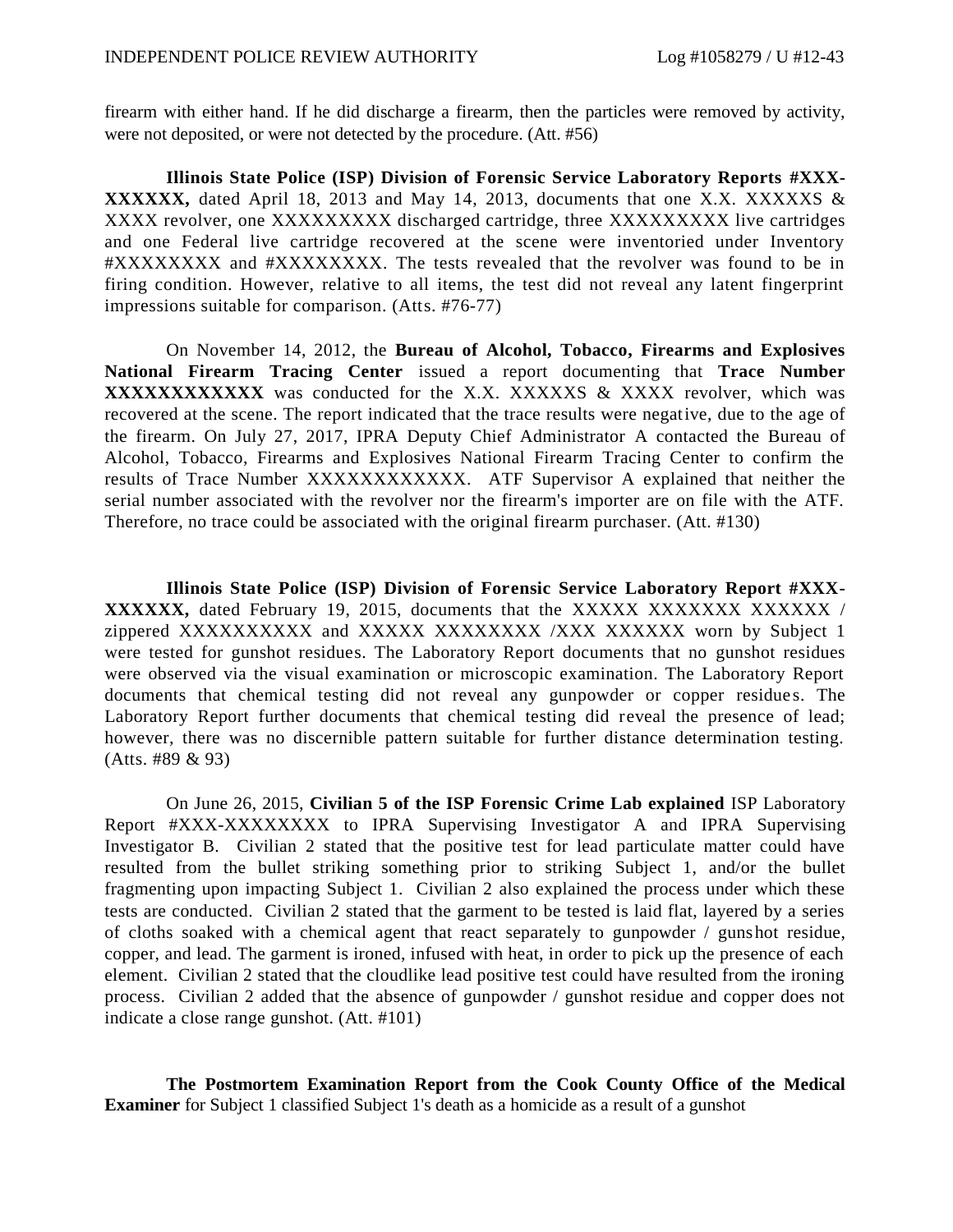wound to the back of the head. The report further indicated that an examination of the skin around the gunshot wound of entrance revealed no evidence of close-range firing.<sup>15</sup> (Att.  $#55$ )

**The Toxicologic Analyses from the Cook County Office of the Medical Examiner** for Subject 1 indicates that Subject 1's blood test was negative for Benzoylecgonine, Ethanol and Opiates. (Att. #55)

**Radiological Images from the Cook County Office of the Medical Examiner** depict multiple fragments lodged in the back of Subject 1's head. (Att. #95)

A **Social Media Search documented in the Detective Files** details the discovery of eight photographs from seven posts on [facebook.com.](http://facebook.com/) Two of the eight photographs are duplicates that were posted twice. Five of the eight photographs depict a young black male believed to be Subject 1 posing with a handgun. In one of these photographs, the words "R.i.p Subject 1/twin" appear above the photo of the young black male believed to be Subject 1. Another photograph features at least eight young black males posing together in a group. One male, whose face is partially obscured by a piece of cloth, is posing with a revolver-type handgun. In addition, one photograph depicts a law enforcement patrol vehicle with the words "XXXXX XXXX" typed across the top of the photo and "XXXXXX" typed across the bottom. (Att. #129)

The **Arrest Report** completed by Officer A documents that Officer A and Officer B arrested Subject 1 on July 28, 2012 for the offense of gambling. (Att. 116)

### **CIVILIAN WITNESSES:**

Civilian 1 provided three statements to IPRA. The first was taken 9 November 2013, the day after the incident. The second was taken June 30, 2015, approximately two and half years after the incident. The third statement was taken August 16, 2016.

In the first statement, Civilian 1 recalled seeing Subject 1 as he fled from the police, rounding the corner onto XXXXXXXXX, then running through the yards and hopping over fences. However, she denied hearing or seeing the gunshot. In the second statement, Civilian 1 admitted having heard the gunshot and having seen Subject 1 scaling a fence just before the shot. In these first two statements, Civilian 1 claimed that she gave her phone to an unknown female who used it to call 911.

During the third statement, Civilian 1 reiterated her observations about Subject 1's flight from the officer and what she observed as to the shooting. However, in the third statement Civilian 1 admitted that it was she who placed the 911 call saying she had seen the police shoot Subject 1 in the back.

The following provides summaries of the three statements.

<sup>&</sup>lt;sup>15</sup> See page #2, Evidence of Injury, section #1.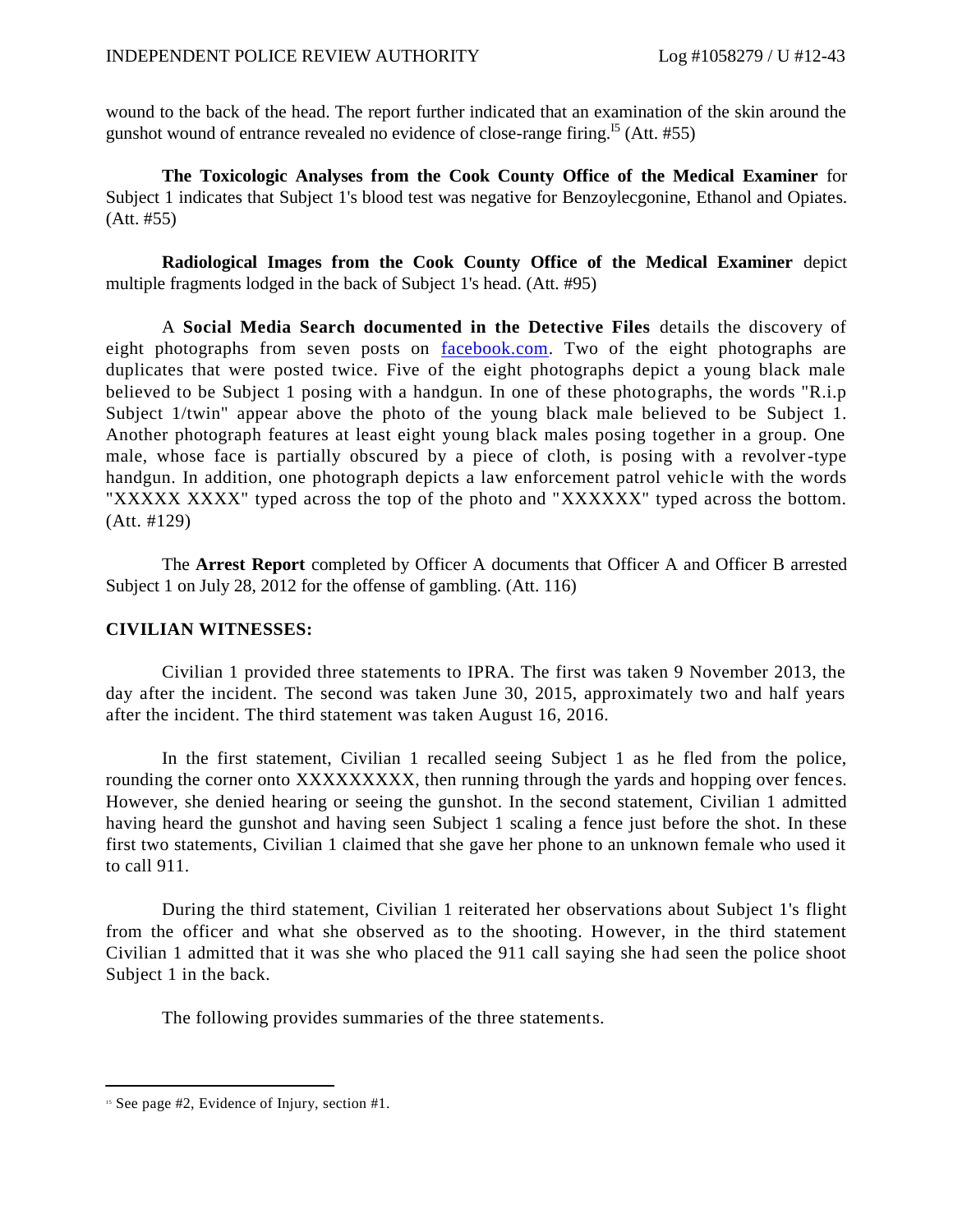**In a statement to IPRA on 09 November 2012, witness Civilian 1,** stated that on the date and time of the incident, she was in the vicinity of  $XX<sup>th</sup>$  and **XXXXXXXXXXXXX** waiting for a friend. As Civilian 1 stood near the intersection of XX<sup>th</sup> and XXXXXXXXX XXXXXX she saw a black male wearing a XXX and XXX clothing<sup>6</sup> running away from two white male police officers, across the street from where she was standing.

Civilian 1 stated that after the black male ran past her location, an unknown black female asked to use Civilian 1's cell phone. Civilian 1 stated that her attention was focused more on the unknown black female who had Civilian 1's cell phone then the black male who was running from the police officers.

Civilian 1 stated that when she got her cell phone back from the unknown black female, the cell phone was in 911 mode." Civilian 1 stated that she assumed that the unknown black female must have known the black male that was running from the police officers. After Civilian 1 got her cell phone back, she received a call from 911 regarding the earlier phone call made from her phone.

In this first statement to IPRA, Civilian 1 stated that she did not know which direction the police officers and the black male ran, but confirmed that it was further away from where she was standing. Civilian 1 stated that she did not see the black male with a weapon. Civilian 1 did not observe the black male holding his clothes or waist area because he was holding the gates, "hopping" the fences; specifically Civilian 1 stated that "naw he ain't have no weapon" and "he couldn't hold nothing' because he was holding' onto the gates, hoppin' the gate<sup>"18</sup> Civilian 1 also remarked about how fast Subject 1 was running, stating that "yeah, he was movin' fast."<sup>19</sup> When more specifically asked if she had seen Subject 1 holding any part of his body, Civilian 1 responded, "naw cuz he was grabbin' the gates,<sup>"</sup> referring to the fences that Subject 1 went over as he fled.

Civilian 1 did not see the police officer fire a weapon. Civilian 1 stated that she saw the police officer fall, as it appeared that he tripped trying to get over the fence. Civilian 1 stated that she heard a sound, but because there was construction on the road, she thought the sound came from the construction. When Civilian 1 heard the sound, it never entered her mind that it might have been the noise of a gunshot. Civilian 1 stated she could not tell what the two officers looked like because the officer was too far from where Civilian 1 was standing. Civilian 1 stated that she could not tell if the two officers were wearing plainclothes or a uniform. Civilian 1 did not see if the two officers had their guns out while they chased the black male. Civilian 1 stated that she did not hear the two officers or black male say anything because they

<sup>16</sup> Civilian 1 uttered that the clothing could have been XXXXX, she did not know. Att. 19 at page 6.

<sup>17</sup> Witness 1's cell phone is XXX-XXX-XXXX which is the same phone number that called 911 on November 8, 2012 at approximately 1542 hours under event #XXXXXXXXXX. The unidentified caller stated that a guy was running from the police and was climbing over the fence when the police started shooting at him. He was hit in the back. He went over the fence and never got up. (Att. 10)

<sup>&</sup>lt;sup>18</sup> Statement of Civilian 1, Att. 19, page 7.

<sup>19</sup> *Id.* at page 6.

<sup>20</sup> *Id.* at page 12.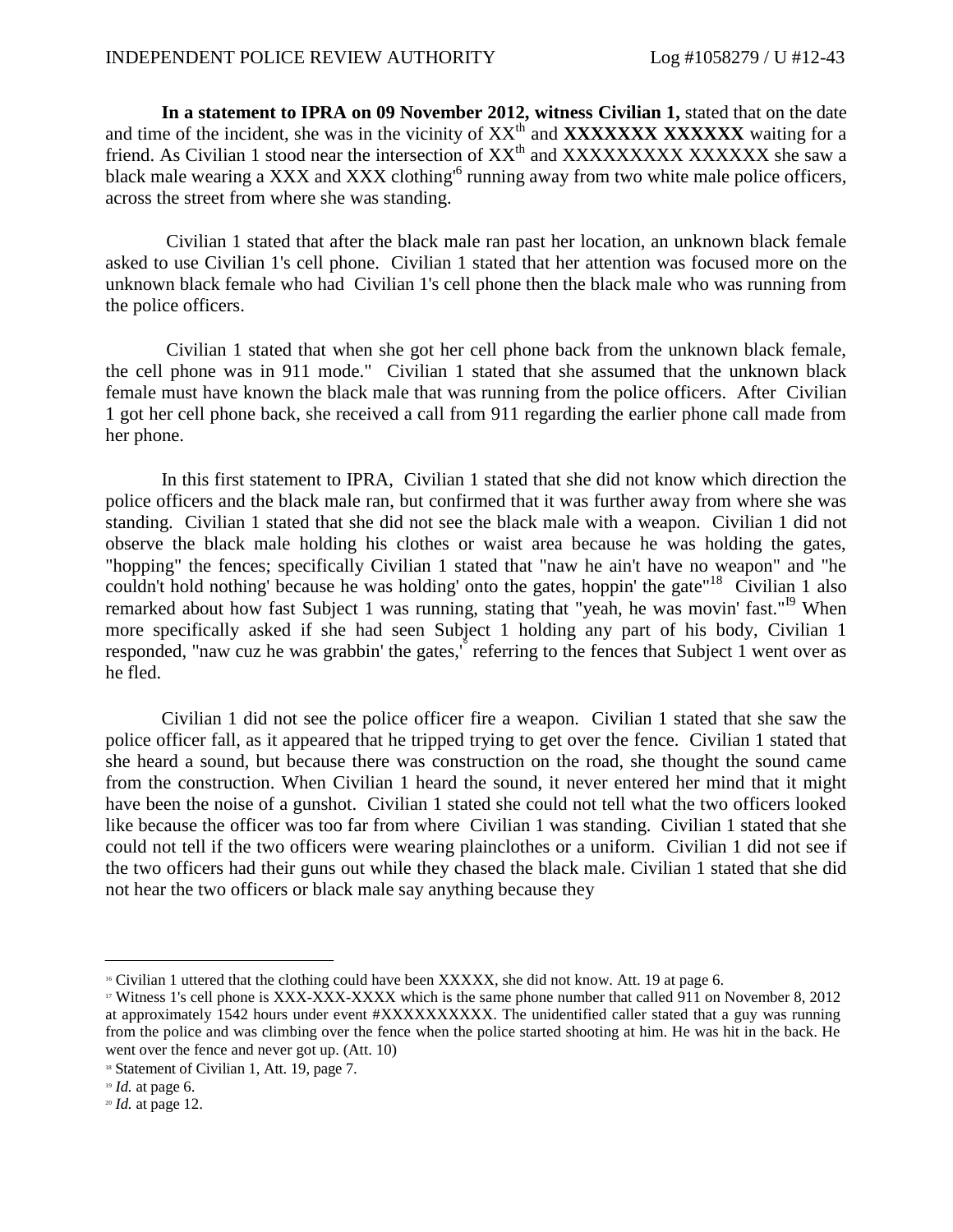were too far away. When asked to describe the officer she saw, again. Civilian 1 claimed she was unable to provide a description because "it was too far."<sup>21</sup>

Civilian 1 stated that she is not from the area and did not know the black male. Civilian 1 stated that she did not see the black male on the ground because it was too far away. Civilian 1 did not see an ambulance arrive at the scene because she had left the area. (Atts. #18-19)

**In a second statement to IPRA on 30 June 2015, Civilian 1,** was interviewed while in an IPRA vehicle near her residence. Civilian 1 was asked to clarify some of the information she provided in her earlier statement. Civilian 1 stated that she has not seen the unknown black female who used her cell phone since the date of the incident. Civilian 1 confirmed that she had observed a black male jumping over the fences while being chased by the police. Civilian 1 recalled that the white male police officer was wearing a black bulletproof vest and regular clothing. Civilian 1 stated that the black male that was running from the police officer was three to four houses/yards ahead of the police officer.

Civilian 1 stated that she did not see the police officer that was chasing the black male jump any fences. Civilian 1 stated that she observed the police officer's arm appear to get stuck on the fence when he attempted to climb over it, adding that the officer never made it over the fence. When asked what she meant when she said she saw the officer "tripped," she stated that "he was tryin' to jump the gate but he didn't make the first gate because the gate and his arm, this part got caught on the gate."<sup>22</sup> According to Civilian 1, when the officer's arm got stuck on the gate, Subject 1 was already "two or three houses down because he was jumpin' the gates."<sup>23</sup> According to Civilian 1, she did not see the officer jump any fences during the chase.

In contradiction to the first statement, in this second statement, Civilian 1 acknowledged that she heard a single gunshot, but denied seeing who fired the shot.<sup>24</sup> Civilian 1 said that she heard the shot, and then did not "see the boy come back from the fence that the tried to jump." <sup>25</sup> Civilian 1 claims that she saw Subject 1 on the fence when she heard the gunshot, and that Subject 1 went over the fence but failed to get back up. Civilian 1 described seeing Subject 1 as he scaled the fence: "had both his hands comin' up over the fence ... like he was tryin' to bring his lower body over."<sup>26</sup> Civilian 1 noted that it seemed that Subject 1 was familiar with scaling the fences: "I could tell he looked like he did this before."<sup>27</sup> Civilian 1 stated that she did not see any police officers in the same yard with black male, as she left the area thereafter. (Atts. #98-99)

**In a third statement to IPRA on 22 August 2016,** taken at **XXXX XX XXXXXXX XXXXXX,** witness **Civilian 1,** Civilian 1 stated she stands by her previous statements regarding the details of the incident but she agreed to answer clarifying follow-up questions regarding the

*<sup>23</sup>Id.*

<sup>26</sup> *Id.* at page 10.

<sup>21</sup> *Id.* at page 9.

<sup>22</sup> Att. 99 at page *5.*

<sup>24</sup> *Id.* at page *7.*

<sup>25</sup> *Id.* page 8.

<sup>27</sup> *Id.* at page 11.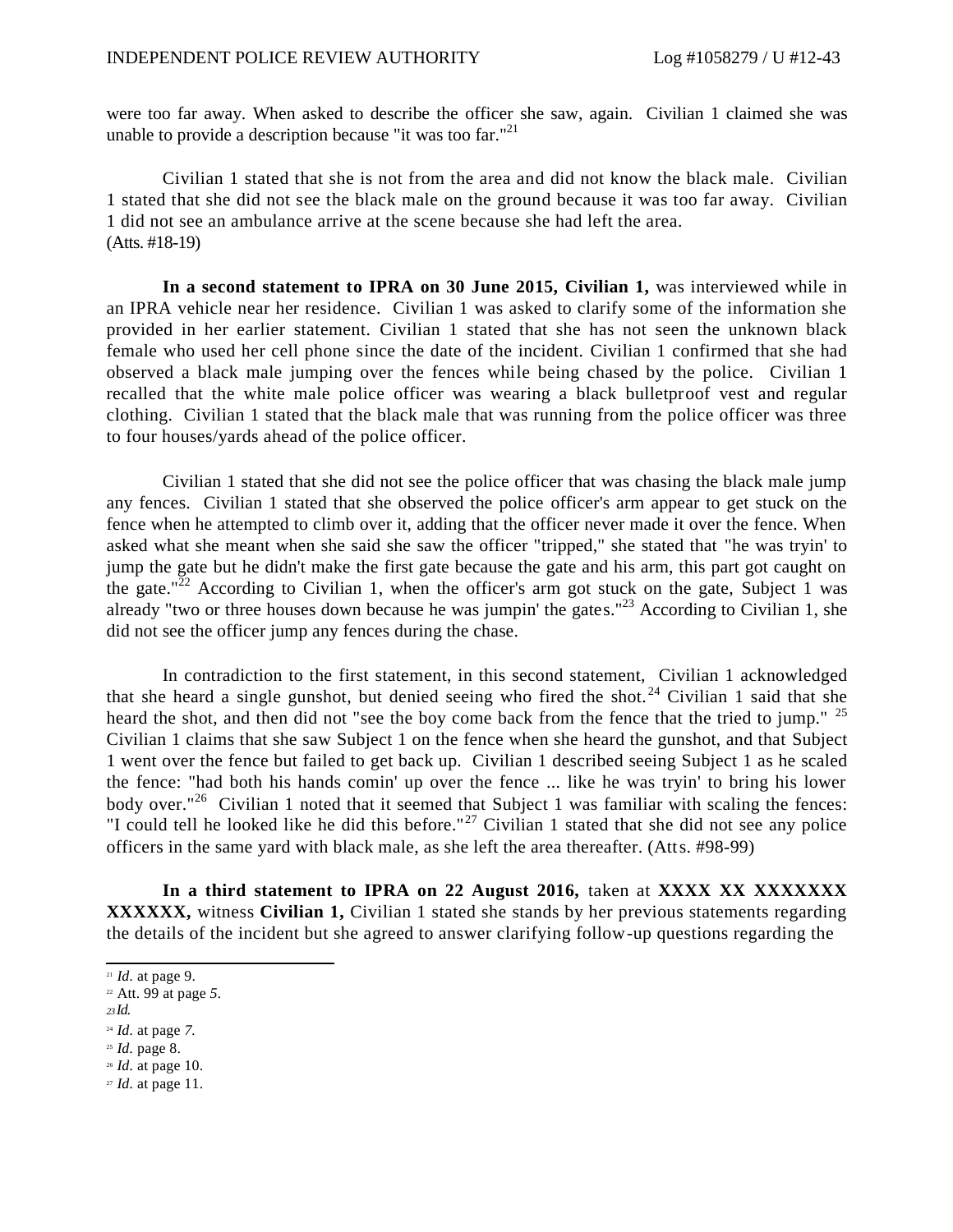police involved shooting that took place on 08 November 2012. Civilian 1 described how clearly she was able to view the events from her vantage point, remarking that due to the time of year there was no foliage obstructing her line of sight. She also described how she observed Subject 1 jumping the fences and gaining distance on Officer A, stating "he was just doin' it good, like he was gone. Basically he was gone. If he didn't get shot he was gonna get away."<sup>28</sup> Civilian 1 also described Subject 1 grabbing the last fence he jumped with both hands and elevating his body over the fence stating "his body was high but you didn't see it come back. After you heard the shot, he didn't come back up."<sup>29</sup>

Civilian 1 did admit that she had previously lied to IPRA investigators about an unknown female asking to use her cell phone to call 911. Civilian 1 admitted that it was she herself who made the 911 call. Civilian 1 stated that she lied about the female borrowing her phone, as she was afraid to become involved as a potential witness in the case. Civilian 1 stated, I don't wanna get killed dealin' with this from no officer, from nobody dealin' with this. I don't play that kinda stuff. I got a daughter."<sup>3°</sup> (Att. 178)

**In a statement to IPRA on 07 June 2013, Civilian 6,** who lives at XXXX XX XXXXXXX XXXXXX, stated that he was in his kitchen washing dishes when he heard commotion coming from his backyard. He heard his backyard fence rattle, as if someone was jumping or being pushed into the fence. Approximately two seconds later, Civilian 6 heard one gunshot. One to two seconds after he heard the gunshot, Civilian 6 walked over to the kitchen window that faces his backyard and saw a young man wearing a XXX XXXXXX lying face down in the grass of his backyard with a white male uniformed police officer standing over the young man and another white male police officer in uniform standing near the garage approaching the other officer and the victim. Civilian 6 then walked into the front room of his home to get his cell phone to call his grandmother, who had just left the residence. While in the front room of his house, he observed 10-20 police officers run through the front gate of his property toward his backyard. By the time Civilian 6 ran back to his kitchen window, he observed that the young man had been handcuffed.

Civilian 6 did not observe anyone providing medical attention to the young man until approximately two and half hours after he was shot when EMTs attended to Subject 1. Civilian 6 did not see where the young man was shot, but saw police officers looking at the back of the young man's head as they examined and photographed him. Civilian 6 observed the police officers searching his backyard and rear porch area. Civilian 6 overheard some police officers state that they had not found anything during that search. Civilian 6 watched the police officers over an approximately three-hour period while they conducted their investigation, but no one from the Chicago Police Department knocked on his door or came to his apartment to talk to him about what he saw. (Atts. #66-67)

**In statements to IPRA on 05 June 2013 and 09 July 2013, Civilian 7** stated she was sitting at the window of a XXX XXXX XXXXXX located at XXXX XX XXXXXXX Avenue when she observed a black male wearing a XXX XXXXXX run through the gangway of a building across the

<sup>28</sup> Att. 178, Page 13.

<sup>29</sup> *Id.,* Page 36.

*<sup>30</sup> Id.*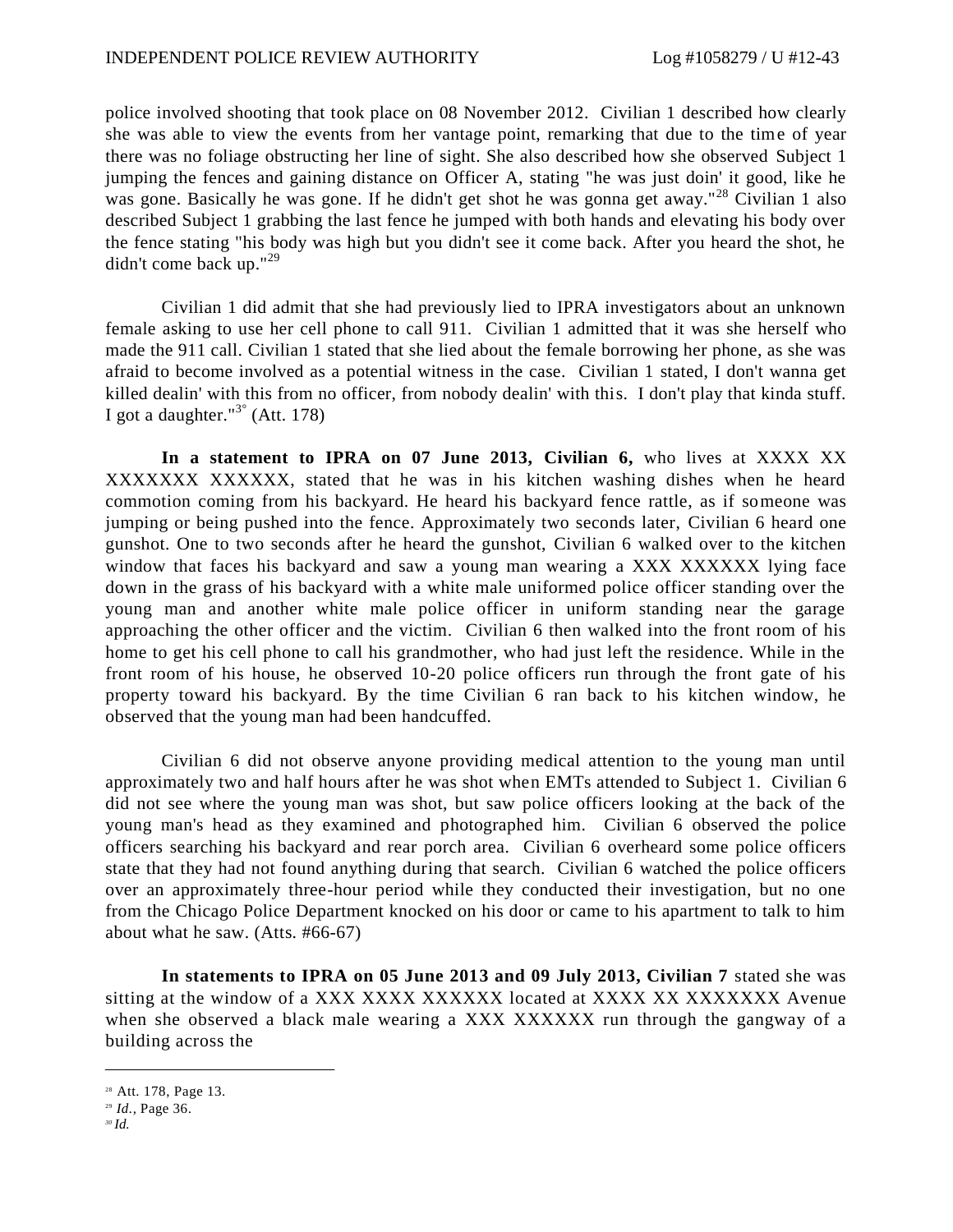street from the XXX XXXX XXXXXX. A few minutes later, she observed an unmarked police vehicle and a marked police car drive up and stop. Civilian 7 then observed a "heavily built" black male police officer wearing plainclothes run through the same gangway. The same black male police officer and another police officer later came out of the gangway to the front of the same building and waited until other police officers, including one who wore a white shirt, arrived on scene. The police officers then put yellow tape around the area. Civilian 7 did not hear any gunshots that day. Civilian 7 provided an account of what she witnessed to someone from the Chicago Police Department. During her interview on 09 July 2013, Civilian 7 viewed photographs of two houses located across the street from the XXX XXXX XXXXXX, which she identified the residential gangway that she observed the black male wearing a XXX XXXXXX run through. The photographs Civilian 7 viewed are attachment #72 in this investigation. (Atts. #60, 71, 72 & 73)

**In a telephone conversation with IPRA on 15 November 2012, Civilian 8** stated that, at the time of this incident, he was inside his home located at XXX XX XXXXXXXXX. Civilian 8 stated that he did not see the police-involved shooting, but he did hear a gunshot. Civilian 8 stated that, when he walked outside and into his backyard, he observed a body on the ground in the backyard of a residence several houses away from his. When Civilian 8 walked over to the yard where the body was located, and asked Civilian 8 whether Civilian 8 knew who owned a vehicle that was parked in the lot next to the yard. Civilian 8 informed the detective that the vehicle was Civilian 8's, and Civilian 8 moved the vehicle from that location. After doing so, Civilian 8 went back inside his residence and did not observe anything else. (Att. #47)

**Attempts to locate potential witness,** Civilian 9, were unsuccessful. Civilian 9's name and telephone were provided to IPRA by Subject 1's mother, Subject 2. Subject 2 indicated that Civilian 9 was a witness to the shooting. Subject 2 did not provide an address for Civilian 9. According to Subject 2, Civilian 9 is a friend of Subject 1. Civilian 9 did not respond to attempts to contact her by telephone at XXX-XXX-XXXX on November 9, 2012, November 15, 2015, at approximately 1130 hours and December 13, 2012, at approximately 1145 hours. Attempts to contact Civilian 9 at her residence, XXXX XX XXXXXXXX XXX, XXXX #X, on June 2, 2017, June 5, 2017, June 14, 2017, June 16, 2017, June 21, 2017, and June 28, 2017 were also unsuccessful. (Atts. #15, 48, 50, 157 and 183)

**Attempts to interview a potential witness,** Civilian 10, were unsuccessful. In a telephone conversation with IPRA Investigator B, #116 on December 12, 2012, at approximately 1340 hours, Civilian 10 stated that he was on scene at the incident location after the shooting, but he did not observe the actual shooting. Civilian 10 scheduled an appointment to come to IPRA on Monday, November 19, 2012 at 1300 hours for an interview. However, Civilian 10 failed to appear for the interview. Civilian 10 also did not respond to a letter mailed to him. Civilian 10 was contacted at telephone #XXX-XXX-XXXX. (Atts. #48 & 51)

### **On-scene Interview with Detectives**

On November 8, 2012, pursuant to the investigation conducted under RD #XX XXXXXXX, Detective A, Sergeant A, and Lieutenant A conducted interviews of the involved officers. The following is a summary of each statement to the detectives.  $31$ 

<sup>&</sup>lt;sup>31</sup> Att. 57.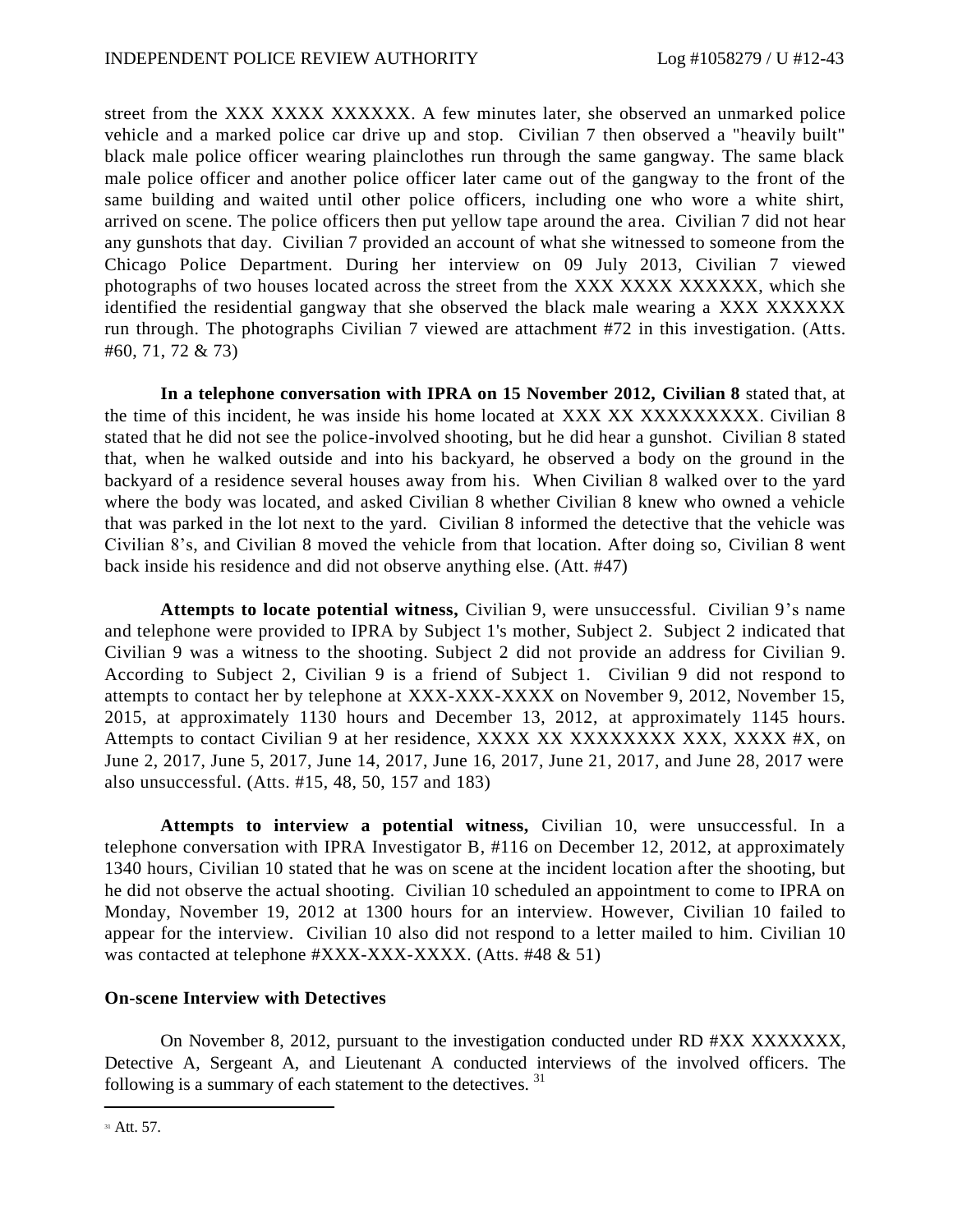**Officer B** told detectives that, when they first encountered Subject 1, he saw Subject 1 take one or two steps into the alley, look in the officers' direction, then turn around and begin running out of the alley.<sup>32</sup> According to Officer B, Subject 1 had a black-colored handgun in his right hand.<sup>33</sup> Officer B stated that he then observed Subject 1 running XXXXXXXXXX on the XXXX sidewalk of XXXXXXX and out of view.<sup>34</sup> Officer B next observed Subject 1 running northbound on the XXXX sidewalk of XXXXXXX while holding his left waist area.<sup>35</sup> (Att. 57)

**Officer D** stated that he observed Subject 1 run from the XXXXX alley of XXXXXXXXX XXXXXXXXXX on XXXXXXX. After seeing Officer A and B's vehicle accelerate out of the alley, Officer D heard Officer B broadcast over the air that they were pursuing an individual who was "holding his left side."<sup>36</sup> Officer D stated that Officer C then stopped their vehicle in the alley anticipating that Subject 1 might double back. Then Officer D overheard Officer B broadcast that Subject 1 was, in fact, running back towards the Officers D and C's vehicle, so he got out of the vehicle and began running XXXX. Officer D then saw Subject 1 run out of the vacant lot, still while holding his side, crossing over the alley, over a guard rail and into the rear yard of XXXX XXXXX XXXXXXX. According to Officer D, Officer A followed, yelling that Subject 1 had a gun. According to Officer D, Officer A pursued Subject 1 XXXXXXXXXX through the backyard. (Att. 57)

**Officer C** recounted that, as he and his partner Officer D approached XXXXXXX, he observed a subject wearing a XXX XXXXXX. He saw the subject run from the alley heading XXXXXXXXXX on XXXXXXX. He then saw Officers A and B's vehicle accelerate out of the alley and turn XXXXXXXXXX on the XXXXXXX. Officer C then heard Officer B come over the air that the subject was running northbound on XXXXXXX while holding his side. Officer C related that he then stopped the vehicle anticipating that the subject might double -back. Shortly after, he did hear Officer B call over the air that the subject was in fact running back towards he and Officer D. He and Officer D exited the vehicle; Officer D began to run eastbound and Officer C then saw the subject run XXXXXXXXXX from the vacant lot and across the alley while holding his side. Officer C stated that Officer D continued to head XXXXXXXXX in pursuit of the subject. Officer C re-entered his vehicle and drove XXXXXXXXXX on XXXXXXX to cut the subject off should he run XXXXX and out onto XXXXXXX. Officer C stated that, while he was driving, he heard a single shot. He stopped his vehicle on XXXXXXX and ran into the backyard of a home located on the XXXX block of XX XXXXXXX. From there, he observed Officer D place handcuffs on Subject 1.

**Officer A** recounted that he and his partner, Officer B, were driving an unmarked XXXXX XXXXXXXX and had just responded to a burglary in progress call along with Officers D and C in beat XXXX, who followed in an unmarked XXXXX. When traveling XXXXXXXXX through the alley XXXXX of XXXXXXXXX, he observed a male subject in a XXX XXXXXX enter

<sup>32</sup> *Id.* at page 18.

<sup>33</sup> *Id.* 

<sup>34</sup> *Id.*

<sup>35</sup> *Id.*

<sup>36</sup> Att. 57 at page 19.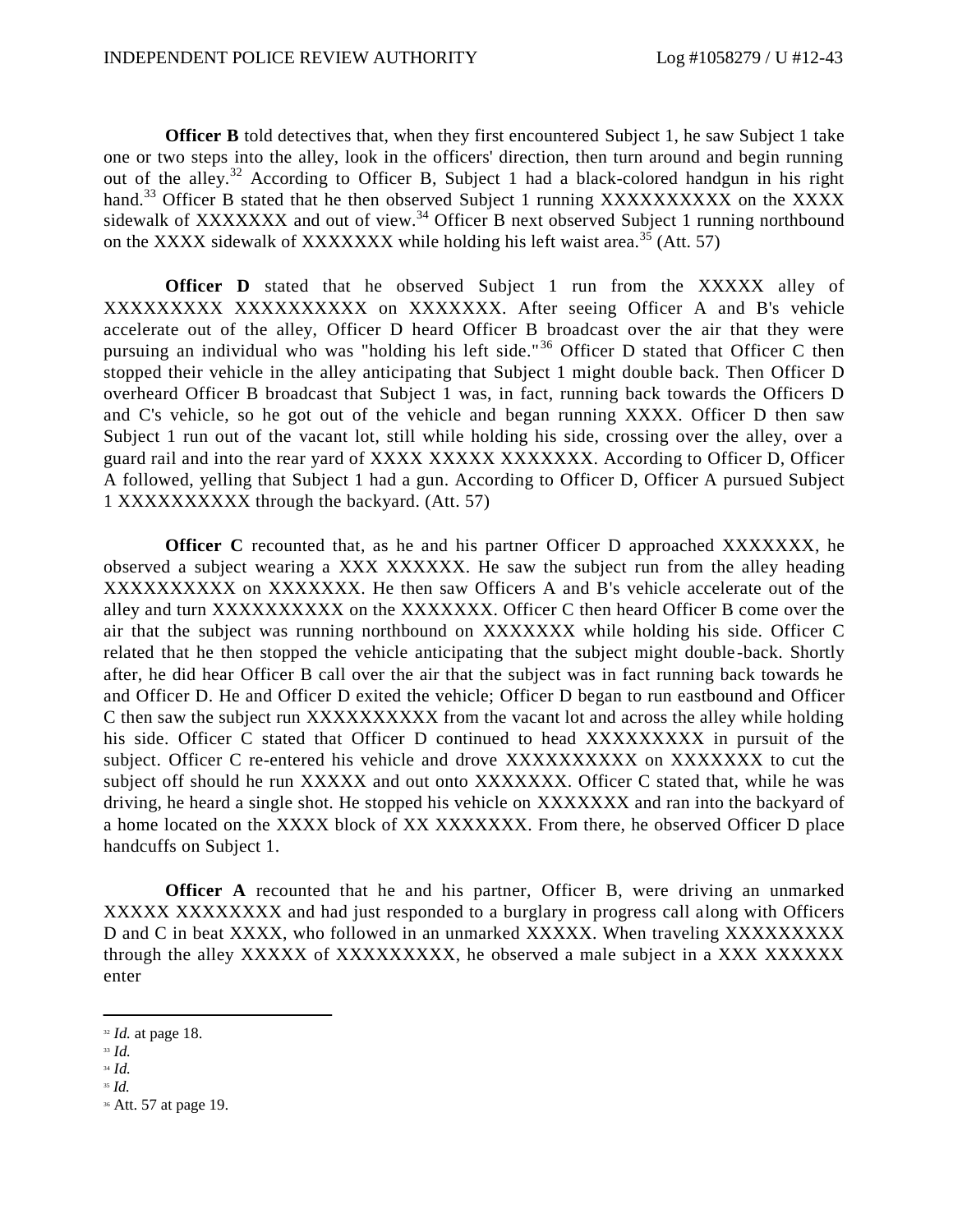the alley from XXXXXXX on foot. When the offender "rounded the corner" into the alley traveling eastbound, Officer A saw a black revolver in his right hand that the offender was attempting to place in his waistband. The offender looked up and saw the police and fled XXXXX on the XXXX side of the sidewalk of XXXXXXX. Officer A lost sight of the offender, but he and his partner pursued the subject XXXXX on XXXXXXX and observed the offender holding his left side. The offender continued XXXXXX on XXXXXXXX and east on XXXXXXXXX when Officer A lost sight of him again. Officer A and his partner continued to pursue the person XXXXX on XXXXXXX and XXXX on XXXXXXXXX and accelerated to catch up. The offender then fled XXXXX through a vacant lot. Officer B stopped the vehicle and Officer A got out and pursued the offender on foot. Officer A yelled to the offender "stop, police, drop the gun." $37$ 

The offender continued to flee XXXXX through the lot and across the alley XXXXX of XXXXXXXXX. The offender went over a guard rail into the backyard of XXXX XX XXXXXXX. Officer A then saw Officer D just to the XXXX running XXXX in the alley, and Officer A told Officer D that the offender had a gun. The offender then fled XXXXX into the backyard of XXXX, jumped or climbed a fence into XXXX, then jumped or climbed over another fence at XXXX, where he stumbled to ground. The offender then rose, looked back at him [Officer A], reached into his waist, then turned his body and right arm in Officer A's direction. According to Officer A, in fear for his life and the life of other officers, and believing the offender was armed, the officer fired one time. (Att. 57)

It should be noted that there is no indication in the interview or the detective's notes associated with the interview in which Officer A mentioned that he observed Subject 1 periodically reaching into or toward his waist as he fled through the yards and over the fences.

### **OFFICERS' STATEMENTS:**

**In a statement to IPRA on November 8, 2012 at 2150 hours, Officer D, #XXXX,** stated that, on the date of the incident, he and his partner, Officer C initially responded to a burglary in progress call at XXXX XX XXXXXX XXXXXX<sup>38</sup> The burglary in progress ended up being a false call. As he and Officer C were leaving the scene, Officer C drove behind an unmarked XXXXX XXXXXXXX that Officer B was driving. Officer D described this driving maneuver as "wolf-packing".<sup>39</sup> While in the car following Officer B's vehicle, Officer D observed Subject 1, who was about 100 feet away and wearing a XXX XXXXXX, run from the opening of the alley northbound on XXXXXXX XXXXXX. Officer D saw Officers A and B turn XXXXXXXXXX out of the alley and "heard them come over the air saying that they had an individual in a red jacket running from them holding his side."<sup>4</sup> Officer D stated that Officer C stopped the vehicle in the T-alley just in case Subject 1 ran back toward Officer D and Officer C. Then Officer D heard one of the officers (either A or B) come over the air again stating, "XXXX he's running' toward you

<sup>37</sup> *Id.* at page 16.

<sup>&</sup>lt;sup>38</sup> Chicago Police Department Event Query #XXXXXXXXXX for 08 November 2012, at approximately 1516 hours documents that Beats #XXXX and XXXX responded to a burglary in progress call at XXXX XXXXX XXXXXXX Avenue. (Att. #108)

<sup>39</sup> According to Officer D, "wolf-packing" is a term used to describe when one unit rides closely behind another to "have more officers together." (Att. 25 at page 7)

<sup>49</sup> Att. 25 at pages 8-9.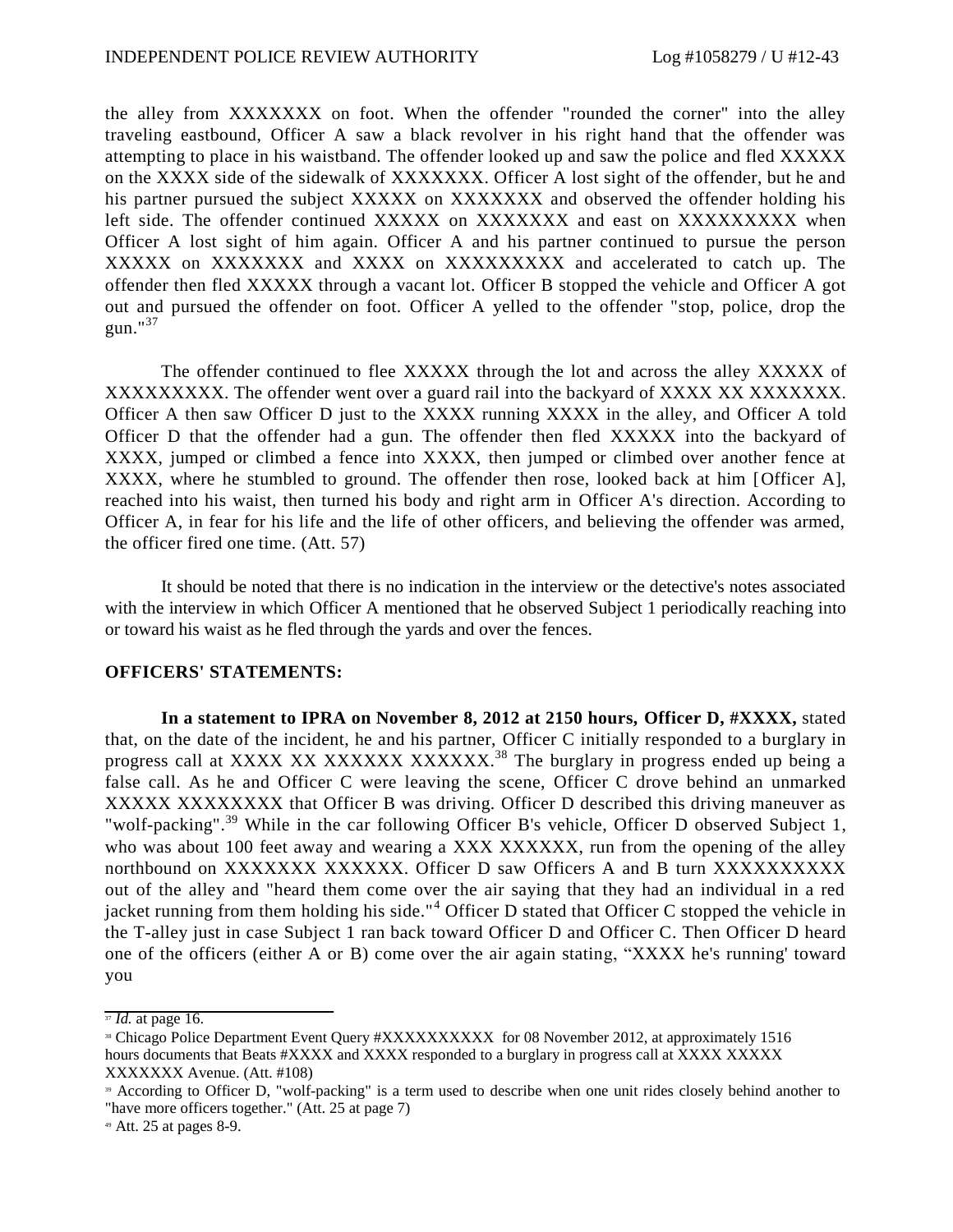guys."<sup>41</sup> Officer D and Officer C then exited the vehicle. Officer D began running east down the alley. Officer D stated that Subject 1 ran back towards his general direction, crossing the alley in front of him, at which time he could see that Subject 1 was holding his hand at his left side as he ran. Specifically, Officer D stated that Subject 1 was "running holding his side still," namely, his left side, $^{42}$  but acknowledged that he did not see any weapon.

Officer D stated that he then observed Officer A, in pursuit of Subject 1, run through the vacant lot and yell "stop, police stop!" Officer D stated that he observed Subject 1 jump over the first fence into the second yard. Officer D stated that Officer A yelled to him that Subject 1 had a gun. Officer D stated that he then ran through the alley east of Officer A and Subject 1 in attempt to cut off Subject 1. As Officer D was running, he heard Officer A tell Subject 1 to "show me your hands, stop, police, drop the gun, drop the gun." $43$ 

Officer D stated that he decided to run in the alley because it was quicker than jumping the fences as he hoped to cut off Subject 1. Officer D stated that while he was running in the alley, he did not see Subject 1 jump any additional fences or Officer A jump any fences. Officer D was not in a position to observe Officer A's flight path, he did hear a fence rattle which he believed was Officer A trying to climb the fence; he associated the noise as coming from an area he believed Officer A to be in.

Officer D stated that, after he heard the gunshot, he looked to his right into the back yard and he saw Subject 1 lying face down in the grass. Officer D stated that he holstered his gun in order to climb over the fence to get into the yard. Once in the yard, Officer D stated that he drew his gun again as he approached Subject 1. Officer D initially unholstered his weapon because he was told that Subject 1 was armed with a gun and he did not know who had fired the shot. Officer D also unholstered his weapon as he approached Subject 1 in the yard because he did not know who had fired the gunshot. Officer D observed Officer A standing "a couple yards [lots] to the north, north of me uh on the far side of the six foot fence."<sup>44</sup>

Officer D stated that he observed that Subject 1's eyes were open and there was blood coming from Subject 1's mouth, but he was completely unresponsive. Officer D stated that he handcuffed Subject 1 as Officer A provided cover from the other yard. Officer D stated that Officer A was standing on the other side of a six foot fence a couple yards north of the yard where Officer D was standing with Subject 1. After Officer D handcuffed Subject 1, he conducted a quick pat down search. Officer D slightly lifted Subject 1 to search Subject 1's waistband. At that time, no weapon was found. Officer D later learned that a black revolver was found by Officer E in the area where the pursuit of Subject 1 began. (Atts. #24-25)

<sup>41</sup> *Id.* at 1 1 .

<sup>42</sup> It should be noted here that, at this point, Officer D made no mention of Subject 1 holding his side when he first observed Subject 1 at the mouth of the alley. (Att. 25 pages 11-12)

<sup>43</sup> Att. 25 at page 13.

<sup>44</sup> *Id.* at page 17.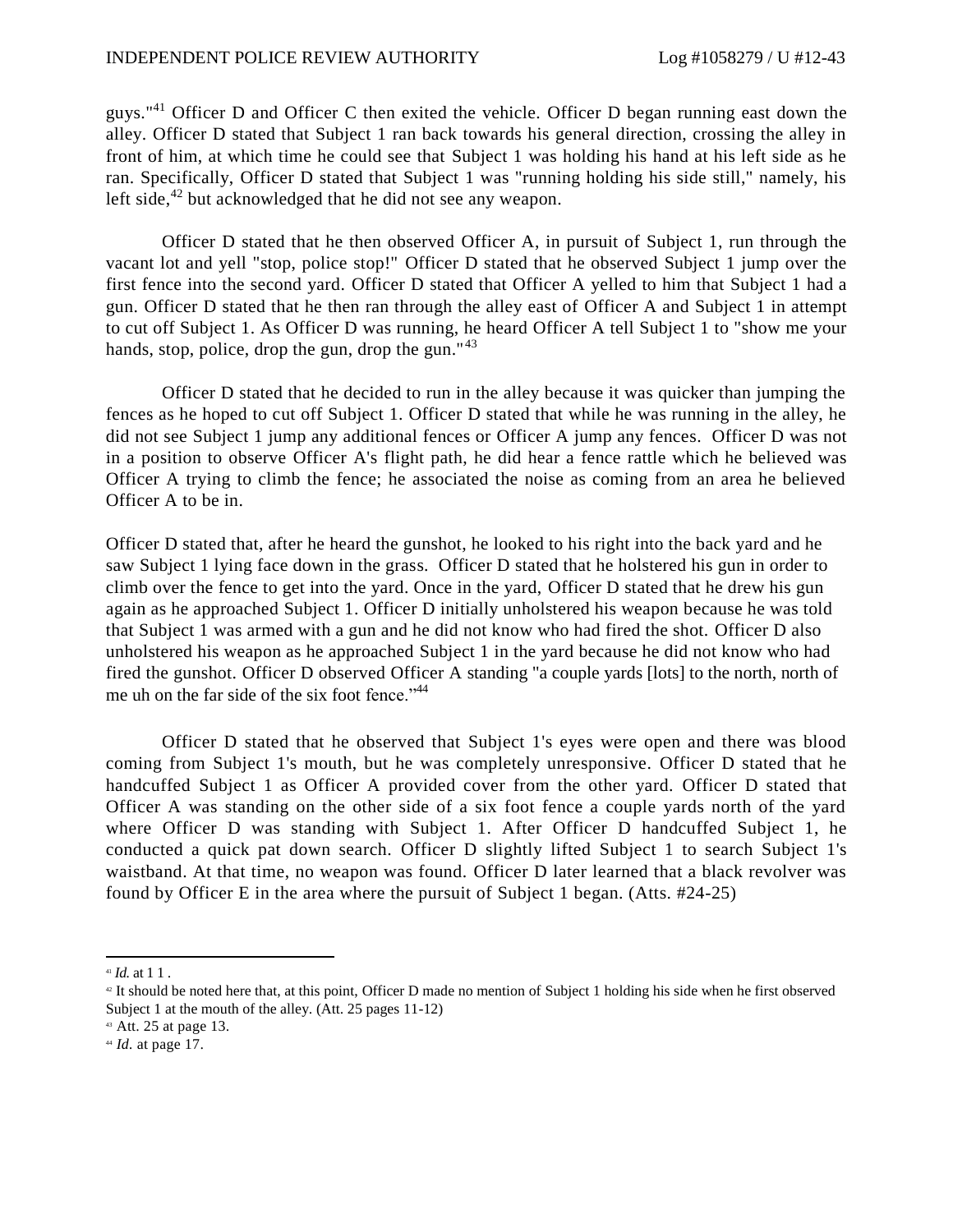**In a statement to IPRA on November 8, 2012 at 2232 hours, witness Officer B, <sup>45</sup> #XXXX** stated he and his partner, Officer A, responded to a burglary in progress call at XXXX XX XXXXXXX XXXXXX<sup>46</sup> that ended up being three males in a delivery truck and not a bona fide burglary call.

As Officer B drove XXXXXXXXX in the alley in their XXXXX XXXXX XXXXXXXX, he and Officer A saw Subject 1, who was approximately 35 feet away. Subject 1 looked in their direction and Officer B observed a black object in Subject 1's hand that Officer B believed to be a handgun. Specifically, Officer B stated that he "observed directly ahead of me a, a male black wearin' a XXX XXXXXX uh coming from the XXXXX takin' step into the alley goin' XXXXXXXXX. Takes approximately one step looks in our direction and takes another step goin' back onto XXXXXXX. At which point in time I observed a black object in his right hand, what I believed to be a handgun."'" Officer B stated that he accelerated his vehicle XXXXXXXXX toward XXXXXXX XXXXXX where Officer B saw Subject 1 running at "full speed" XXXXXXXXXX on XXXXXXX XXXXXX "holding his left side with both of his hands." '<sup>s</sup> Officer B called out a description of Subject 1 and his direction of flight over the radio. Officer B then "got back on the radio give [sic] a description of the offender, his direction of flight, and uh pursued him XXXXXXXXX on XXXXXXXXX towards a vacant lot."<sup>49</sup>

At this time, Officer B observed Subject 1 jump over a handrail. Officer B stated that he stopped the vehicle directly in front of the vacant lot and Officer A exited the vehicle and pursued Subject 1 on foot while Officer B drove XXXX on XXXXXXXXX, and then XXXXX on XXXXXXX XXXXXX parallel to Subject 1's flight path. Accord to Officer B, Subject 1 was still holding his left side as he ran through the vacant lot. Officer B stated that "when he began his initial run, I lost sight of him for about one second."<sup>50</sup> Officer B did not observe Subject 1 throw anything away or do anything with his hands, other than hold his side. According to Officer B, this took place in daylight.

Officer B stated that as he was driving XXXXXX on XXXXXXX XXXXXXX he heard "shots fired" called out over the radio. Officer B did not hear the gunshots. Officer B stated the he exited his vehicle at approximately XXXX XX XXXXXXX XXXXXX and ran through the gangway calling out Officer A's name because he did not see anyone. Officer B stated that he then ran through the next gangway into a rear yard where he observed Officer D. Officer B stated that he also observed Subject 1 on the ground. Officer B stated he then observed Officer A standing in a yard, two lots north of where Subject 1 was on the ground. According to Officer B, when explaining why he fired at Subject 1, Officer A "stated that he believed the offender was goin' to shoot his gun at him and uh he, he shot 'em in fear for his life."<sup>51</sup>

<sup>46</sup> Chicago Police Department Event Query #XXXXXXXXXX for 08 November 2012, at approximately 1516 hours documents that Beats #XXXX and XXXX responded to a burglary in progress call at XXXX XXXXX XXXXXXXX XXXXXX. (Aft. #108)

 $47$  Att. 27 at pages 8-9.

<sup>48</sup> *Id.*

<sup>49</sup> *Id.*

<sup>50</sup> *Id.* at 10-11.

<sup>51</sup> *Id.* at page 16.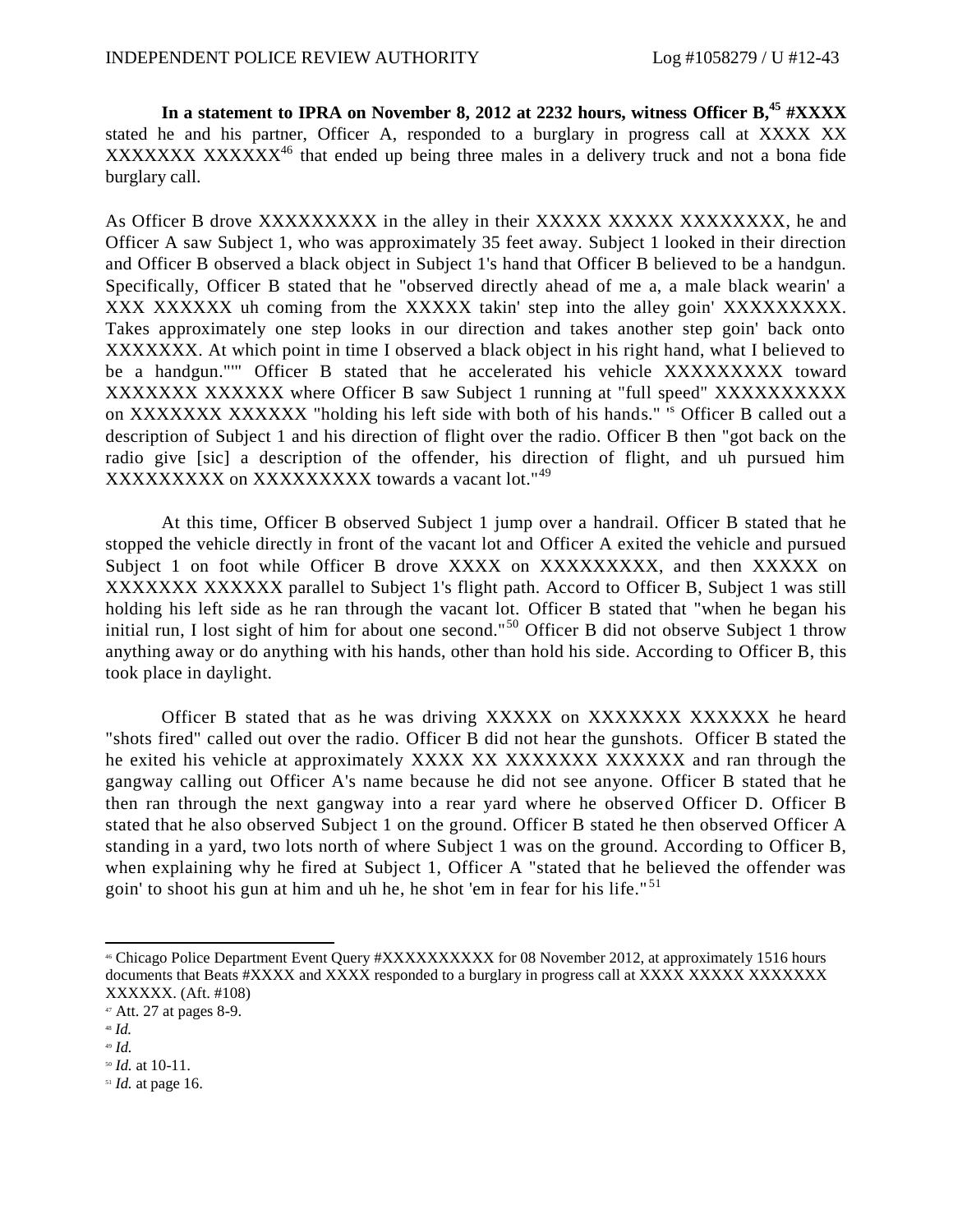Officer B stated that at the time of the incident, he did not know Subject 1's identity, but after looking at Subject 1's arrest history, Officer B realized that he had arrested Subject 1 earlier in the year. Officer B believed, "Subject 1 was part of the XXX XXXXXXXXXXXXXXXXX on XX<sup>th</sup> and XXXXXX who [were] in a current gang conflict in our uh, in our District and that there was a high probability that he may have a weapon."<sup>52</sup> Officer B did not have any other direct experience relative to Subject 1, though he recalled intelligence bulletins being disseminated that indicated that persons affiliated with this gang had a high probability of having a weapon. This information was disseminated via bulletins on the CPD Intranet.

Officer B stated that he did not search for a firearm that may have been discarded by Subject 1, but that he did provide other responding officers with information regarding Subject 1's flight path. Officer B stated that Officer E located a handgun at approximately XXXX XXXXXXX XXXXXX where the initial foot chase began. Officer B observed the firearm that was recovered at the scene. Officer B stated that he observed the handgun near "the address where the initial foot chase uh began."<sup>53</sup> Officer B observed the black revolver with a white handle on the ground, in a grassy area, on the east side of the street of XXXXXXXXXXXXX. (Att. 27)

**In a second statement to IPRA on 04 March 2016 at 0946 hours, Officer B, #XXXX** stated that on 08 November 2012, the date of the incident, he was a tactical officer. Officer B stated that the tactical team has a separate roll call where they discuss any crimes that occurred during previous shifts, including gang activity or shootings. Generally, the team develops a boundary and discusses ongoing conflicts or missions that need to be completed. Relative to active warrants, the information is normally reviewed by individual officers at their own behest. This information is not discussed in individual roll calls. Tactical teams are usually comprised of 10 officers, Officer B stated that at the time of the incident, he was not aware that Subject 1 had an active warrant for his arrest. Officer B stated that, on the date of the incident, he did not have an assignment to locate Subject 1. Officer B subsequently added that he realized later after the incident that he and Officer A had arrested Subject 1 before, earlier that year in the summer but he did not recognize him at the time the incident occurred.

Officer B confirmed that he was working with Officer A and that he was driving the vehicle that the officers were in that night. Officer B stated that:

"As we were drivin' westbound in the T alley Subject 1 was comin' from XXXXXXX and it appeared he wanted to step going XXXXXXXXX into the alley. So I observed him take a step into the alley. I immediately observed him look in our direction and change his direction of uh travel and go quickly turned north back onto XXXXXXX. When he turned north is when I observed what I believed to be a hand, a handgun in his right hand. And shortly after that he took another quick step and it appeared that he began running. But from that distance from where I was at which was about the half way point of the alley, urn I couldn't, I lost sight

<sup>52</sup> *Id*

<sup>53</sup> *Id.* at page 21.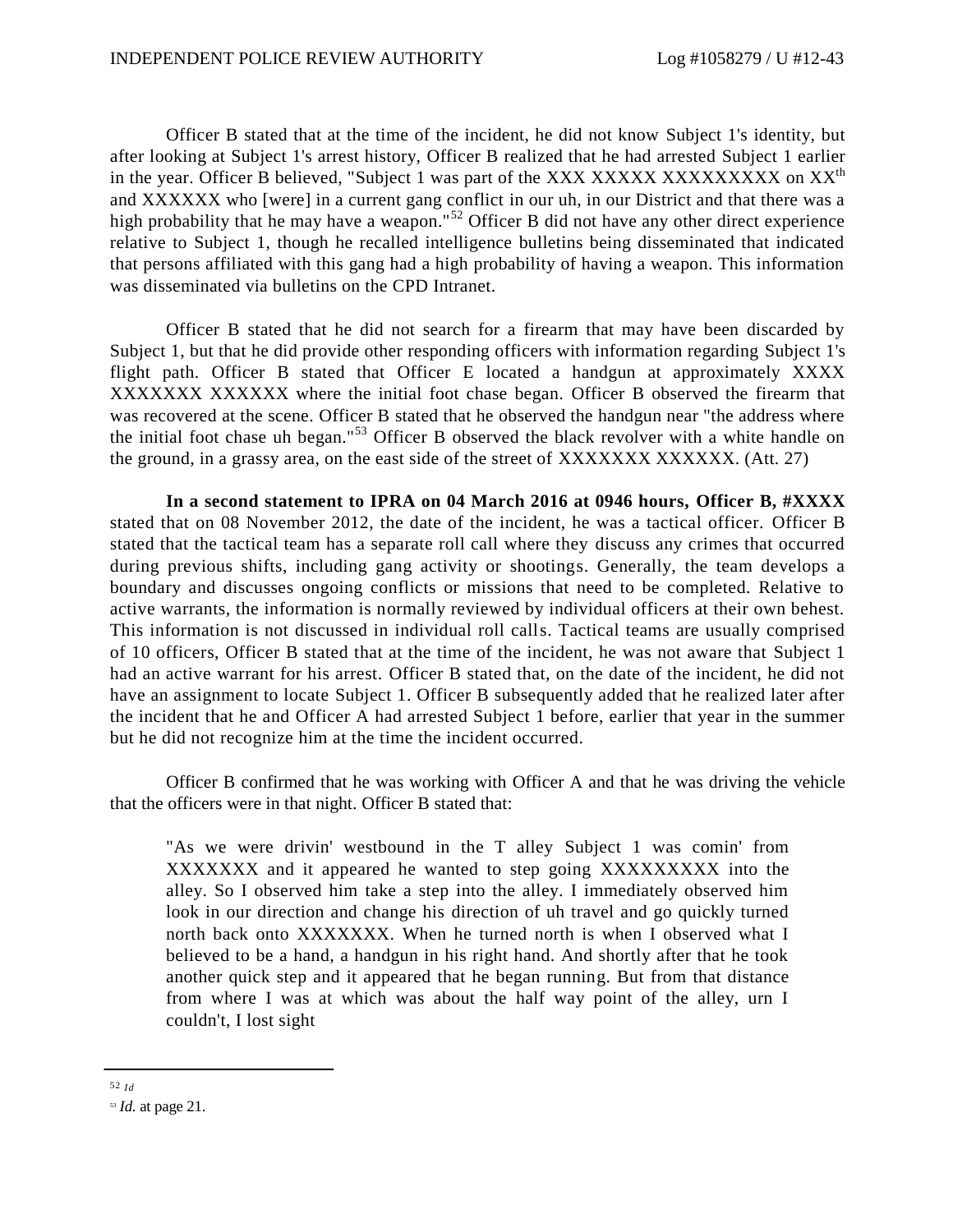of 'em right away. So I sped my vehicle up to see what he was doing and when I got to XXXXXXX is when I observed he was running full speed."<sup>54</sup>

When asked to describe more specifically his observations as to the firearm, Officer B stated, "Yeah, I just observed the barrel of a, what appeared to be a barrel of a gun", adding, "So uh from the distance it just appeared to black, dark barrel of a handgun."<sup>55</sup>

Officer B added that at the time he initially saw the gun he said to Officer A "Did you see that?" Officer B stated he was referring to Subject 1 in the alley with a handgun. Officer B stated that Officer A answered "Yes." Officer B stated that he saw the black barrel of a handgun. Officer B went over the radio and told OEMC that Subject 1 was running holding his left side, implying that he was armed. Officer B acknowledged that when he called the information about Subject 1 into OEMC, he only reported that he was "holdin' his side," not that he had observed him holding a firearm. When asked to explain why he had not stated that he had seen the subject with a firearm, Officer B stated:

"At that exact moment I was just sayin' what I observed. Um a lot of times when I say holdin' the side it just implies that a weapon's involved. But uh that's something I thought about. I just literally was on, on the radio driving and saying what I was observing as I was observing it."<sup>56</sup>

Officer B added:

"When I was traveling out I wanted to verify everything that I was observing. So as I was observing the physical description I just observed from what I saw as I was driving. I, when I was right here and he was coming in, we were still approximately whatever the distance is let's just say 50 feet. And I just, I just wanted to verify everything that I, that I was observing."<sup>57</sup>

Officer B stated that, although he did not notify OEMC that he observed Subject 1 with a gun, he acknowledged that he should have relayed that information to OEMC and responding officers by further stating:

"And like I previously stated, I should've did that but when I was on the radio I was just relayin' what I was observing in the exact moment. And as I was driving in and um speakin' on the radio I never had a chance to get back on because of everything that, that occurred afterwards. I, I, I never got a chance to get back on the radio."<sup>58</sup>

*<sup>57</sup> Id.*

<sup>58</sup> *Id.*

<sup>&</sup>lt;sup>54</sup> Aft. 156 at page 9.

*<sup>55</sup> Id.* at page 15.

<sup>56</sup> *Id.* at page 10.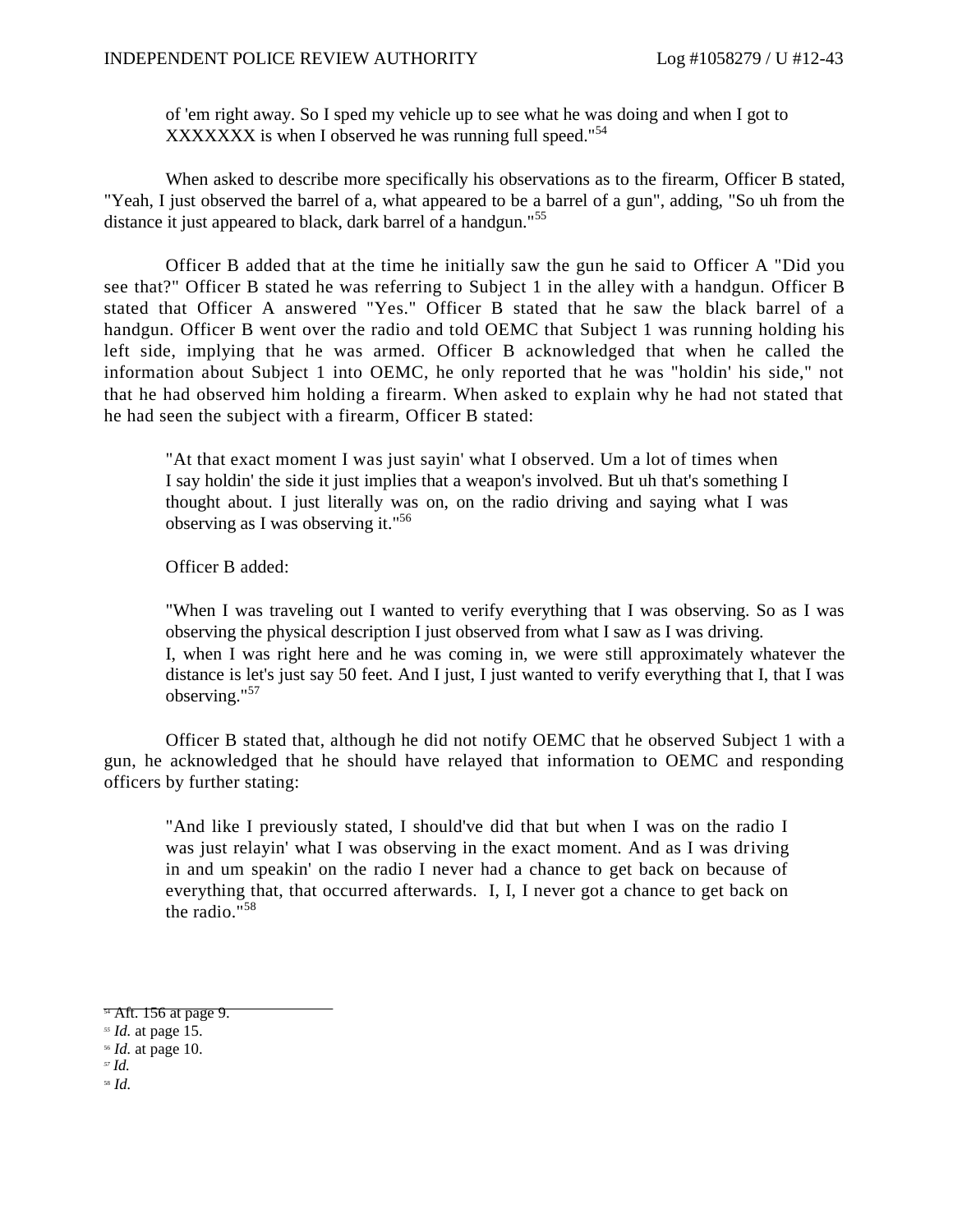Officer B stated that he understands that a person running holding their side and actually seeing a person with a gun in his hand are two different things. Officer B acknowledged that relaying the information that Subject 1 was observed with a gun was critical.

In a statement to IPRA on November 8, 2012, at 2105 hours, Officer  $C$ <sup>59</sup> stated that he and Officer D, along with Officers A and B, responded to a burglary in progress. After the call, Officers A and B were driving in an unmarked vehicle in front of Officer C's and Officer D's vehicle, a XXXX XXXXX XXXXX. The XXXXX was not equipped with an in-car camera system. Officer C, who was driving the XXXXX in the XXXXX alley of XXXXXXXXX, stated that he saw a "red blur take off," going XXXXXXXXXX on XXXXXXX and that Officer B who was driving the unmarked vehicle, turned and pursued Subject 1. Officer C stated that Officer B gave out a description of Subject 1 and stated that Subject 1 was wearing a XXX XXXXXX and was holding his side. Officer C heard over the radio that Subject 1 was coming back in their direction.

Officer C stated that, at one point during the pursuit, he and Officer D exited their vehicle and he saw Subject 1 running while holding his left side. Officer C stated that he got back into the vehicle to pursue Subject 1 in parallel with his flight path as Officer D pursued Subject 1 on foot. Officer C stated that he had stopped his vehicle approximately three houses XXXXX from the alley on XXXXXXX XXXXXX. Officer C was driving with the window down so he could hear the pursuit and at that time he heard a single gunshot. Officer C did not hear any verbal directions nor did he hear Subject 1 say anything. Officer C stated that he went over the radio and notified OEMC that there were shots fired. Officer C stated that he then looked for his partner because he did not know if he was hurt. Officer C did not see who fired the shot. Officer C stated that when he walked into the rear yard, he saw Officer D handcuffing Subject 1 as he laid in the rear yard. (Atts. #22-23)

**In a statement to IPRA on February 18, 2016, at 1648 hours, Officer F** stated that, on November 8, 2012, the day that Officer F accessed Subject 1's mugshot, he was working as a tactical officer, assigned to the XXXX, a tactical team. Officer F stated that he would check the CHRIS system on a daily basis for active juvenile warrants and, if he found any active juvenile warrants, he would use the CLEAR system to access a photograph of any juvenile that had an active warrant. The reason for this daily search is to see the warrants of the high crime areas in the district. In the event that he sees someone walking down the street, he would not recognize that the person had an active warrant unless he obtained a photograph of that person. Officer F stated that he would keep the photograph with him while he was working on the street.

Officer F stated that he did not recall accessing Subject 1's warrant or photograph. Officer F stated that he could have possibly shared the information about warrant with his tactical team, but he did not know if he did. Officer F stated that he does not prioritize the warrants, and that he usually organizes the warrants by the dates and the district

<sup>59</sup> Officer C gave a deposition (Att. #114) on 03 December 2013 in relation to Civil Lawsuit #XX X XXXXXX filed in the Circuit Court of XXXX County. His account of the incident he gave in his deposition is consistent with the statement he gave IPRA.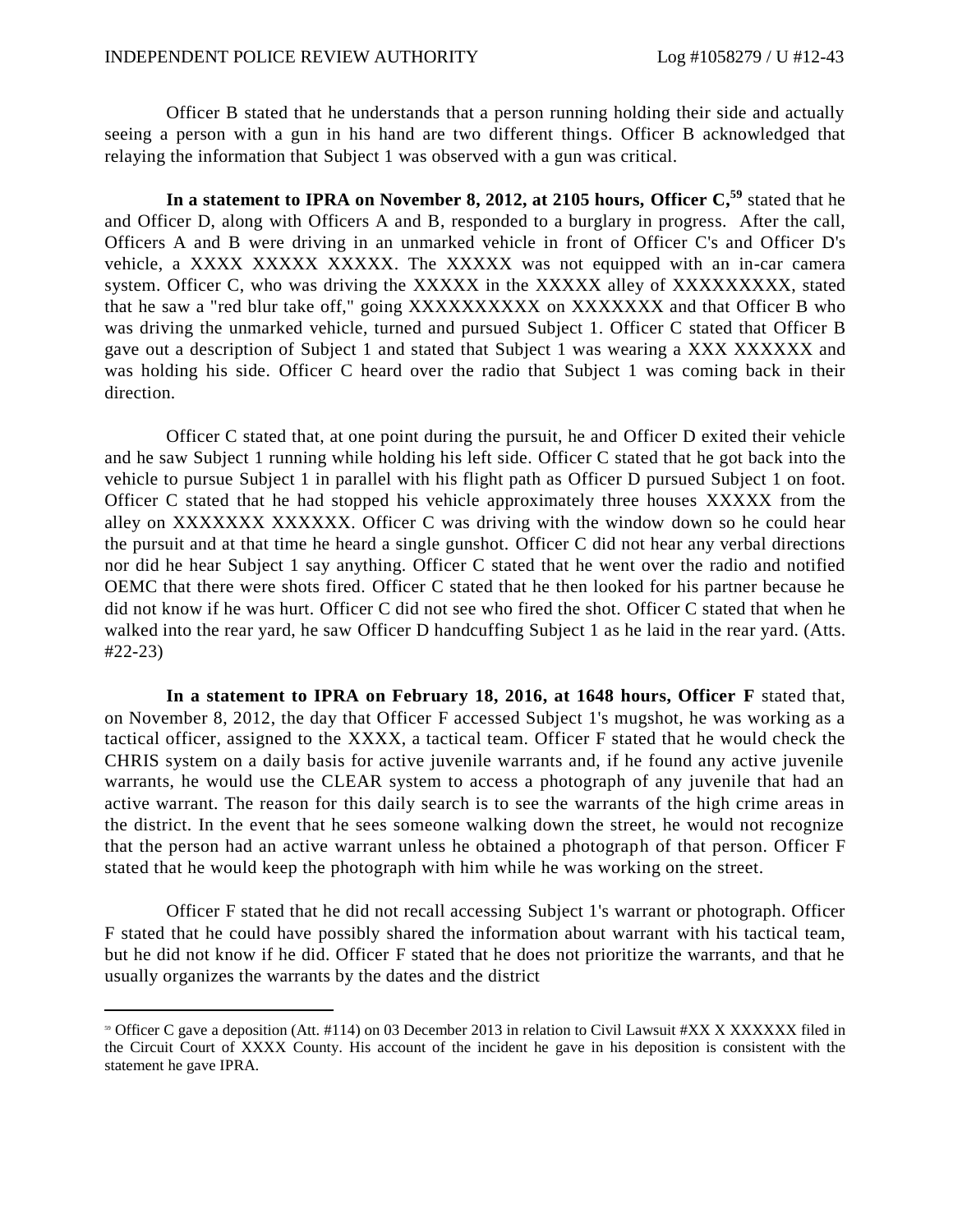in which he is assigned. Officer F did not recall if he had prior contact with Subject 1. Officer F further stated that if a person is known for having active warrants in the district, then he would probably share that information with other tactical teams.

Officer F said he does not believe that he shared the information relative to Subject 1 and his active warrant with Officers A, c, or D. (Atts. #149-150)

**In a statement to IPRA on February 18, 2016, at 0946 hours, Officer G** stated that on the day of the incident, he was off-duty. Officer G stated that on November 6, 2012, the day that Officer G accessed Subject 1's mugshots, he was assigned to locate offenders who had active warrants and investigative alerts by Lieutenant B. Officer G stated that this has been his assignment for several years. Officer G stated that he was working with Officer H. Officer G stated that he accessed Subject 1's photograph because Subject 1 had an active warrant. Officer G stated that he would search for active warrants by accessing the Chicago Police Data Warehouse section of the CLEAR system for adults and by accessing the CHRIS system for juveniles. Officer G stated that he prioritized warrants according to violent offenders and that he would look for the most violent offenders first. Officer G further stated that Subject 1's warrant would have been a top priority because it was for an Aggravated Battery. (Atts. #146-147)

**In a statement to IPRA on February 18, 2016 at 0930 hours, Officer I** stated that on November 8, 2012, the day that Officer I accessed Subject 1's mugshot, he was working Beat #XXXX, assigned to a mission vehicle, and partnered with Officer J. Officer I stated that his assignment was to look for offenders with active warrants and investigative alerts. Officer I stated that he was not sure on what day he found out that Subject 1 had an active warrant. Officer I stated that he could have been made aware that a warrant was issued for Subject 1 by either accessing the Chicago Police Data Warehouse section of the CLEAR system to see what warrants were issued for the District, or by accessing the CHRIS system to search for juvenile warrants. Officer I stated that this was what he did on a daily basis, when he reported to work. Officer I stated that when warrants are issued, they can be issued specifically to district or city wide. Officer I did not recall if he had prior contact with Subject 1. Officer I stated that he searched for Subject 1's photograph because Subject 1 had an active warrant. Officer I stated that he would have shared the information about Subject 1's warrant with his partner, Officer J. (Atts. #143-144)

**In a statement to IPRA on June 23, 2016 at 1750 hours, Officer E,** stated that, on November 8, 2012 he along with his partner, Officer K, were either in the XXX District Station or leaving the XXX District Station when they heard a transmission over the radio regarding a foot chase in the vicinity of XXXX XX XXXXXXX XXXXXX. Officer E stated that during that same transmission he later heard "shot fired by the police." Officer E and his partner drove to the location. Officer E stated that, when he first arrived on scene, he made sure the officers were okay. Officer E spoke with Officer B who stated that he and his team were involved in a foot chase with an individual that ended in a police involved shooting. Officer E was told by Officer B that the subject had been holding a firearm as he was running from the officers.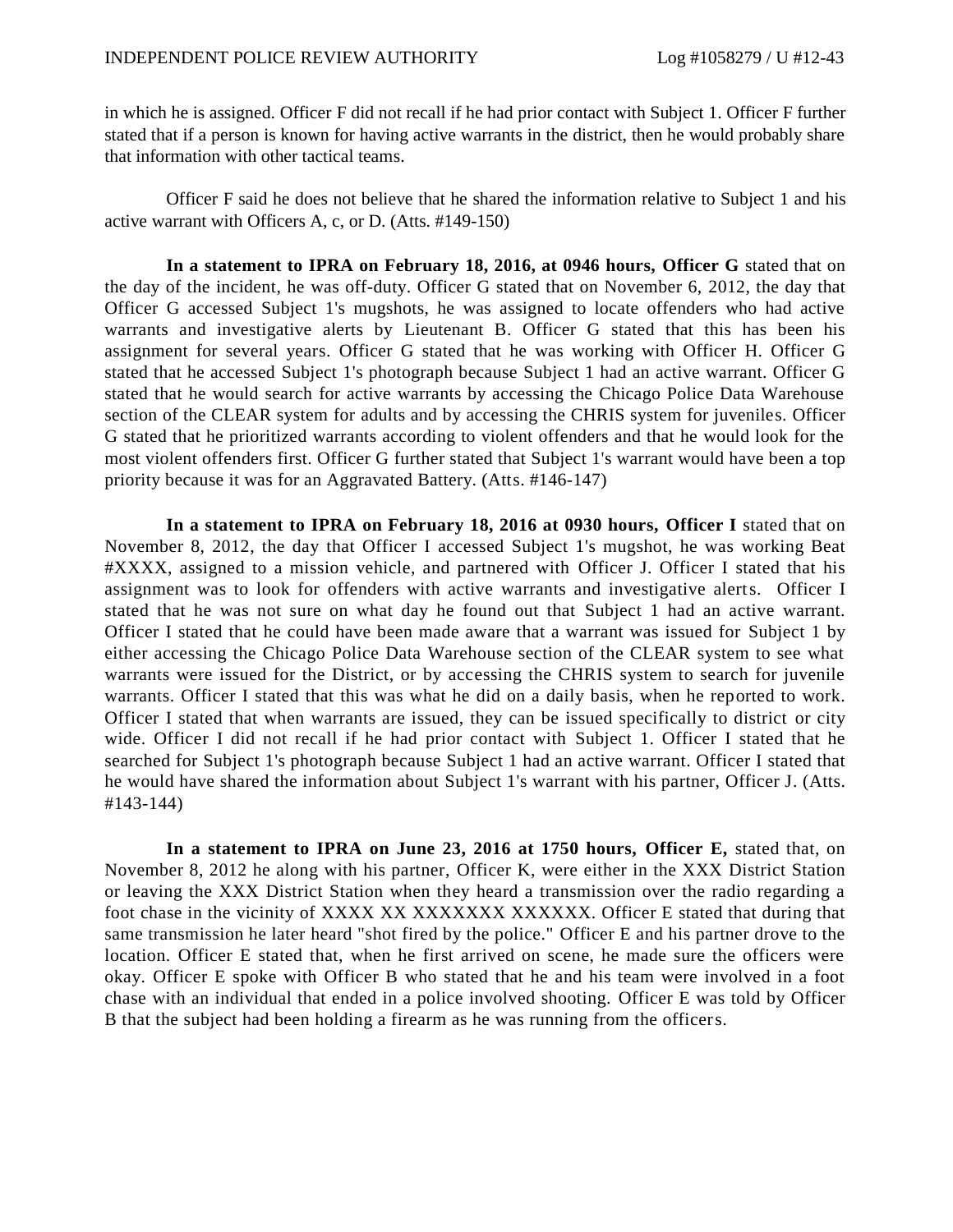Officer E could not recall the specifics of what he was told, although he did remember that Officer B had informed him of the general flight path over which they had pursued the subject. Officer E began to walk the path of flight, in a search for a weapon that the subject might have discarded. Officer E stated that, while walking the flight path, he observed a firearm located at XXXX XX XXXXXXX XXXXXX in a gated backyard. Officer E stated that he could not remember if Officer B told him that the subject no longer had the firearm or if he learned that information from someone else. Officer E further stated that he knew when he traveled the path of flight in search of a firearm that no firearm had been recovered from or near the subject.

Officer E stated that there were numerous officers on hand at the scene but he could not specifically recall anyone with him when he located the weapon. Officer E notified Sergeant B via the zone X radio. Sergeant B relocated to XXXX XX XXXXXXX and directed Officer E to guard the weapon. Officer E remained there with the weapon until he was relieved. Officer E stated that he does not remember who relieved him and he was not there when the gun was collected.

Officer E stated that Officer B was specific about the details of the incident at the time but because so much time has passed he cannot recall exactly what Officer B told him. Officer E stated that he did not recall talking to Officers D, C, or A about the incident.

During the interview, Officer E was shown photographs taken at the scene [Attachments #39 and #57] where he identified the backyard of XXXX XX XXXXXXX. He further stated that, from viewing the pictures, the firearm was marked by marker A and to the best of his recollection the photo depicted the firearm as he observed that day. (Att. #181)

Pursuant to the investigation, IPRA obtained three separate statements from Officer A.

**In a statement to IPRA on July 24, 2014 at 1142 hours, involved Officer A, 6°** stated that on November 8, 2012 he was assigned to Beat XXXXX, a plainclothes tactical unit, and worked with Beat XXXX, Officers D and C. Officer A and his partner, Officer B along with Officers D and C responded to a possible burglary call that ultimately proved to be false.

After leaving the call, as Officer B drove through the alley, Officer A observed Subject 1 enter the alley with a gun in his right hand. Officer A stated that Subject 1 looked in his and Officer B's direction, turned away from the officers, put the gun to the left side of his body, and fled.

Officer A stated that he and Officer B pursued Subject 1 in the vehicle and when he and Officer B got to a vacant lot, Officer A exited the vehicle and pursued

 $\degree$  Officer A gave a deposition (Att. #111) on 09 October 2013 in relation to Civil Lawsuit #XX X XXXXXX filed in the Circuit Court of XXXX County. His account of the incident he gave in his deposition is consistent with the statement he gave IPRA.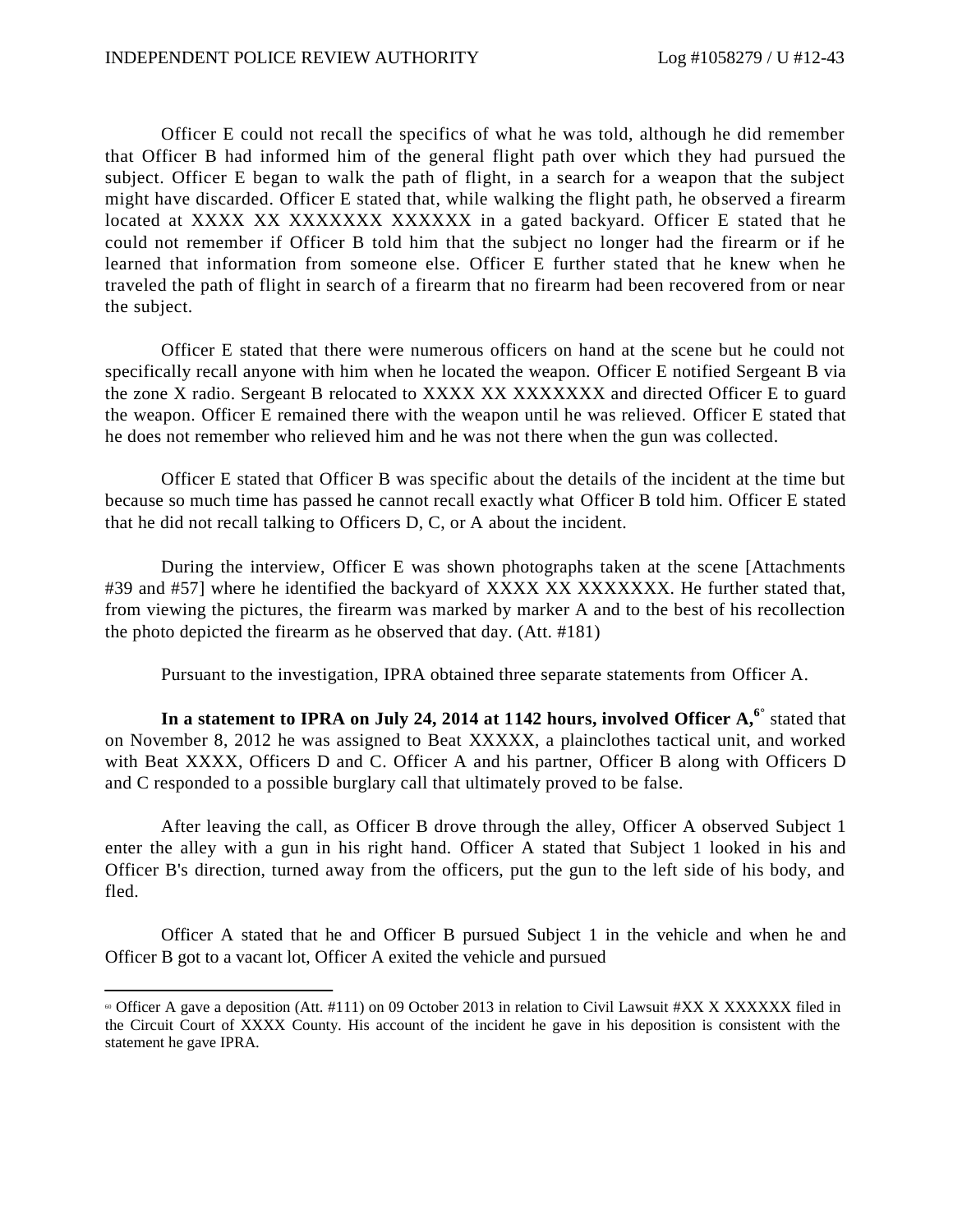Subject 1 on foot. Officer A stated that, at this time, he crossed paths with Officer D; Officer A stated that he told Officer D that Subject 1 had a gun when they "crossed paths" during the chase.<sup>61</sup> Officer A stated that Officer D paralleled the pursuit of Subject 1 by running in the alley while Officer A pursued Subject 1 through the back yards.

Officer A stated that, as he pursued Subject 1 he yelled out "Stop police! Drop the gun. Drop the gun."<sup>62</sup> Officer A stated that he had his weapon drawn but had to periodically put it back in his holster, in order to get over the fences because Officer A did not want to jump over the fences with the weapon in his hand. Officer A stated that Subject 1 jumped over a fence that was approximately six feet in height, readjusted his waistband, and kept running. Officer A stated that Subject 1 then jumped over another fence which was the last fence he jumped — at which time point he:

"Uh, he gets to — it would be — one of the other fences. That's the last fence he went over. He actually goes over it, and readjusts but, hesitates. He stands up, hesitates, looks back, and then makes a, you know, movement towards his waistband. He gets kinda towards me, and then, at which point, I fired a shot."<sup>63</sup>

Officer A stated that he was standing close to the fence when he fired his weapon. According to Officer A, as he looked through the taller fence, he could see Subject 1 clearly as he was on the other side of the shorter fence.

Officer A stated that Officer D then came into the yard from the alley where Subject 1 was, and handcuffed Subject 1 as he provided cover for Officer D from the yard where he was still standing. Officer A estimated he was standing in the second yard about 30-40 feet away from Subject 1 when he discharged his weapon. Officer A stated that he and Subject 1 were also separated by two fences when he discharged his weapon.<sup>64</sup>

Officer A stated that a gun was later recovered along the flight path. Officer A stated that the firearm looked exactly like the one he saw Subject 1 holding in the alley. Officer A stated that he discharged his firearm because he was in fear for his life. He stated that he believed that Subject 1 was still in possession of the gun he had seen him with earlier. Officer A also stated that he believed that Subject 1 was reaching for the gun. At no point in the foot pursuit did Officer A see Subject 1 discard a firearm. Officer A lost sight of Subject 1 twice during the pursuit. The gun was recovered near the first spot that Officer A lost sight of Subject 1. (Ans. #79-80)

**In a second statement to IPRA on March 4, 2016, at 1031 hours, Officer A,** stated that on November 8, 2012 he did not have a specific assignment to locate Subject 1 and he was not aware that Subject 1 had an active arrest warrant until after the incident. Officer A stated that he did not recognize Subject 1 when he first saw

 $61$  Att. 80 at pages 6-7.

<sup>62</sup> *Id.* at 16.

<sup>63</sup> *Id.* at page 15.

<sup>64</sup> Details contained in the Crime Scene Processing Report and photographs of the scene indicate that there were three fences separating Officer A and Subject 1 at the time Subject 1 was shot. (Att. 33 and 37).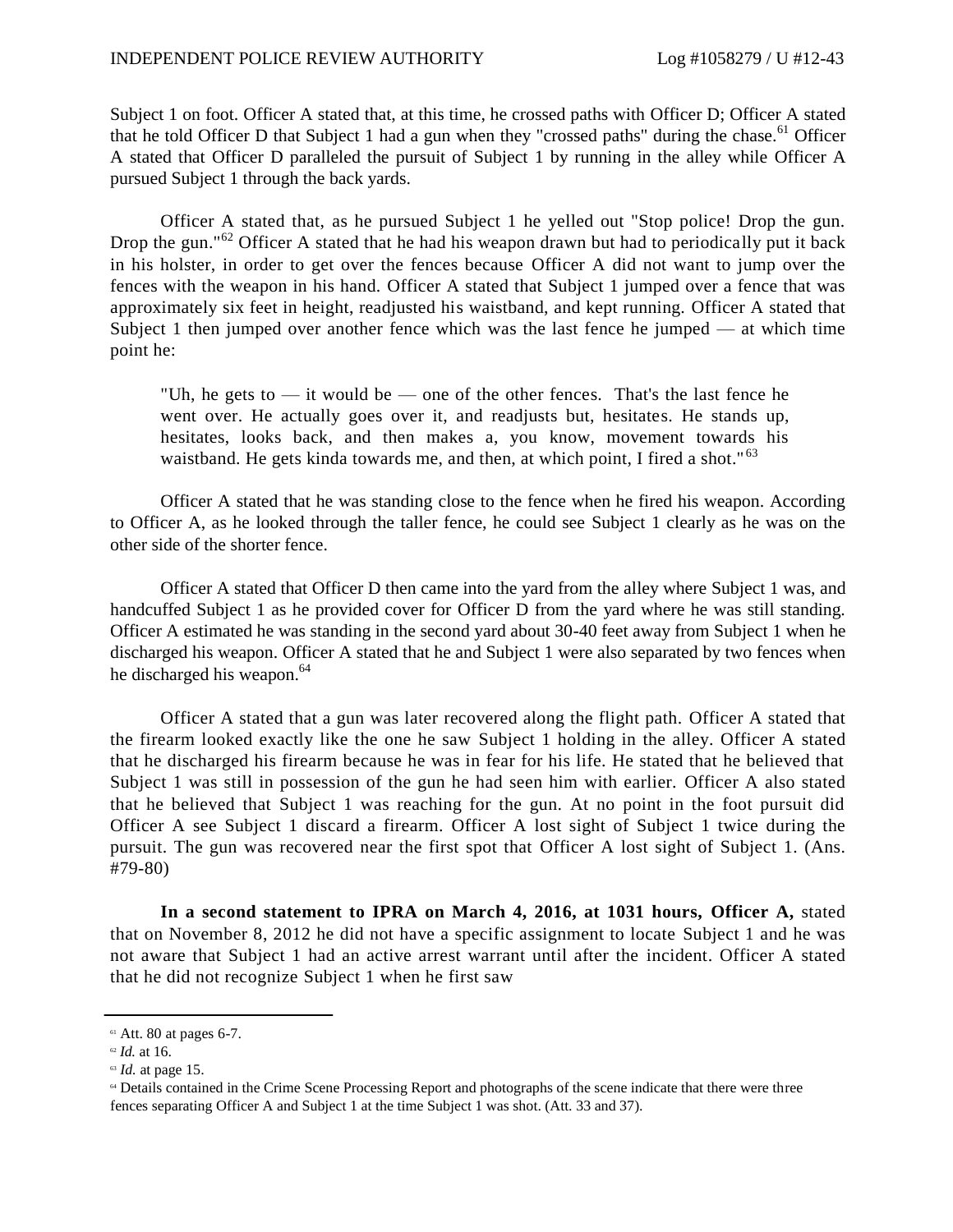Subject 1 in the alley with the dark colored gun in his hand. Officer A stated that during the foot pursuit of Subject 1, he did not recognize Subject 1.

Officer A stated that when he discharged his firearm at Subject 1, Subject 1 had already cleared the fence that he had jumped and that he had both of his feet planted on the ground. When asked what Subject 1 was doing when he fired, Officer A made the following statements:

"he was reaching into his waistband area and turning towards me in a, like an abrupt movement.<sup>"65</sup>

"I saw 'em tuck [his hand] and he was coming towards me. He was drawing it, and that's when I fired." $^{66}$ 

"and he was like a, it was like a pause when he got over the fence that's when it was a very like his body was very like nervous. It was like I got the, it felt like as if he was very nervous." That's the way I got from the body, his body language." "Like indecisive."<sup>67</sup>

Officer A stated that he believed Subject 1 was reaching for the handgun that Officer A had seen Subject 1 with earlier. Officer A stated that he thought Subject 1 was going to try and kill him. Officer A stated that he was in fear for his life and he fired one shot striking Subject 1. Officer A stated that he did not retrieve or pick up his shell casing, he did not see anyone else retrieve or pick up his shell casing, and he did not know if anyone else retrieved or picked up his shell casing. (Atts. #153-154)

**In a third statement to IPRA on July 20, 2016, Officer A,** was served with allegations and agreed to answer clarifying follow-up questions. In this statement, Officer A was not asked to recount the entire incident. Rather the purpose of this interview was to clarify some of Officer A's prior statements. Officer A stated that he first observed Subject 1 walking toward the mouth of the alley with a gun in his hand. Subject 1 looked in the officers' direction, tucked the gun in his waistband, and fled. Officer A stated that Subject 1 was running, hunched over, and he could not see his right hand, nor could he see what was in his waistband. Officer A stated that Subject 1 "never made any attempt to show that he was unarmed."<sup>68</sup>

Officer A explained that Subject 1 "reached, he reached into his waistband area, couldn't see his hand and his body turned towards me."<sup>69</sup> He further stated that "he was, when he was running he was hunched over, not allowin' me to see his right hand. And you couldn't see what was tucked into his, I don't know if it was his waistband or shirt, but you couldn't see his hand and he would never make an effort to show me."<sup>70</sup> Officer A explained that

- <sup>68</sup> Att. 173 at page 12.
- <sup>69</sup> Att. 173 at page 6.

 $65$  Att. 154 at page 10.

<sup>66</sup> *Id.* at page 12.

<sup>67</sup> *Id.* at page 13.

<sup>70</sup> *Id.* at pages 9-10.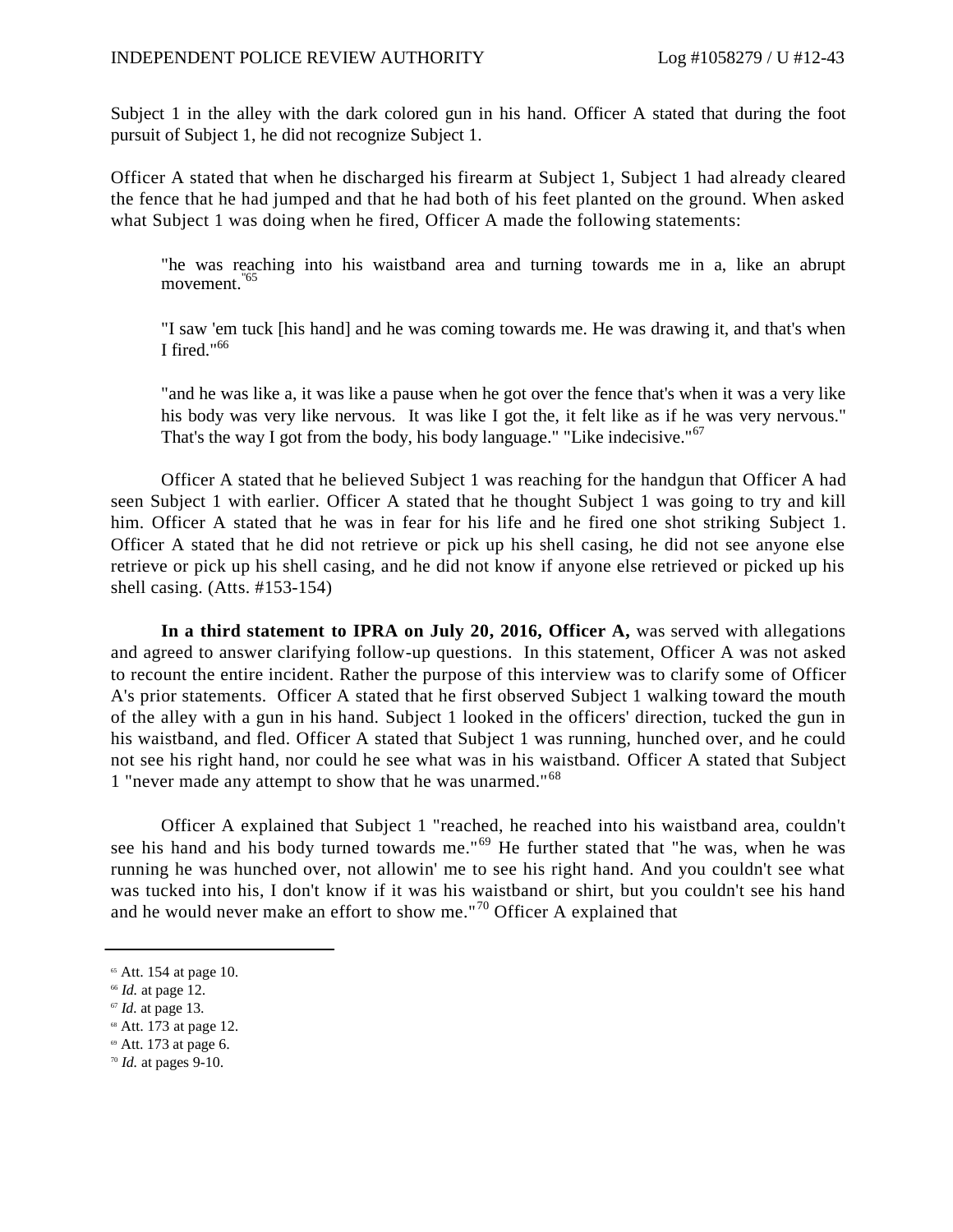Subject 1's head and torso were turned towards him as he made the abrupt motion towards his waistband.

Officer A stated that Subject 1 was in a turning motion but did not take steps toward him. Officer A stated that, at that time, his firearm was drawn as Subject 1 had cleared the last fence, but could not recall what positon he had it in. Officer A did recall that, at the moment when Subject 1 turned towards him, he had his firearm pointed at Subject 1.

Officer A stated that when Subject 1 was reaching for his waistband and turning to look in his direction, he fired his weapon and that he fired "almost simultaneously" while Subject 1 turned.<sup>71</sup> Officer A was asked to explain, if Subject 1 was looking at him and turning his body toward him at the time he elected to fire, how it was that his shot struck Subject 1 in the back of the head. Officer A stated, "my guess is he turned his head back when simultaneously, split second, probably just turned his head right back." $72$ 

As to the allegation that he used an unreasonable and excessive amount of force when he shot Subject 1, Officer A stated that he believed Subject 1 was drawing a handgun and believed Subject 1 was going to kill him.

As to the allegation that he used deadly force against Subject 1 which was unprovoked and unwarranted, Officer A stated that he believed Subject 1 was drawing the weapon he had previously seen him with, and was going to use the weapon to kill him.

During this interview, Officer A did clarify that when he stated that Subject 1 "was coming towards me" in his previous statement, he meant to say was that Subject 1 "was turning towards him and that Subject 1 did not take any steps toward the officer.<sup>73</sup> (Att. #173)

### **DEPOSITIONS:**

Pursuant to civil lawsuit #XX X XXXXXX filed in the Circuit Court of XXXX County, depositions were conducted of Officers A, D, B, and C. Below is a summary of each deposition.

**In his deposition conducted on December 4, 2013, Officer B** stated that he and Officer A had been regular partners for approximately three years. Officer B acknowledged that he and Officer A are friends and that they socialize with one another. Officer B explained that he and Officer A were assigned to a "district tact team" and were to focus their attention on "gang and narcotic activity within the district and to also respond to any in-progress calls involving any type of violence or anything like that."<sup>74</sup>

<sup>71</sup> *Id.* at pages 113-14.

<sup>72</sup> *Id.* at page 16.

<sup>73</sup> *Id* at page 10.

<sup>74</sup> Att. 12 at pages 17-18.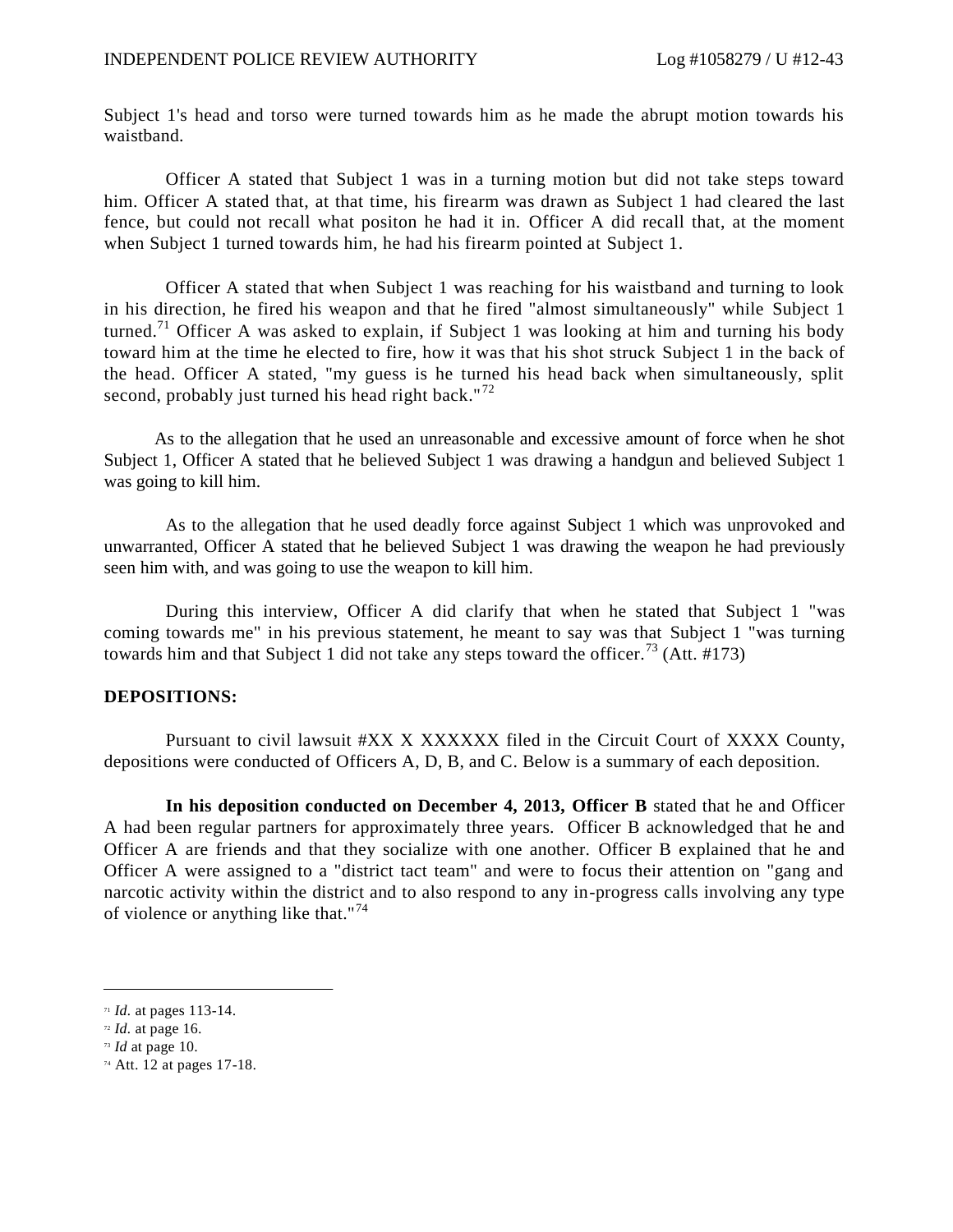#### INDEPENDENT POLICE REVIEW AUTHORITY Log #1058279 / U #12-43

Officer B was driving their police car that day. Officer B explained that, "normally we'll have five cars assigned to our team."<sup>75</sup> Officer B further recalled that he began his shift working with Officers D and C because Officer A had something else to do, but that they patrolled the last half of their shift together. Officer B acknowledged that he also considers Officers D and C friends and they also socialize together outside of work. Officer B recalled that they were in the vicinity of where the shooting incident occurred in response to a "burglary in progress" call that did not actually turn out to be a crime in progress.<sup>76</sup>

When asked to describe what Officer B saw when they first encountered Subject 1 in the alley, Officer B stated, "I observed in his right hand the barrel of a handgun."<sup>77</sup> Officer B added further, "a black barrel of a handgun, approximately four inches."<sup>78</sup> Officer B claims to have observed this from a distance of approximately 50 to 75 feet.

Officer B explained that, after first seeing Subject 1 with the gun in his hand, he took off running and the officer momentarily lost sight of him. Officer B recalled reporting what he saw over the radio, stating "when I got back on the radio and I began giving a description of Subject 1 on the air to Dispatch."<sup>79</sup> Officer B gave the description as: "male black wearing a XXX, XXX XXXXXX.<sup>"8°</sup> When the officer next caught sight of Subject 1, he observed Subject 1 running XXXXXXXXXX on XXXXXXX. According to Officer B, when Subject 1 fled XXXXX on XXXXXXX he was "holding his waistband on his left side" while "it appeared his right hand was towards the front of his body as well."<sup>81</sup> Officer B further explained, "I believe as he was running his right hand moved away from his body in a running motion, but his left hand remained on his waistband."<sup>82</sup> According to Officer B, he could still see Subject 1 holding his waist with his left hand after he turned the corner onto XXXXXXXXX and fled XXXXXXXXXX through the vacant lot.

After Officer A got out of the car in pursuit of Subject 1, Officer B proceeded in pursuit of Subject 1 by car down XXXXXXX. Officer B traveled XXXXX on XXXXXX and when he reached the middle of the block he heard "shots fired" over the radio.<sup>83</sup> Officer B stopped his car and proceeded on foot through the gangway of a residence going east to get to the alley that runs XXXXX-XXXXX between XXXXXXX and XXXXXXX. When he reached the backyard of a residence he saw Officer A standing in the backyard of the residence immediately to the XXXXX of the one in which Officer A was standing, and he saw Subject 1 lying on the ground in the backyard of a residence immediately to the XXXXX of the backyard in which he was standing. According to Officer B, Subject 1 was not moving and Officer D had already placed handcuffs on him.

- <sup>79</sup> *Id.* at page 30.
- 8° *Id.*

<sup>81</sup> *Id.* at page 9.

<sup>82</sup> *Id.* at page 31.

<sup>83</sup> *Id.*

<sup>75</sup> *Id.* at page 19.

<sup>76</sup> *Id* at pages 21-22.

<sup>77</sup> *Id* at page 25.

<sup>78</sup> *Id.* at page 27.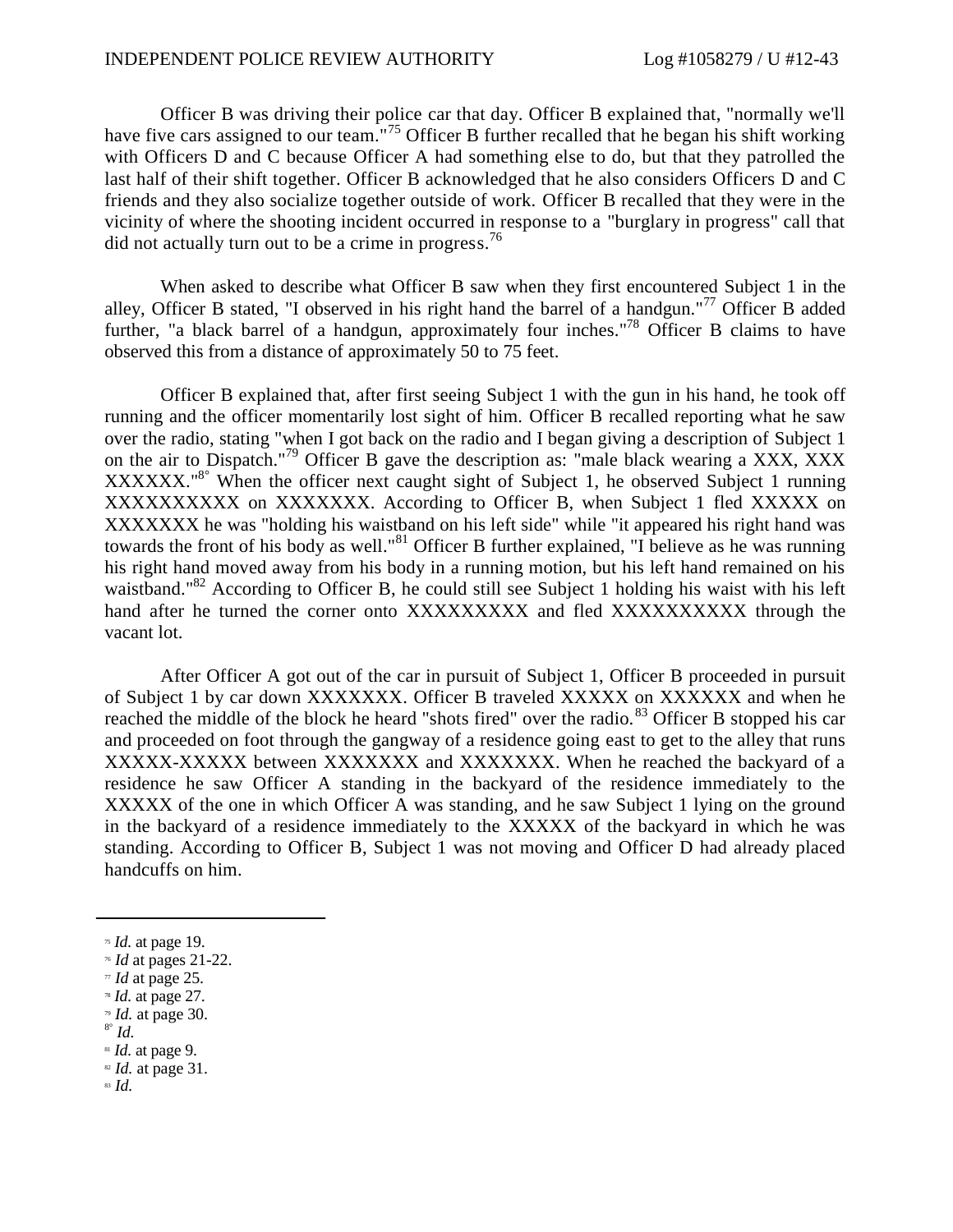Before other police officers started arriving, Officer B spoke to Officer A "to find out what happened after [he] lost sight of both of them [referring to Officer A and Subject 1]."<sup>84</sup> When asked to recount what Officer A told Officer B in that moment, Officer B replied, "He [Officer A] said that he [Subject 1] had hopped three or four fences in a row. Just hopping fences from yard to yard."<sup>85</sup> Officer B also recalled that at the scene incident, shortly after the incident, when he asked Officer A what had happened, Officer A stated that, "he believed Subject 1 to still have a weapon and he believed that Subject 1 was going to turn his direction and fire — you know, possibly, you know, fire a weapon. He just basically explained to me, you know he made a movement in his direction that placed him in fear of his life."<sup>86</sup> When asked if Officer A specifically used the words, "fear for his life," Officer B acknowledged that he had not used that exact phrase.

As other officers arrived and inquired what happened, Officer B, "made [himself] available for anybody who wanted to know what was going on." $87$  According to Officer B, he was sitting in his vehicle with Officer L for approximately one-hour in the aftermath of the event during which time he told Officer L about what had happened and how he had observed Subject 1 with the "barrel of the handgun."<sup>88</sup>

According to Officer B, after they left the scene of the incident, he, Officer C, Officer A, and Officer D spent somewhere between two and four hours together at the Area Central office while they awaited being interviewed by detectives and IPRA investigators. According to Officer B, the officers "were like taking turns giving interviews with Detective A."<sup>89</sup> Officer B also explained that Officer A was present with him for the two to three hours between when he was interviewed by the detectives and when he was interviewed by IPRA personnel. Officer B recalled that they discussed the incident during this time period. After the interviews were completed, Officer B and Officer A left the Area Central office together, drove back to the XXX District, after which they both went home.

Officer B also explained that he went to two Employee Assistance Program ("EAP")<sup>9°</sup> Counseling sessions during which the shooting incident was discussed. According to Officer B, the first session was held approximately three days after the incident and included Officers B, A, D and C. The second session was conducted a few weeks later and was attended only by Officer B and A.

In addition, according to Officer B, prior to the deposition, he and Officer A discussed the incident "a few times" when speaking one-on-one.<sup>91</sup> Officer B recounted that, during the summer preceding the 2012 shooting incident, he and Officer A had arrested

<sup>91</sup> *Id.* at page 85.

<sup>84</sup> *Id.* at page 44.

<sup>85</sup> *Id.* at page 45.

<sup>86</sup> *Id.* at page 76.

<sup>87</sup> *Id.* at page 48.

<sup>88</sup> *Id.* at page 69.

<sup>89</sup> *Id.* at page 79.

<sup>90</sup> CPD offers a Professional Counseling Service/EAP to all current Department members and their family members and retired Department members. The services provided through this program are covered by a confidentiality policy as outlined in Employee Resource Orders E-06-01 and E06-01-02.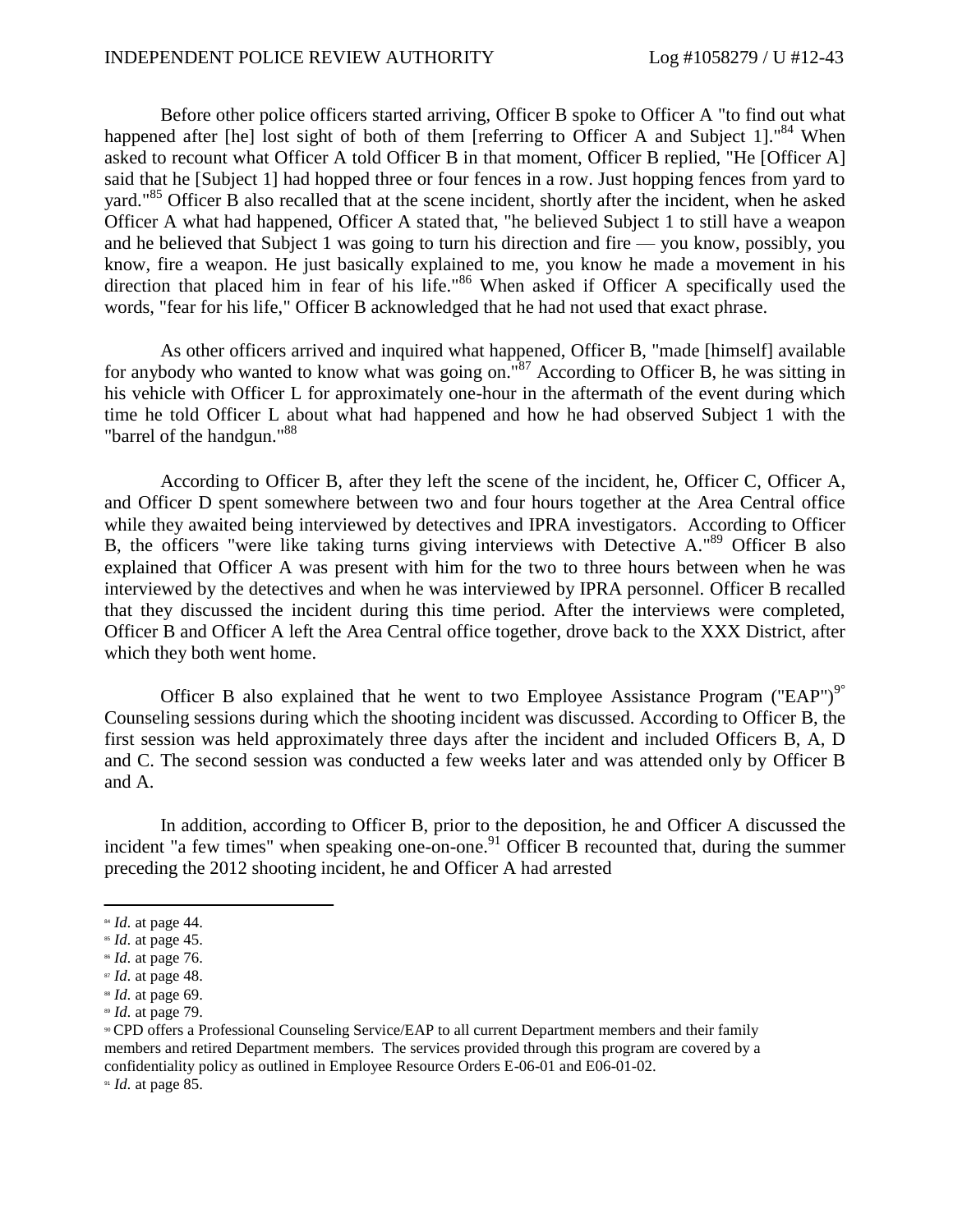Subject 1 on two occasions. According to Officer B, he did not realize this until he was back at the Area Central office and had seen a photo of Subject 1. Officer B recalled that the first incident was related to a robbery, while the second incident involved gambling (Att. 112)

## **In his deposition conducted on December 3, 2013, Officer D** acknowledged that he is friendly with Officers B, A and C.

Officer D recalled that, after they first saw Subject 1, he heard Officer B come over the radio saying, "we got one running XXXXXXXXXX."<sup>92</sup> Officer D provided more detailed information about where he was and what he was doing as Officer A chased Subject 1 through the vacant lot and into the backyards. Officer D observed Subject 1 come out of the vacant lot across the officer's path. According to Officer D, Officer A was following approximately 10 to 20 feet behind Subject 1. Officer D ran to Officer A and then both officers followed Subject 1 running side-by-side. It was then that Officer A informed Officer D that Subject 1 had a gun. When he observed Subject 1 climbing a fence into the next yard, Officer D told Officer A that he would try to cut Subject 1 off by running over to and down the alley. Officer D believed travelling through the alley would be faster than having to scale the fences across the yards. Officer D then ran to the alley and proceeded XXXXXXXXXX.

Officer D recalled sitting in the detective's area at the Area Central office with his fellow officers, but denies that they discussed the incident during this time. Officer D acknowledged having two conversations with Officer A about the incident, but insists that these conversations were about the timing of their respective depositions in the civil matter.

According to Officer D, officers will say "he's holding a side" when they want to convey that "the individual has a gun in his waistband."<sup>93</sup> When asked to explain why officers don't just say "he has a gun" when they believe someone has a gun, Officer D replied, "Well, for one, it's the way we always say it. If the guy has a gun in his waistband we always say, "He's holding a side" rather than "he has a gun." However Officer D clarifies, "If he has a gun in his hand, it's a different story."<sup>94</sup>

When asked more specifically, "So when you hear an officer get on the air saying "He's holding a side," what does that mean to you?" Officer D replied, "That means the individual has a gun. They believe the individual has a gun."  $95$  (Att. 113)

**In his deposition conducted on October 9, 2013, Officer A** stated that in November 2012 he had been partners with Officer B for approximately three years. They worked on a tactical team which focused on gang and narcotic activity, as well as in progress violent crimes such as armed robbery and burglary. He also worked on the tactical team with Officers D and C. Officer A acknowledged that he was friendly and socialized

<sup>95</sup> *Id.*

<sup>&</sup>lt;sup>92</sup> Att. 113 at page 28.

<sup>93</sup> *Id.* at page 83.

<sup>94</sup> *Id..*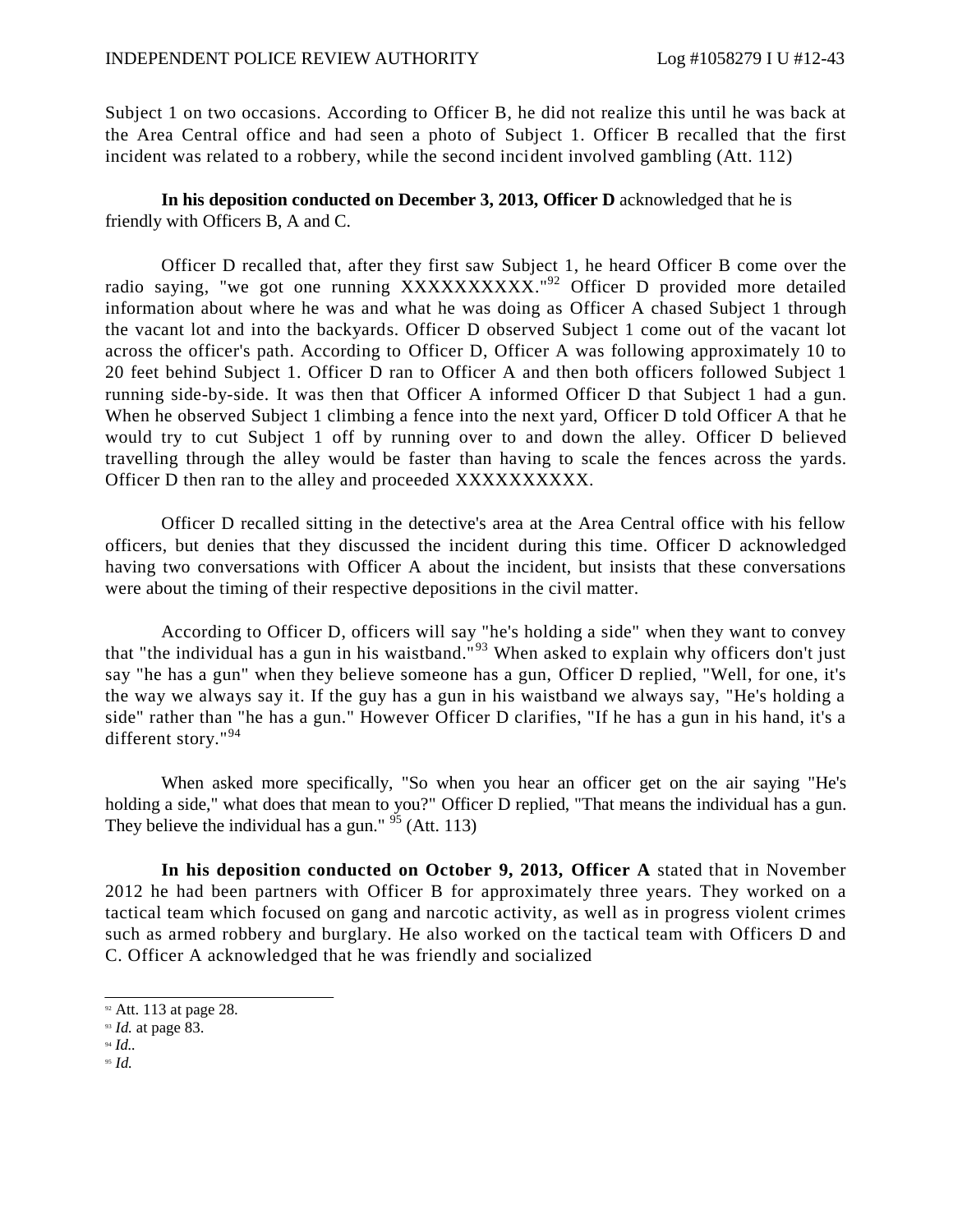with Officers B, D, and C. When asked if he knew Subject 1 before November 8, 2012, Officer A stated that he had previously arrested Subject 1, however he did not recall who Subject 1 was at the time of the shooting.

Officer A stated that on November 8, 2012 he was in an unmarked police vehicle with Officer B. As they were driving down an alley, Officer A saw Subject 1 holding a gun in his hand. Officers A and B began to pursue Subject 1. As they followed him down an alley, Officer A stated that he saw Subject 1 tuck the gun towards his waistband, stating, "He was putting it as he was turning away from us. Put it, I'll say not in his waist, putting it towards his waistband. I don't know where it got tucked."<sup>96</sup>

As the pursuit continued, Officer A saw Subject 1 holding his left side as he ran. Officer B stopped their vehicle on XXXXXXXX and Officer A continued the chase on foot. Officer A commented that he withdrew his weapon as soon as he exited the vehicle, and that the weapon he carried did not have a safety on it. Subject 1 continued to run at "full speed", pumping his arms as he ran.<sup>97</sup> Officer A did not see anything in either of Subject 1's hands as Subject 1 ran. Officer A shouted, "Police. Stop. Drop the gun. Drop the gun."<sup>98</sup>

Subject 1 continued to run through the alley and jumped over a metal guardrail. Officer A testified that, by the time the officer went over the guardrail just after crossing over the alley, Subject 1 had already scaled two fences and was two city lots away from the officer. Officer A continued to pursue Subject 1 through the city lots and saw Subject 1 scale backyard fences with both of his hands, acknowledging that he did not see anything in Subject 1's hands as Subject 1 scaled the fences.<sup>99</sup> Officer A also stated that Subject 1 scaled two small fences and then one tall fence. After scaling the third, taller fence, Subject 1 fell to the ground. Officer A further stated that as Subject 1 got up off the ground, Officer A saw him adjust his waistband, "As if there were an item in there." $1^{\circ}$ 

After scaling the tall fence, Subject 1 continued to run through city lots and scaled two more, smaller fences. Officer A stopped running in the second city lot. It was from this location that Officer A fired his weapon.

When describing the action that prompted Officer A to shoot Subject 1, Officer A stated that, after Subject 1 scaled a fence, "he kind of stumbles...at that point he looked back at me because I'm still telling him, 'Stop, stop, police.' He looks back... At that point when he looks back I could see his hands briefly."<sup>101</sup> Officer A then stated, "Then he looks away and his hand goes into his waistband area."<sup>102</sup> Officer A then clarifies that he saw Subject 1 look over his right shoulder and reach his right hand toward the left waistband

<sup>96</sup> Att. 111 at page 40.

*<sup>97</sup> Id.* at page 49.

*<sup>98</sup> Id.* at page 50.

<sup>99</sup> *Id.* at page 60-61.

*<sup>199</sup> Id.* at page 64.

<sup>101</sup> *Id.* at page 74.

<sup>102</sup> *Id.* at page 75.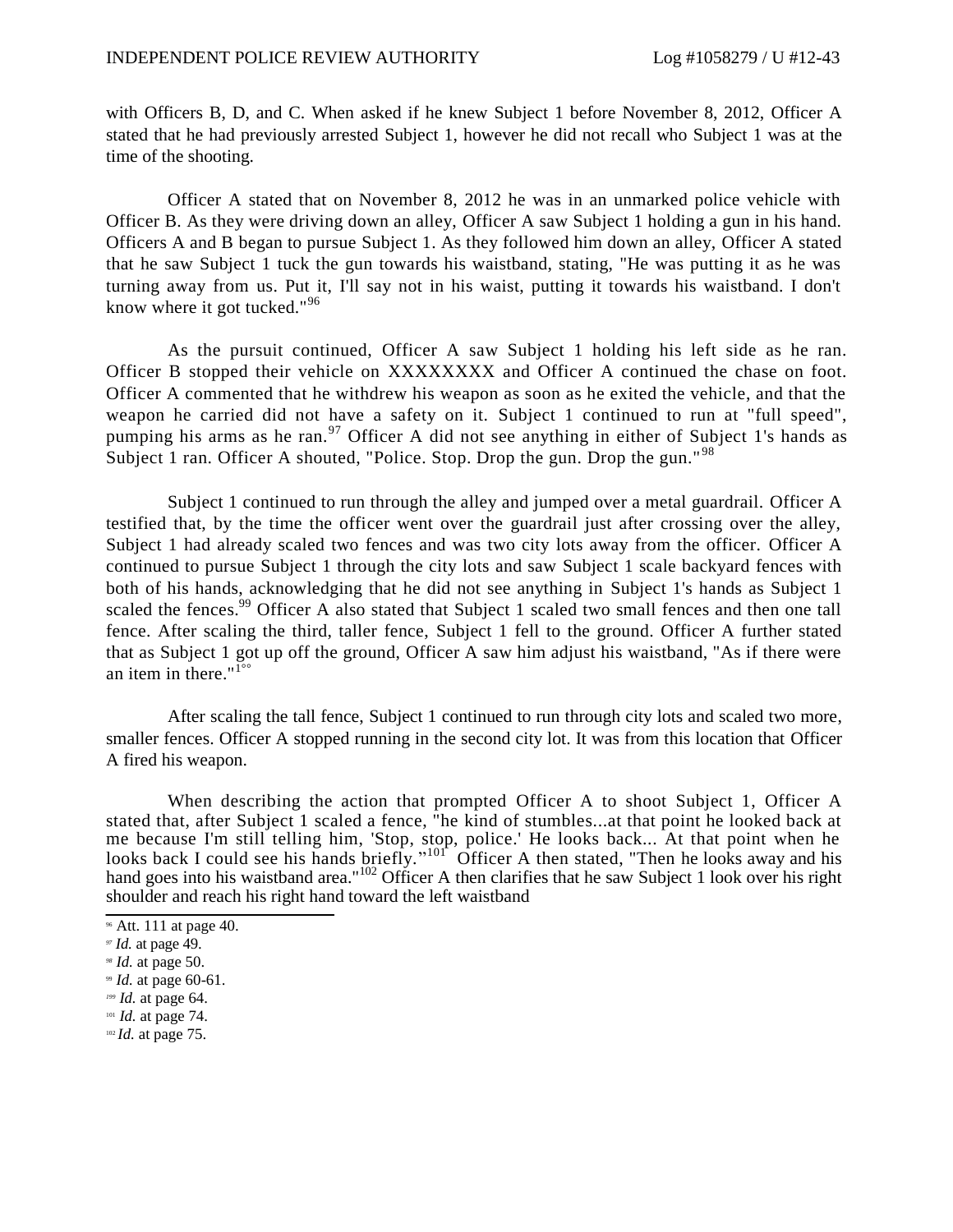area and states, "He then begins turning towards me and I fire one shot. I believed he was drawing his gun that I saw earlier." $103$ 

When questioned by his attorney, Officer A stated that he could see Subject 1's face when he turned around to look back at the officer as he fled and that Subject 1 appeared "irritated."<sup>104</sup> When asked to explain further, Officer A stated: "It wasn't like he was a straight line running. It was that hesitation when he was getting up, he looked like he was irritated that I was chasing him or surprised."<sup>105</sup> Officer A further stated: "I believe he was trying to almost intimidate me into believing he still had the gun." Officer A added, "I believe that he was irritated and he was doing motions and I believe he was mad that he got rid of the gun."<sup>106</sup>

### **ANALYSIS**

### **I. INTRODUCTION**

This investigation requires the reconciliation of two competing principles eloquently outlined in a recent U.S. District Court opinion in a civil matter involving a similar officer-involved shooting incident:

"[A] person has a constitutional right not to be shot unless an officer reasonably believes that he poses a threat to the officer or someone else." (citing *Weinmann v. McClone,* 787 F.3d 444**,** 450 (7th Cir. 2015) for "distilling this rule" from *Graham v. Connor,* 490 U.S. 386, 388 (1989) and *Tennessee v. Garner,* 471 U.S. 1, 11-12 (1985)). "On the other hand, police officers have a right to protect themselves, even when they do something risky like "pursu[ing] a fleeing felon

<sup>103</sup> *Id.*

<sup>104</sup> *Id.* at page 132.

<sup>105</sup> *Id.* at page 133. 106 *Id.* at page 133 and 134.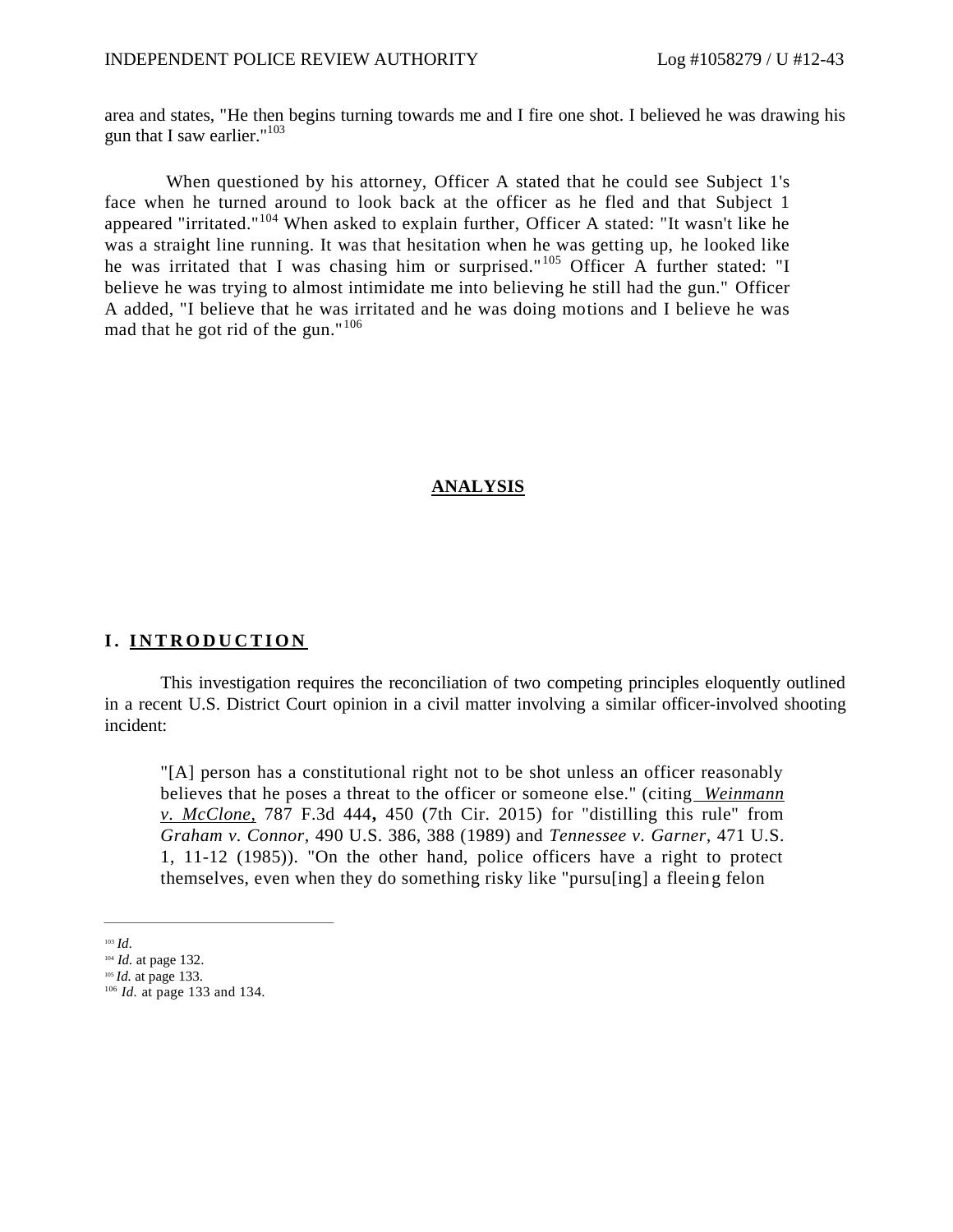into a dark alley." (citing *Estate of Starks v. Enyart,* 5 F.3d 230, 233-34 (7th Cir. 1993).

*Childs v. City of Chicago,* 2017 U.S. Dist. LEXIS 45156 (N.D. Ill. 2017).

## **II. APPLICABLE LAW AND POLICY**

Consistent with Illinois state law as codified at 720 ILCS 5/7-5, according to the Chicago Police Department's General Order 02-08-03, Section III, A:

[A] sworn member is justified in using force likely to cause death or great bodily harm only when he or she reasonably believes that such force is necessary:

- 1. to prevent death or great bodily harm to the sworn member or to another person (hereinafter, the "first prong" of the policy), or:
- 2. to prevent an arrest from being defeated by resistance or escape and the sworn member reasonably believes that the person to be arrested (hereinafter, the "second prong" of the policy):
	- a. has committed or has attempted to commit a forcible felony which involves the infliction, threatened infliction, or threatened use of physical force likely to cause death or great bodily harm;
	- b. is attempting to escape by use of a deadly weapon or;
	- c. otherwise indicates that he or she will endanger human life or inflict great bodily harm unless arrested without delay.

The analysis of the reasonableness of an officer's conduct must be grounded in the perspective of "a reasonable officer on the scene, rather than with the 20/20 vision of hindsight" and "allow for the fact that police officers are often forced to make split-second judgments — in circumstances that are tense, uncertain, and rapidly evolving — about the amount of force that is necessary in a particular situation." *Plumhoff v. Rickard,* 134 S. Ct. 2012 (2014), quoting *Tennessee v. Garner,*  471 U.XX 1 (1985), internal quotation marks omitted. Also, such an analysis must take into account the totality of the circumstances confronting the officer, rather than just one or two factorXX *Plumhoff,* 134 S. Ct. at 2020. *See also Scott v. Edinburg,* 346 F.3d 752, 756 (7th Cir. 2003). Nevertheless, the Supreme Court held in *Garner,* and has since reiterated, that "it is unreasonable for an officer to 'seize an unarmed, nondangerous suspect by shooting him dead.'" *Brosseau v. Haugen,* 543 U.XX 194, 197 (2004) (per curiam) (quoting *Garner,* 471 U.S. at 11). As Chief Judge Kozinski of the Ninth Circuit once noted: "Nobody likes a game of 'he said, she said,' but far worse is the game of 'we said, he's dead.' Sadly, this is too often what we face in police shooting cases like this one." *Cruz v. City of Anaheim*, 765 F.3d 1076 (9<sup>th</sup> Cir. 2014). In cases such as this, where the officer "is the only witness left alive to testify" we must "look at the evidence with a critical eye." *See Plakas v. Drinski,* 19 F.3d 1143, 1147 (7th Cir. 1994); *Cyrus v. Town of Mukwonago,*  624 F.3d 856, 862 ( $7<sup>th</sup>$  Cir. 2010).

# **III. ANALYSIS OF THE EVIDENCE**

As outlined above, consistent with Illinois state law, the Chicago Police Department policy governing the use of deadly force identifies two sets of circumstances under which the use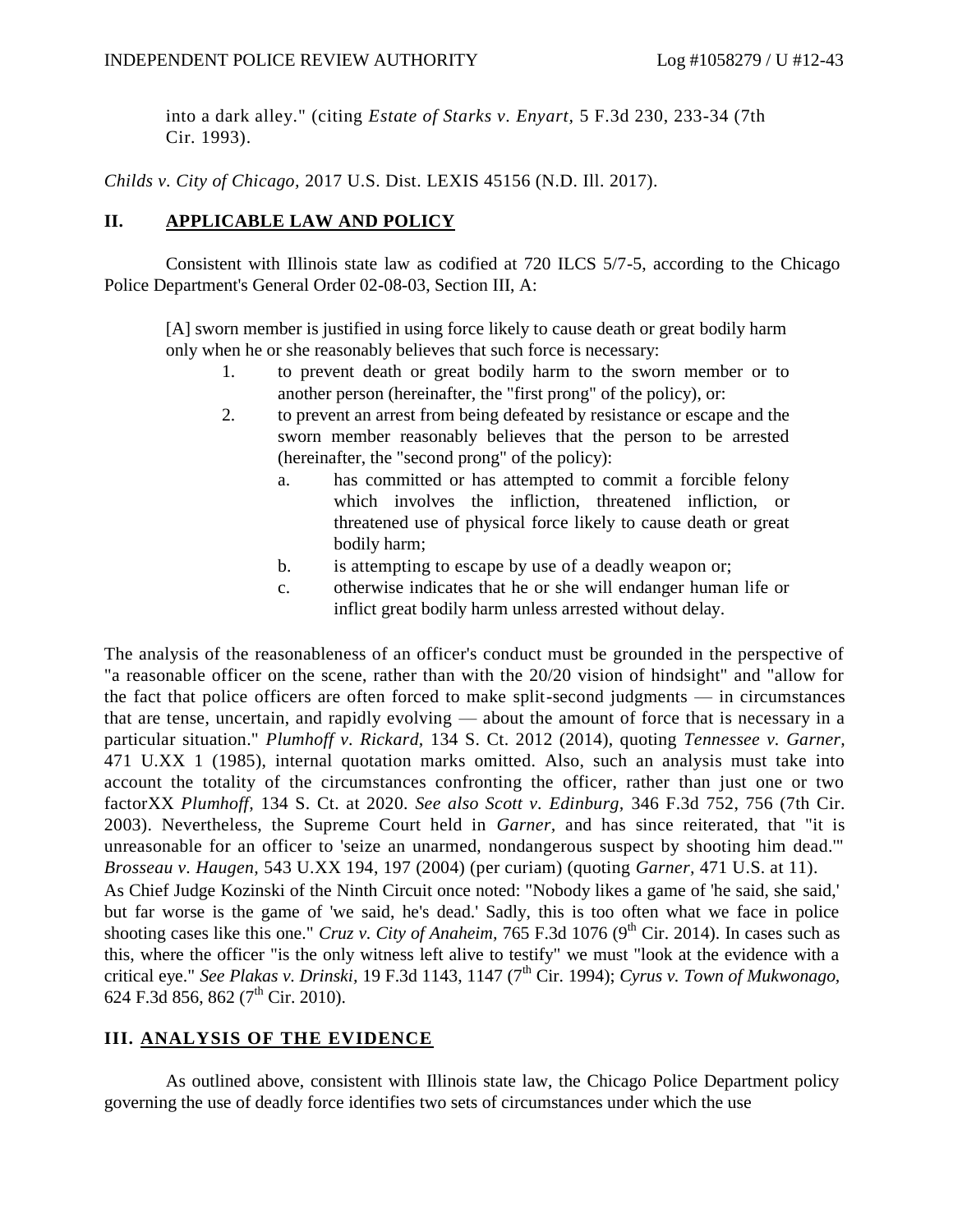of deadly force is permissible. The first set of circumstances, as outlined in the first prong articulated above, involves situations in which deadly force is necessary to prevent harm to the officer or another person. The second set of circumstances, as outlined in the second prong articulated above, involves situations in which the officer is confronted with an individual who is attempting to defeat an arrest or escape. To properly evaluate this case, we must analyze the facts in light of both aspects of the policy and law.

# **A. Was It Reasonable for Officer A To Believe that Deadly Force Against Subject 1 Was Necessary to Prevent Death or Great Bodily Harm to Himself or Another Person?**

We start our analysis by addressing the first prong of the policy which requires us to ask the question, was Officer A's use of deadly force against Subject 1 necessary to prevent death or great bodily harm to himself or another person? In making this assessment we must consider the reasonableness of the officer's conduct in light of the totality of the circumstances. *Marion v. City of Corydon,* 559 F.3d 700, 705 ( $7<sup>th</sup>$  Cir. 2009). Based on the circumstances of this case, this determination requires answers to the following two key questions:

- (1) At the moment when Officer A fired his single shot at Subject 1, was the officer's belief that Subject 1 was armed objectively reasonable?; and
- (2) If so, did Subject 1 make a sudden gesture at Officer A that could reasonably be interpreted as the threatened use of a firearm?

The available evidence to address these questions is analyzed below.

## **1. There is insufficient evidence to prove that it was unreasonable for Officer A to believe that Subject 1 might be armed when the officer fired.**

# **a.** *Officer A's claim that he saw a firearm in Subject 1's hands, although possible, is questionable.*

In his statements to detectives on the scene of the incident, his statements given to IPRA, and in his deposition, Officer A claims to have seen Subject 1 with a firearm in his right hand when the officers first encountered him in the alley. We need not merely accept Officer A's account of the events at issue. *Cruz v. City of Anaheim,* 765 F.3d 1076, 1079 ( 9th Cir. 2014**)** ("Mr' the deadly force context, we cannot simply accept what may be a self-serving account by the police officer.") (quoting *Scott v. Henrich*, 39 F.3d 912, 915 (9<sup>th</sup> Cir. 1994). Rather, we must parse through all the evidence to assess the plausibility and reliability of the officer's account. *Id.*  (noting that a court reviewing a use of deadly force incident must examine all the evidence in the record "to determine whether the officer's story is internally consistent and consistent with other known facts"). This includes circumstantial evidence that, if believed, would tend to discredit the police officer's story. *Cruz,* 765 F.3d at 1079.

Officer A's insistence that he actually saw Subject 1 carrying the firearm is inconsistent with Officer B's report to OEMC which failed to mention that Subject 1 was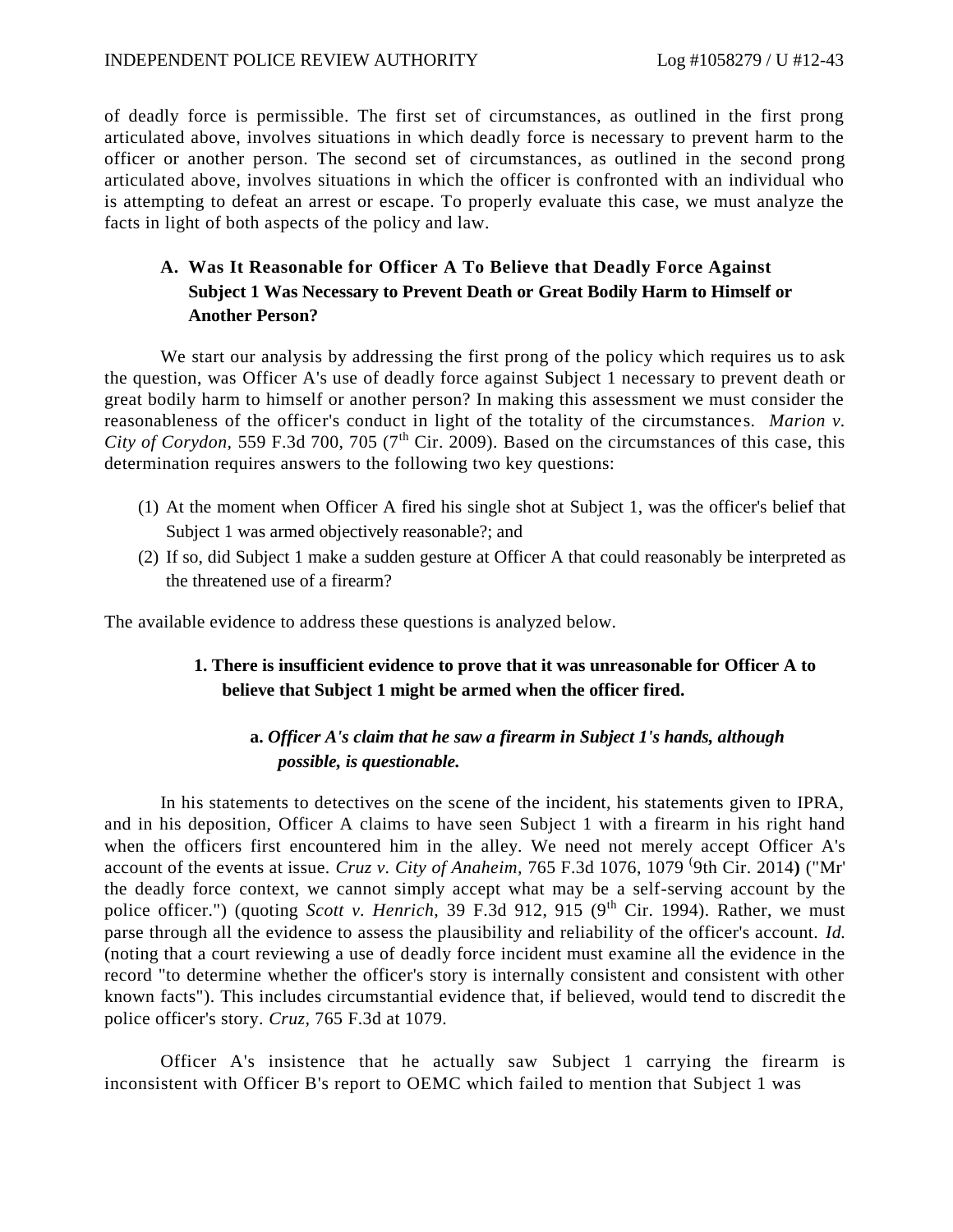armed. Rather, when Officer B called in the description of the fleeing Subject 1, the officer merely stated that he was "holdin' his left side."<sup>1°7</sup> Moreover, Officer A has provided inconsistent descriptions of what he saw.

When detectives interviewed him on-scene, Officer A told them that he "saw that Subject 1 had a dark colored handgun in his right hand that Subject 1 was attempting to place in his waist area."<sup>108</sup> In his deposition, which was taken just under a year later, on October 9, 2013, Officer A gave a much more detailed description of the firearm and the manner in which Subject 1 wielded it. Officer A claimed to have seen Subject 1 with the gun in his right hand, that the gun was dark in color and that, from 50 feet away, he could see the barrel of the gun which appeared to be that of a revolver.<sup>109</sup> Officer A also claimed that, when he first observed Subject 1, the gun was in his right hand with his "right arm pointed down along his right waist  $110$  and that Subject 1 turned away and put it [the firearm] to his left side and began running."

Officer A recalled hearing his partner call over the radio that they were in pursuit of a subject who was "holding his side and running."<sup>112'</sup> Officer A claimed that he saw the gun in Subject 1's hand before his partner reported over the radio that they were pursuing a subject who was holding his side.'"

The fact that Officer A claims to have seen Subject 1 wield the firearm in this manner and failed to ensure that this information was reported to OEMC to inform his fellow officers lacks credibility. To be sure, according to Officer D, when asked about what it means when an officer says that a fleeing subject is "holding a side," fellow officers understand the speaker to mean that the fleeing subject has a gun in his waist or that the speaker believes the fleeing subject may have a gun. But when a subject has a firearm in his hands, this would not be an appropriate description. "If he has a gun in his hand, it's a different story." <sup>114</sup> Moreover, the assertion that Subject 1 was seen walking in broad daylight<sup>115</sup> openly carrying a firearm also lacks credibility.

Officer B, who was in the car with Officer A when they first saw Subject 1, told the onscene detectives that he had seen Subject 1 with a black colored handgun in his right hand. Officer B's failure to accurately report what he saw to OEMC also undermines the credibility of both officers' assertions.

The fact that both Officers A and B claim to have seen Subject 1 with a gun and failed to report this begs the question as to whether they actually saw the weapon or merely saw Mr.

<sup>115</sup> In his deposition, Officer A acknowledged that the events took place in "broad daylight." Att. 111, pg 36. Similarly, Officer B also states the events took place in daylight. Att. 27, pg. 11.

 $107$  Att. 53

<sup>&</sup>lt;sup>108</sup> Att. 57 at p. 16

<sup>109</sup> Att. 111 at pages 32-35

<sup>110</sup> *Id.* at p. 34, lines 22-24

<sup>111</sup> *Id.* at p. 39

<sup>112</sup> *Id.* at p. 37

<sup>113</sup> *Id.* at p. 39

II4 Att. 113 at p. 83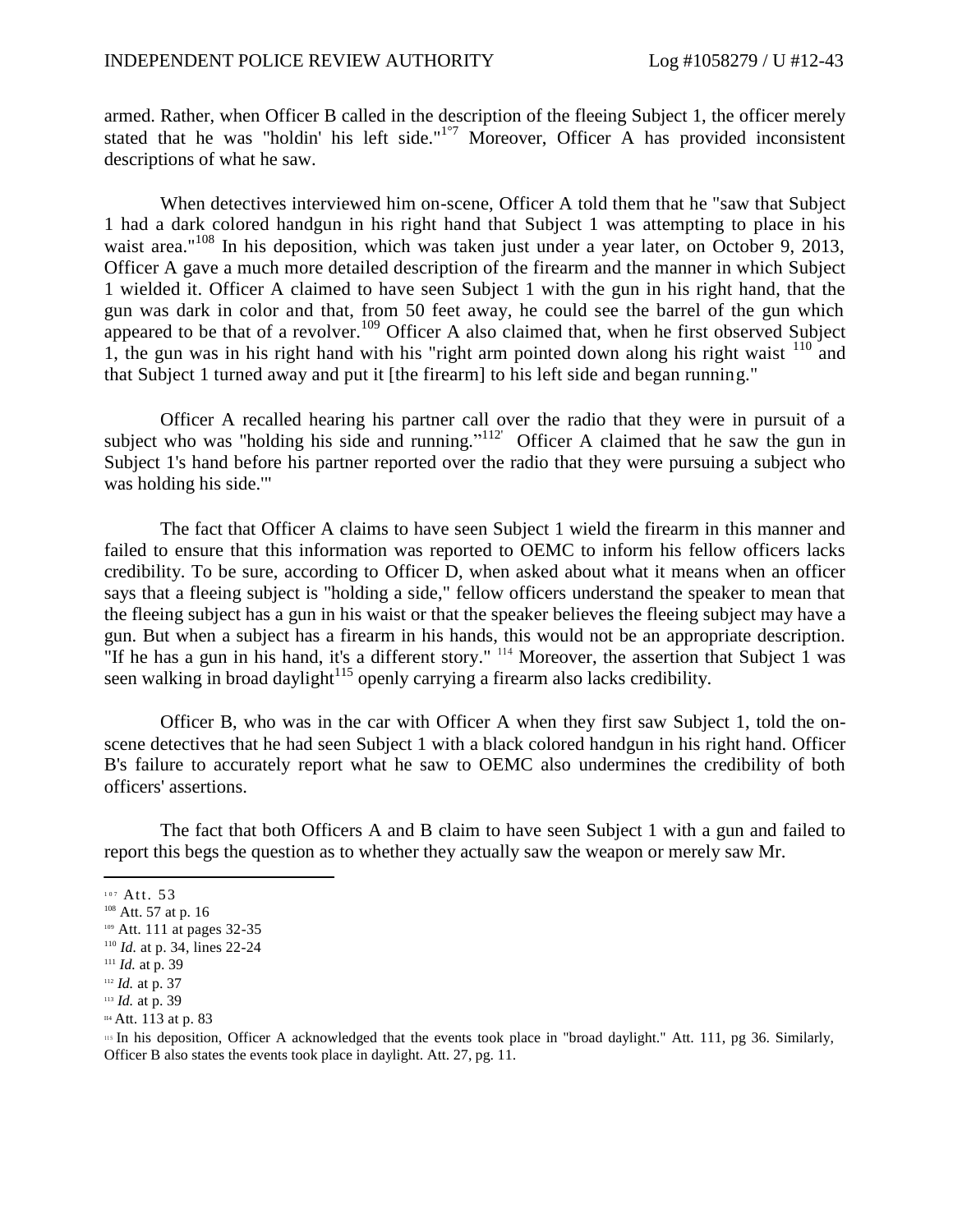Subject 1 holding his side, as was reported to OEMC, and based on that, surmised that Subject 1 might be armed. There is a very big difference between seeing someone holding his side, and therefore, having reason to suspect that the person might possess a gun and seeing someone out in broad daylight openly carrying gun. Both scenarios are important to report so fellow offic ers are forewarned. However, it doesn't require law enforcement expertise to understand why reporting the actual display of a gun would be important for fellow officers to know.

The credibility of Officer B's claim that he saw Subject 1 with a gun is further undermined by the fact that the officer was less definitive about having seen a gun in other statements related to the issue. In his IPRA interview, Officer B was less definitive about seeing the weapon, stating that he "observed a black object in his [Subject 1's] right hand, what I believed to be a handgun."<sup>116</sup>

Officer B's explanation for why he reported seeing a fleeing subject "holding his side" rather than having seen a firearm in the fleeing subject's hand is unconvincing. Officer B claims that he "just literally was on, on the radio driving and saying what I was observing as I was observing it."<sup>117</sup> But Officer B further stated, "we were still approximately whatever the distance is let's just say 50 feet. And I just, I just wanted to verify everything that I, that I was observing."'  $18$  The fact that Officer B wanted to "verify" what he had seen implies that he was not completely certain about what he had seen.

Both Officer A and Officer B saw the firearm that was ultimately recovered at the scene.<sup>119</sup> Having knowledge that a firearm was recovered and having had the opportunity to actually see the firearm that was recovered may have influenced the officers' accounts of the events. Certainly, Officer A's having seen the firearm would inform his ability to describe the firearm he claimed to have seen in Subject 1's hand.

It is also important to point out that, during his deposition, Officer A denied that he saw the gun at the scene of the incident after the shooting had occurred. "Question: You never saw the gun other than at the mouth of the alley? [before Subject 1 took off running] Answer: That's the only time I saw the gun, yes."<sup>12°</sup> While in his 2014 IPRA interview, Officer A acknowledged that he had seen the gun after the shooting: "I just, like, saw it laying there from far away. I didn't actually get to inspect it, or anything, yeah. I just saw it there, there's the gun right there, and  $I - iI$  was like a quick glance at it, and that was it." $121$ 

It is possible that Officer A denied having seen the gun at the scene of the incident during his deposition in an effort to enhance the credibility of his deposition testimony about having seen the Subject 1 carrying the gun. Officer A's ability to provide more detailed description of the gun, without having ever seen it, would lend credibility to the fact that he did in fact see the gun in Subject 1's hands.

<sup>116</sup> Att. 27 at p. 8 lines 25-27

<sup>117</sup> Att. 156 at p. 10

<sup>118</sup> *Id.* at pages 10-11

<sup>119</sup> Att. 27 at p. 21

<sup>120</sup> Att. 111 at pages 96-97

<sup>121</sup> Att. 80 at p. 23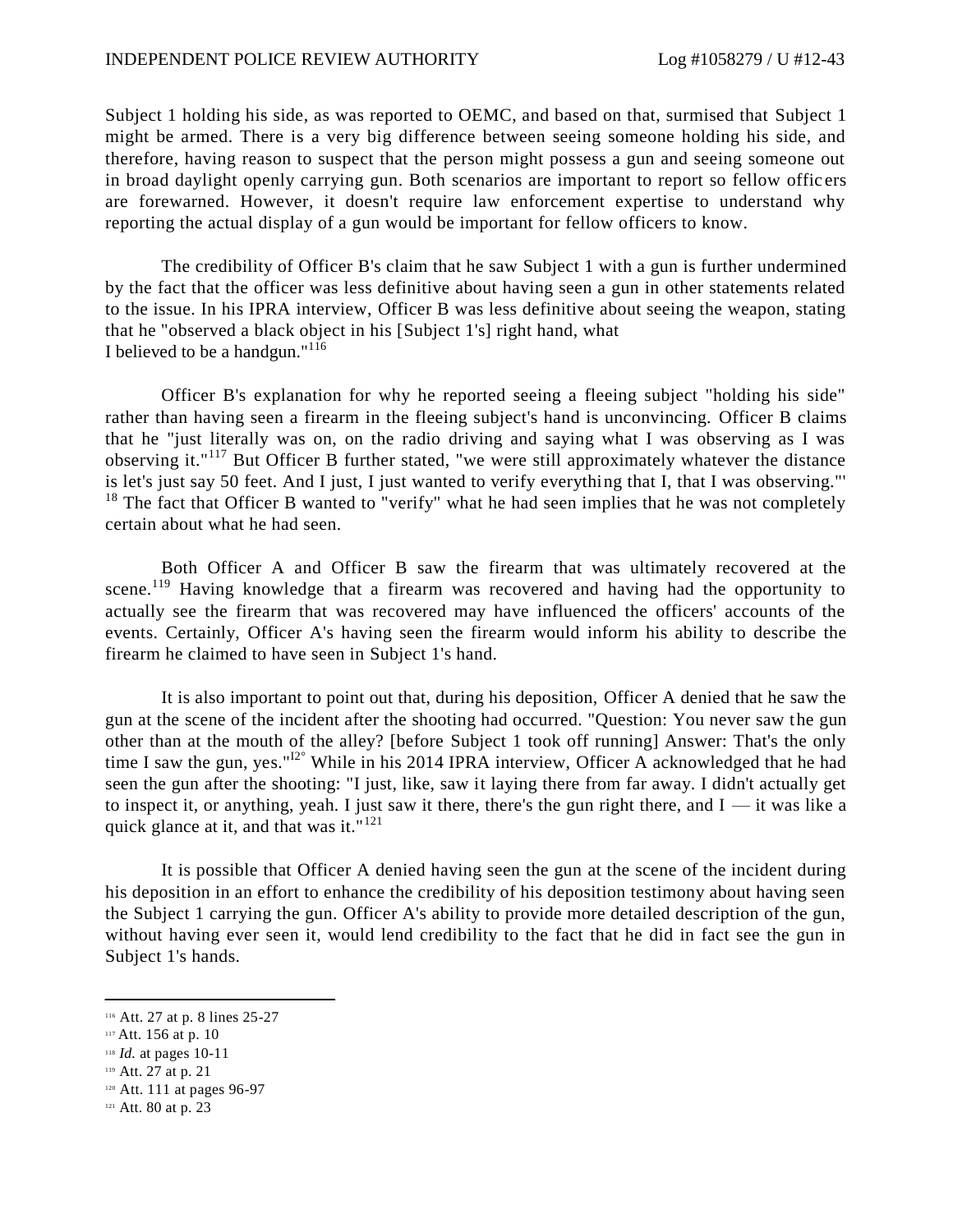The strongest evidence to suggest that Officer A did, in fact, see Subject 1 with a firearm is the fact that Officer D has consistently stated that, when he crossed paths with Officer A as the officer pursued Subject 1 on foot across the alley, Officer A shouted to him that Subject 1 was armed.<sup>122</sup> However, we must still be mindful that Officer D's account of the events might have been influenced by the facts that: (1) he, too, knew that a gun had been recovered; and (2) he had ample opportunity to discuss the events with Officers A and B at the scene as well as in subsequent conversations.

It is possible that Officer A did, in fact, see Subject 1 carrying a firearm that day. But, drawing reasonable inferences from all the available facts, it is also plausible that he did not, in fact, see Subject 1 carrying the firearm, that he merely saw him holding his side and suspected that he had a firearm.

# *b. Even If Officer A did not actually see Subject 1 carrying a firearm, Subject 1's conduct might otherwise have made it appear that he was armed.*

Even if Officer A did not actually see a firearm in Subject 1's hand, Subject 1's conduct might otherwise have given Officer A the impression that he was carrying a weapon. Officers A, B and D all claim that at various points during his path of flight, the officers saw Subject 1 holding his side, more specifically, his left side. However, we have to consider these officers' accounts carefully in light of the circumstances that exist here which undermine the reliability of these statements. First, these officers were not only colleagues who frequently worked together, they were friends that socialized together. In fact, Officers B and A had been partners for three years (Att. 112, pg. 16).<sup>123</sup> The second reason to question the reliability of the officers' accounts is the fact that they had ample opportunity to discuss the events among themselves at the scene of the incident as well as on at least three other occasions that are documented in the record here. The first occasion was when the officers were together for several hours at the Area Central office taking turns being interviewed by the detectives. The second and third occasions were the EAP sessions the officers attended, one within a few days of the incident, and another within weeks of the incident. Even if there was no collusion regarding how the officers would ultimately describe the events in question, these multiple discussions could easily have influenced each officer's recollection of what happened.

In particular, Officer A's various accounts of what he observed Subject 1 doing with his hands as he fled are inconsistent and, therefore, may not be reliable. In his initial account to detectives, he made no mention of Subject 1 reaching to or around his waist as he fled. Given that this later became an important justification for Officer A's belief that Subject 1 was armed as he fled, it is surprising that the officer may not have mentioned this in the immediate aftermath of the event. Officer A first described this conduct on the part of Subject 1 at his deposition in the civil matter which was taken just under one year after the event took place. Furthermore, Officer A's ultimate description of the manner in which

<sup>122</sup>Att. 25at p. 13; Att. 113 at pages 34-35

<sup>123</sup> Att. 112 at p. 16-20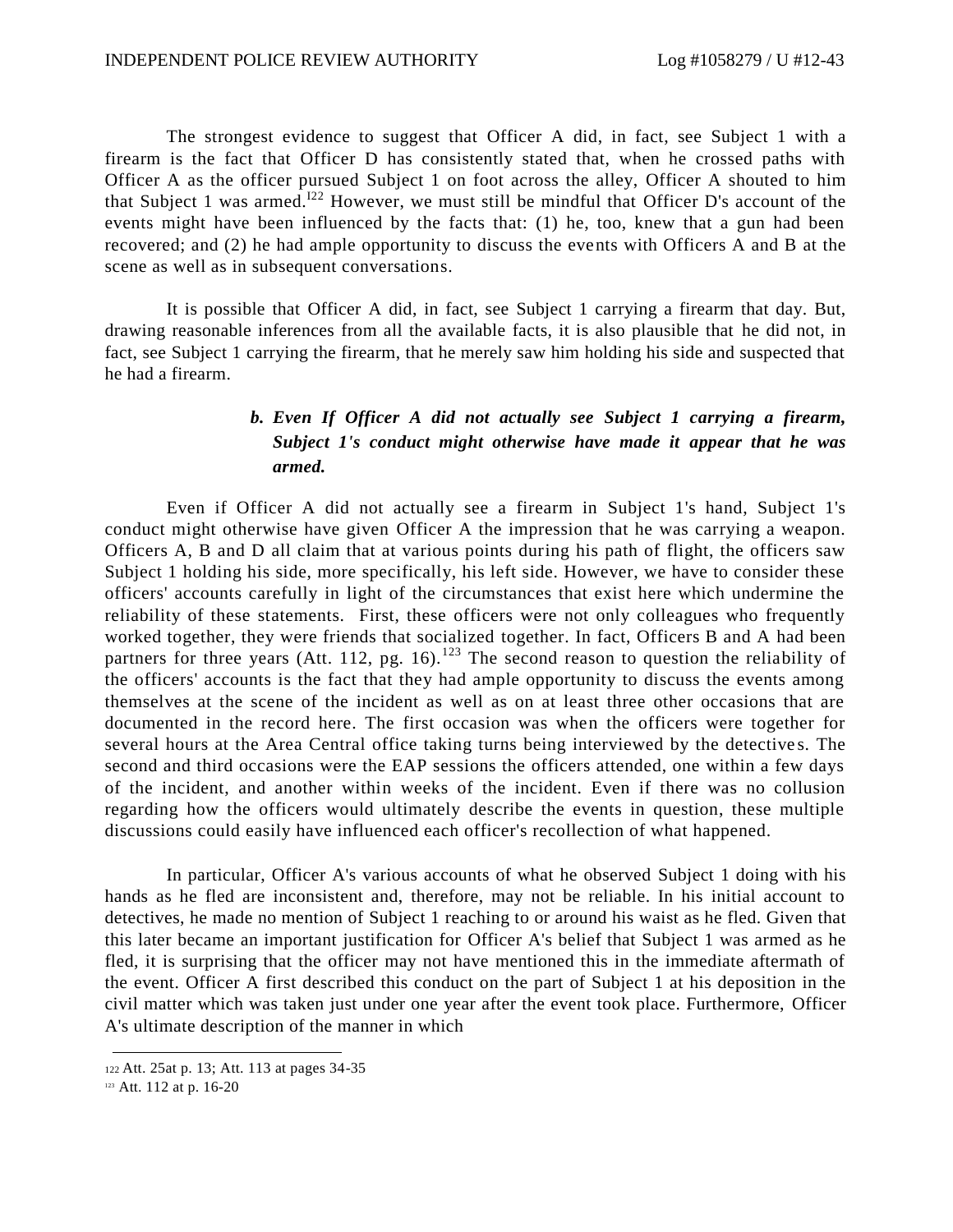Subject 1 turned and fled is inconsistent with that of his partner, Officer B. In his statement to IPRA, taken just hours after the shooting, Officer B claimed that he saw Subject 1 turn and run with a gun in his right hand. Officer B never described seeing Subject 1 turn to put his gun on the left side of his body prior to running north on XXXXXXX, as Officer A had stated.<sup>124</sup> In his subsequent interview with IPRA taken on March 4, 2016, Officer B again stated that Subject 1 turned and immediately began running upon seeing the officers, making no mention of Subject 1 tucking the gun into his waistband.<sup>125</sup>

According to the Detective's Case Supplementary Report (CSR), when initially interviewed, Officer A stated that, when he and his partner initially encountered him, "SUBJECT 1 had a dark colored handgun in his right hand that SUBJECT 1 was attempting to place in his waist area."<sup>126</sup> According to Officer A's account given at that time, "SUBJECT 1 then immediately turned around and ran out of the alley, running northbound on the east sidewalk of XXXXXXX and out of view."<sup>127</sup> Officer A and his partner followed Subject 1 out of the alley, making the turn onto XXXXXXX. It was then that Officer A claims he saw Subject 1 holding his left waist area, after which Officer B called into OEMC to report Subject 1's description and direction of flight.<sup>128</sup> Neither the CSR's summary of Officer A's initial account nor the detectives' notes associated with that report make any further mention of Subject 1 reaching into or at his waist area as he was being pursued through the yards and over the fence  $s$ .<sup>129</sup> It is not until Officer A described the gesture Subject 1 made which prompted Officer A to discharge his weapon that Officer A reported that Subject 1 again reached toward his waist area, I3<sup>°</sup>

In his deposition, Officer A described Subject 1's flight path as he ran east on XXXXXXXXXX, then turned and ran through the empty lot.<sup>131</sup> When asked to describe Subject 1's pace, Officer A stated that he was running at "full speed," that the officer saw his arms pumping, and that there was nothing in Subject 1's hands.<sup> $\text{II}^2$ </sup> This is consistent with the limited available video evidence as well as the account provided by Civilian 1 who saw Subject 1 as he turned the corner onto XXXXXXXXX from XXXXXXX. When Civilian 1 saw Subject 1 round the corner, she described him as, "like he was runnin' ... for his life."<sup>133</sup>

- <sup>127</sup> *Id*
- <sup>128</sup> *Id.*

- 139 Att. 57 at p. 17
- 131 Aft. 111at pages 44-48
- <sup>132</sup> *Id.* at pages 49-50

<sup>133</sup> Att. 178 at p. 16. While IPRA does find Civilian 1 to be a credible witness, a careful examination of the totality of her statements is necessary to support IPRA's credibility assessment. Civilian 1 gave three separate statements to IPRA and also made a call to 911 contemporaneous to the shooting. Although the description of what she saw never fundamentally changed, Civilian 1 clearly attempted to minimize her knowledge of and involvement in the incident. Civilian 1 also directly lied in her IPRA interviews on November 9, 2012 and June 30, 2015 to claim that the 911 caller was an unknown female who simply asked to borrow her phone. (Att. 99 and 19). During her third and final interview with IPRA on August 22, 2016, Civilian 1 finally admitted that she was in fact the individual who called 911 to report the shooting and she went on to explain that she feared potential police retaliation which caused her to lie initially. (Att 178). While it is far from ideal that Civilian 1 was unable to be completely truthful with IPRA investigators about her role in this incident, her perceived fear is understandable

<sup>124</sup> Att. 27 at p. 8-9

<sup>125</sup> Att. 156 at p. 9

<sup>126</sup> Att. 57 at p. 16

<sup>129</sup> *Id.* at pages 16-17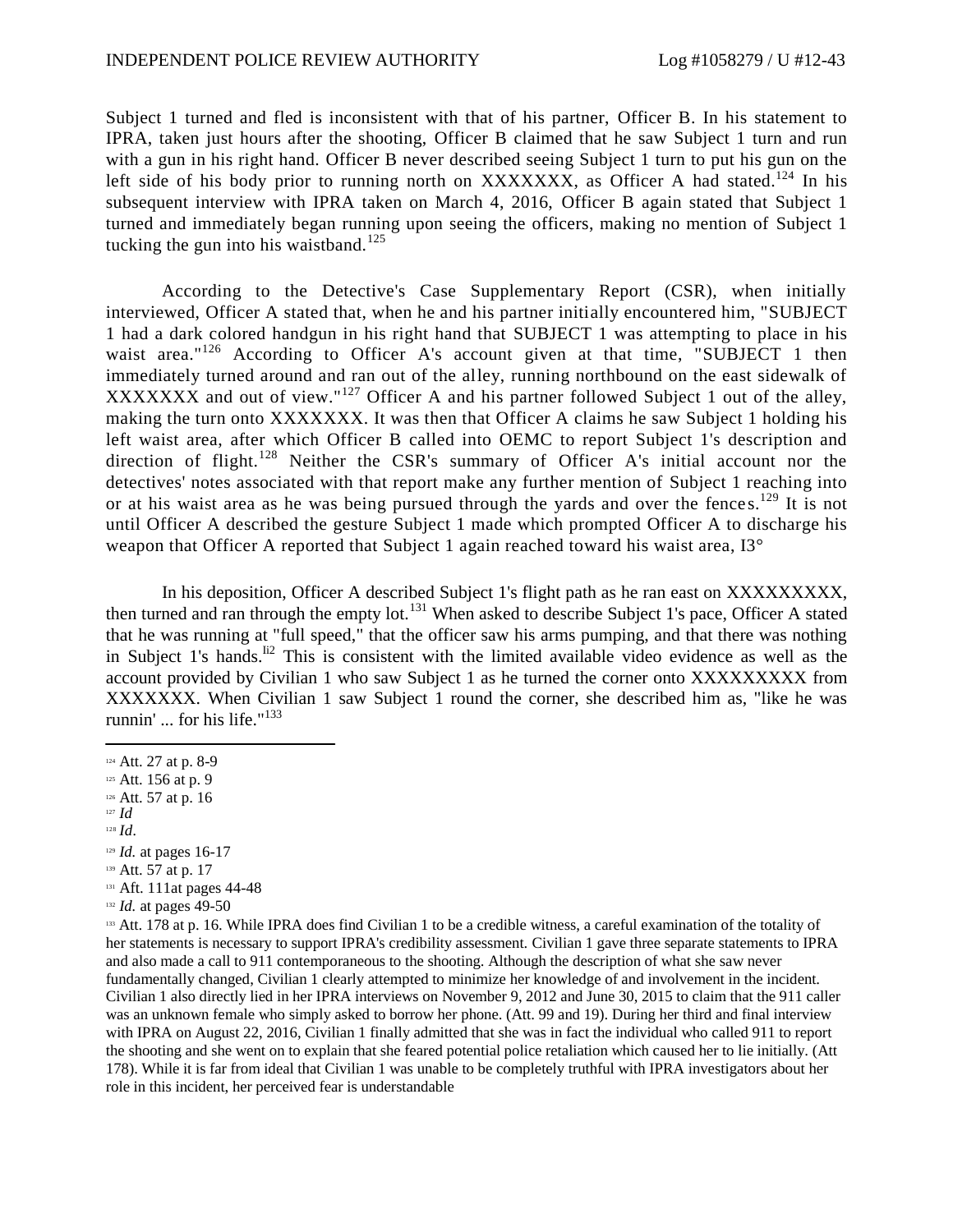Officer A then described what he observed as Subject 1 continued to flee through the yards and over fences . <sup>134</sup> Officer A described seeing Subject 1 scale fences and that, after each fence, Subject 1 "adjusts his waistband and gets up."<sup>135</sup> Officer A acknowledged that, during this time, Subject 1 was "maybe almost facing away from  $[\text{him.}]^{136}$  Yet, the officer claimed that he saw Subject 1 "putting his hand into his waistband region and moving his hand around in that area ... as if there was an item there." $137$  But when asked to clarify what he saw, Officer A stated, "I mean it was like very quickly he just adjusts, gets up and goes" and "He adjusts as he's getting up or when he's standing."<sup>138</sup> Officer A further stated: "He's adjusting his left side."<sup>13</sup> When asked to explain why he did not fire at Subject 1 when he saw him reaching to his left side as he fled, Officer A stated, "At that precise second I didn't believe that he was attempting to draw his weapon at that time" adding "I believe he was adjusting the gun so he could still have it with him." $14^\circ$ 

When prompted by his attorney, during his deposition, Officer A explained that, Subject 1 appeared to be running in a similar manner to other armed suspects he has seen in his experience: "Almost every guy seems to run that way when there's a heavy gun in their waistband. It moves around so they have to hold it, otherwise it bounces around or it will fall out."<sup>141</sup>

However, according to Civilian 1: "It wasn't nothin' on his waist or nothin' or he reachin' for nothin'. Cause he was runnin' so fast."<sup>142</sup> Based on the clothing recovered from the medical examiner's office, underneath his jeans, Subject 1 wore a pair of gym shorts over a pair of boxers.<sup>143</sup> Photographs from the scene also show that, at the time he was felled by the bullet, the belt-line of his jeans was well below his waist leaving a significant portion of the top of the gym shorts visible.

An alternate explanation for Subject 1's "adjusting his waist" after clearing each fence is that he was merely adjusting his clothing to facilitate his running. Civilian 1 described the pants Subject 1 was wearing: "his pants was like you know how these boys wear they pants," and she noted, "I think you could see his boxers." 145

given the events that she had witnessed. Furthermore, Civilian 1 has no relationship to Subject 1 or his family and no apparent reason to mischaracterize what she saw. Accordingly, there is sufficient explanation to rehabilitate her credibility.

<sup>134</sup> Att. 111 at pages 50-74 <sup>135</sup> *Id.* at 63 <sup>136</sup> *Id.* at 64 <sup>137</sup> *Id.* 1 3 8 *Id* <sup>139</sup> *Id* at 65 <sup>140</sup> *Id* <sup>14I</sup> Att. 1 1 1 at pages 130-131 <sup>142</sup> Att. 178 at p. 17 <sup>143</sup> Att. 55 at p. 1 <sup>144</sup> Att. 37at p. 19 and p. 22 145 Att. 178 at p. 17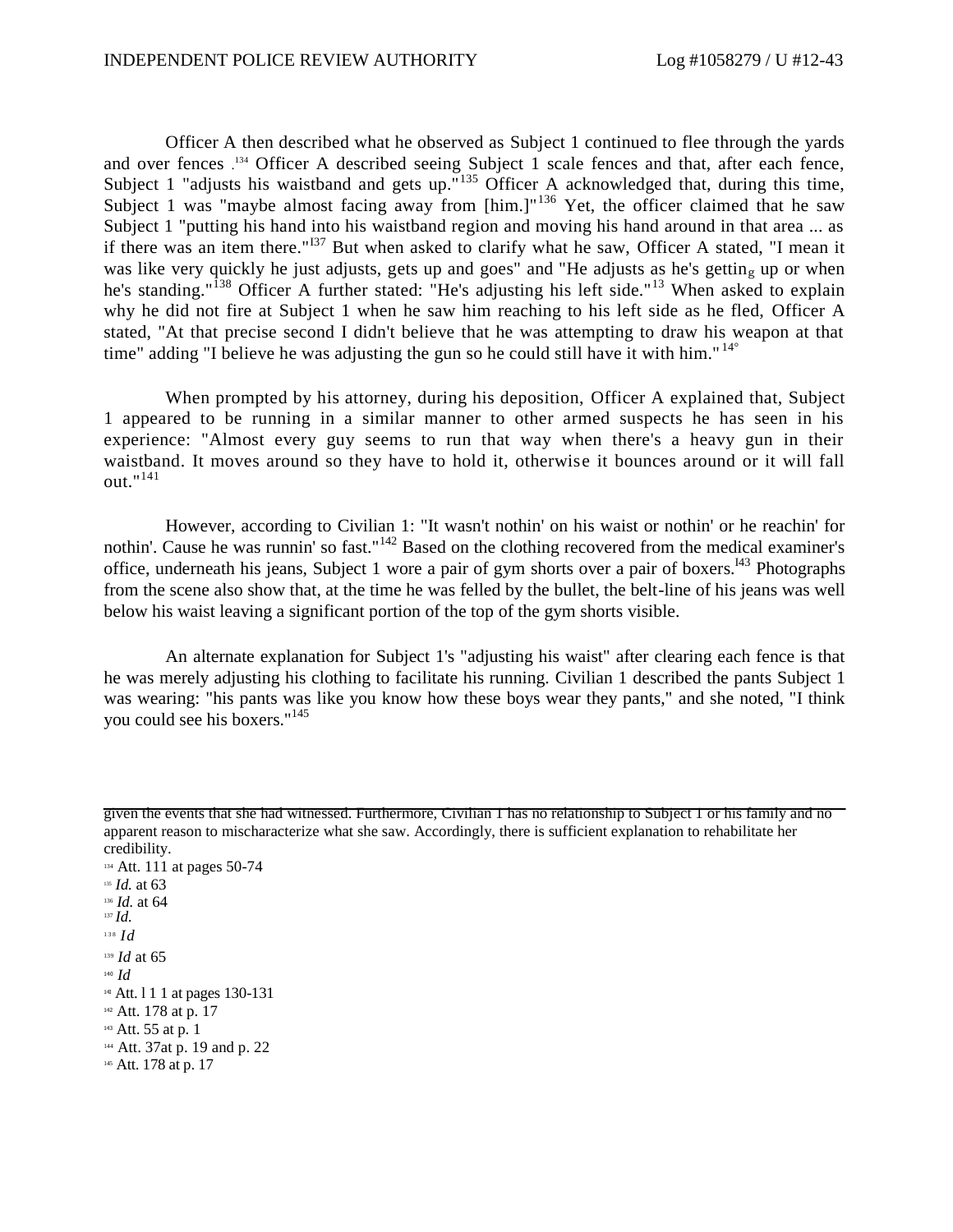Civilian 1 also described seeing Subject 1 using his hands to scale at least one fence as he fled.<sup>146</sup> Officer A did not dispute this fact, stating "he possibly put his hands down and jumped over it."<sup>147</sup> Photos from the scene and the autopsy show that Subject 1 had puncture wounds on the palms of his hands that would be consistent with wounds inflicted by the sharp barbs at the top of the chain-link fences he scaled.<sup>148</sup> Officer A has admitted that he never saw a gun in Subject 1's hand as he fled through the backyards over the fences.<sup>149</sup>

Based on the available evidence, if one credits Officer A's account that he saw Subject 1 carrying the gun when they first came upon him in the alley, under these circumstances, it would be reasonable to presume that Subject 1 continued to possess the gun as he fled because it is plausible that Subject 1 tossed the gun into the yard just when the officers had lost sight of him.

However, it is also plausible that Officer A did not see the gun in Subject 1's hand as he claims, that he merely saw Subject 1 holding his side as he took flight from the officers causing them to suspect that Subject 1 had a firearm. Then having tossed the gun, Subject 1 continued to flee without it. Yet Subject 1's repeated adjustments of his pants after scaling fences could have appeared to be adjustments necessary to keep the firearm from coming loose. Thus, even if Officer A did not actually see the firearm, under these circumstances his suspicion that Subject 1 might be armed, might have been reasonable.

Although both officers deny this, we must also acknowledge that it is also possible that Officers A and B recognized Subject 1 and presumed he was armed from their knowledge of him as gang member and that Officer B called in to report a fleeing subject "holding his side" to convey to fellow officers the possibility that Subject 1 might be armed.

When weighing all the evidence, although it is possible the Officer A saw Subject 1 holding the gun as he says, it is also possible that he did not actually see the gun, but observed Subject 1 reaching at or near his waistband giving the appearance that Subject 1 was armed. Therefore, there is insufficient evidence supporting that it was unreasonable for Officer A to believe that Subject 1 was armed.

## **2. The evidence does not support Officer A's claim that Subject 1 made a gesture that could reasonably be construed as a potential threat to use a firearm.**

The law makes clear that an officer is not "required to wait until he sets eyes upon [a] weapon before employing deadly force to protect himself against a fleeing suspect who turns and moves as though to draw a gun." *Thompson v. Hubbard*, 257 F.3d 896, 899 (8<sup>th</sup> Cir. 2001). However, the fact that a fleeing suspect is armed, in and of itself, is insufficient to justify the use of deadly force. *See, e.g., Curnow v. Ridgecrest*, 952 F.2d 321, 325 (9<sup>th</sup> Cir. 1991) (denying qualified immunity to officers who shot an armed subject who did not point the gun at them and

<sup>146</sup> *Id.* at p. 13

<sup>147</sup> Att. 11 at p. 69

<sup>148</sup> Att. 129 at p. 32

<sup>149</sup> Att. 111 at pages 50-51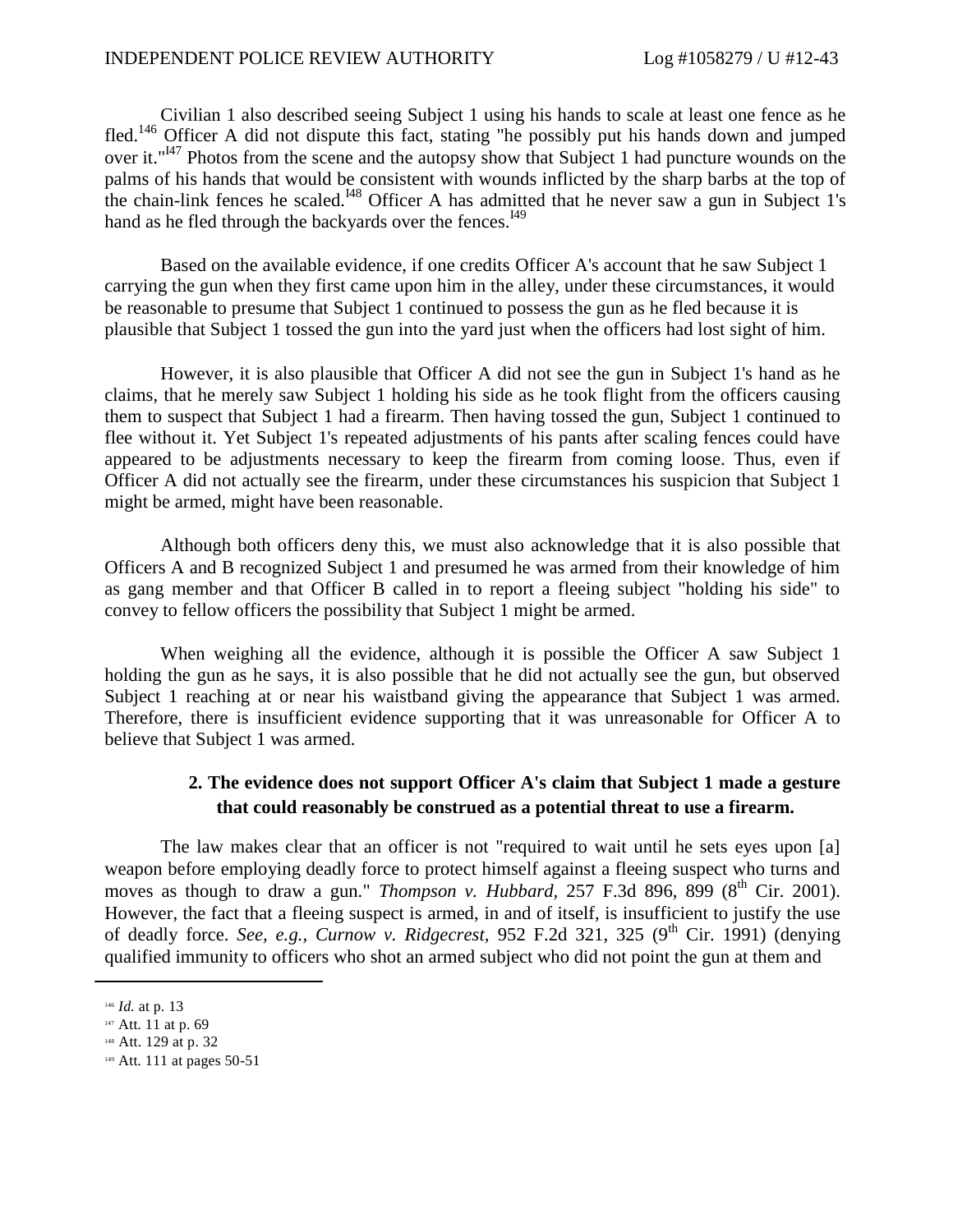were not facing them). Therefore, assuming arguendo, that Officer A's belief that Subject 1 was armed as he fled through the yards and over fences was objectively reasonable, that alone was insufficient to justify the use of deadly force. *See, e.g., Cruz v. City of Anaheim,* 765 F.3d 1076, 1078 (9<sup>th</sup> Cir. 2014) ("if the [armed] suspect doesn't reach for his waistband or make some similar threatening gesture, it would clearly be unreasonable for the officers to shoot him").

Here, the only evidence that suggests Subject 1 made a threatening gesture at Officer A is Officer A's own statements and deposition testimony. We need not merely accept Officer A's account of the events at issue. *Cruz v. City of Anaheim*,  $765$  F.3d 1076, 1079 (9<sup>th</sup> Cir. 2014) ("[I]n the deadly force context, we cannot simply accept what may be a self-serving account by the police officer.") (quoting *Scott v. Henrich,* 39 F.3d 912, 915 (9th Cir. 1994). Rather, we must parse through all the evidence to assess the plausibility and reliability of the officer's account. *Id.*  (noting that a court reviewing a use of deadly force incident must examine all the evidence in the record "to determine whether the officer's story is internally consistent and consistent with other known facts"). This includes circumstantial evidence that, if believed, would tend to discredit the police officer's story. *Cruz,* 765 F.3d at 1079.

To assess whether the officer's story is internally consistent we must review and compare the information Officer A provided to explain his justification for firing at Subject 1 in that moment. As outlined above, Officer A discussed this on five separate occasions between the November 8, 2012 incident and his last statement which was provided on July 20, 2016. Given that these statements span a period of almost 4 years, minor inconsistencies would be expected. To be sure, merely pointing out minor discrepancies would be an insufficient basis upon which to challenge the reliability of an officer's account. *See, Tom v. Voida*, 963 F.2d 952, 961 (7<sup>th</sup> Cir. 1992).

Nonetheless, the reliability of Officer A's account of the events is questionable in light of the inconsistencies in his statements and the fact that his account is also inconsistent with other relevant, albeit circumstantial, evidence.

# a. *It is unlikely that Subject 1 made the threatening gesture Officer A describes because: (1) Subject 1 was gaining distance on the officer as he fled; (2) Subject 1 was not, in fact, armed; and (3) Subject 1 was shot in the back of the head.*

Based on a review of the facts, it is reasonable to conclude that Officer A's account of what led him to fire at Subject 1 is controverted by other evidence in several respects. First, it is unlikely that Subject 1 would have stopped to confront the officer in the manner described when Subject 1 was successfully gaining ground on the officer. Second, Subject 1 was NOT armed and there was no reason for him to be reaching to his left side as the officer has described. Third, Officer A's description is inconsistent with the fact that the single shot he fired hit Subject 1 almost squarely in the back of the head.

Officer A claims that, after he scaled the last fence, Subject 1 reached toward his waist area and started turning towards the officer. This lacks credibility in light of the fact that Subject 1 was already two city lots away from the officer. According to Civilian 1, Officer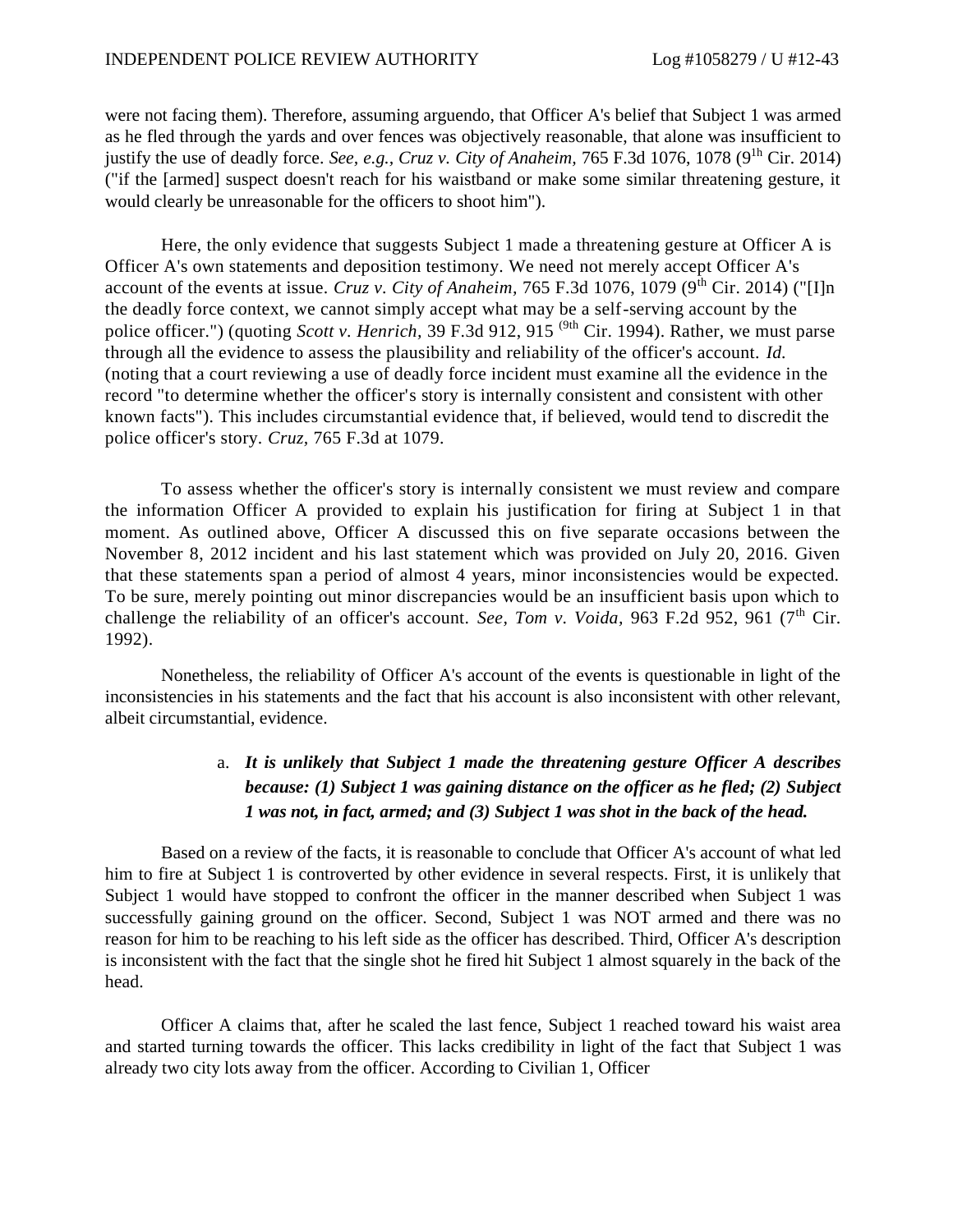A had gotten caught on a fence during the pursuit, which likely enabled Subject 1 to increase the distance between himself and the officer. In fact, Officer D recalls hearing the fence rattle which sound he believed was caused by Officer A trying to get over the fence. In Civilian 1's view, Subject 1 would have made good his escape had he not been shot. Of note, Officer A has never mentioned the fact that he got caught on a fence during the foot chase.

Even if Officer A's belief that Subject 1 was armed is considered reasonable, the fact that Subject 1 was actually not armed at the time he was shot is relevant and provides the basis upon which to draw reasonable inferences regarding Subject 1's behavior.  $150$  Given that Subject 1, in fact, had no firearm in his pants, it is unlikely that he would have made a gesture indicating that he did, particularly in light of the fact that he was approximately 50 feet away from the officer and was likely gaining ground on him given that the officer had become stuck on the fence.

Even if Officer A reasonably believed Subject 1 was armed, where there was no threatened use of the weapon, there was no justification for the use of deadly force. *See Haugen v. Brosseau,* 339 F.3d 857, 870 (9<sup>th</sup> Cir. 2003) ("just as *Garner* instructs that, to comply with the Fourth Amendment, an officer must sometimes forgo or discontinue deadly force and allow a suspect to escape, state tort laws and police practice experts instruct that an officer must sometimes forgo a chase and allow a suspect to escape").

There is another important piece of verifiable evidence that undermines the plausibility of Officer A's account of the events — the fact that Subject 1 was shot in the back of the head. According to the medical examiner's report, Subject 1 was shot in the back of the head, "5.5 inches beneath the top of the head, in the midline." Further, the wound "coursed from back to front."<sup>151</sup> The physical evidence showing that Subject 1 was shot in the back of the head also includes the hoodie he was wearing. This evidence suggests that Subject 1 was facing away from the officer when he was shot.

To be sure, in reaction to seeing the shooting, Civilian 1 called 911 and reported that she had seen an officer shoot someone in the back: "some boy was just runnin' from the police officers ... and... while he was jumpin' the gate, one of the officers just shot him in the back."<sup>152</sup> The fact that this statement was made contemporaneously with the actual event weighs in favor of its reliability, as does the fact that it is corroborated by the physical evidence. In fact, courts routinely rely upon the veracity of these statements and consider 911 calls to be admissible under

152 Att. 53

<sup>150 &</sup>quot;Ordinarily, facts unknown to an officer prior to the shooting are prevented from being used to attack his credibility. Where the facts are controverted in a reasonable force case, impeachment by contradiction is allowed". *Common v. City of Chicago,* 661 F.3d 940, 946 (7th Cir. 2011). In the present case, Officer A's version of the events is controverted by physical evidence and eye witness testimony. Therefore, the fact that Subject 1 was not armed, although unknown to Officer A at the time of the shooting, becomes relevant to assess the credibility of his statement.

<sup>&</sup>lt;sup>151</sup> Att. 55 at p. 2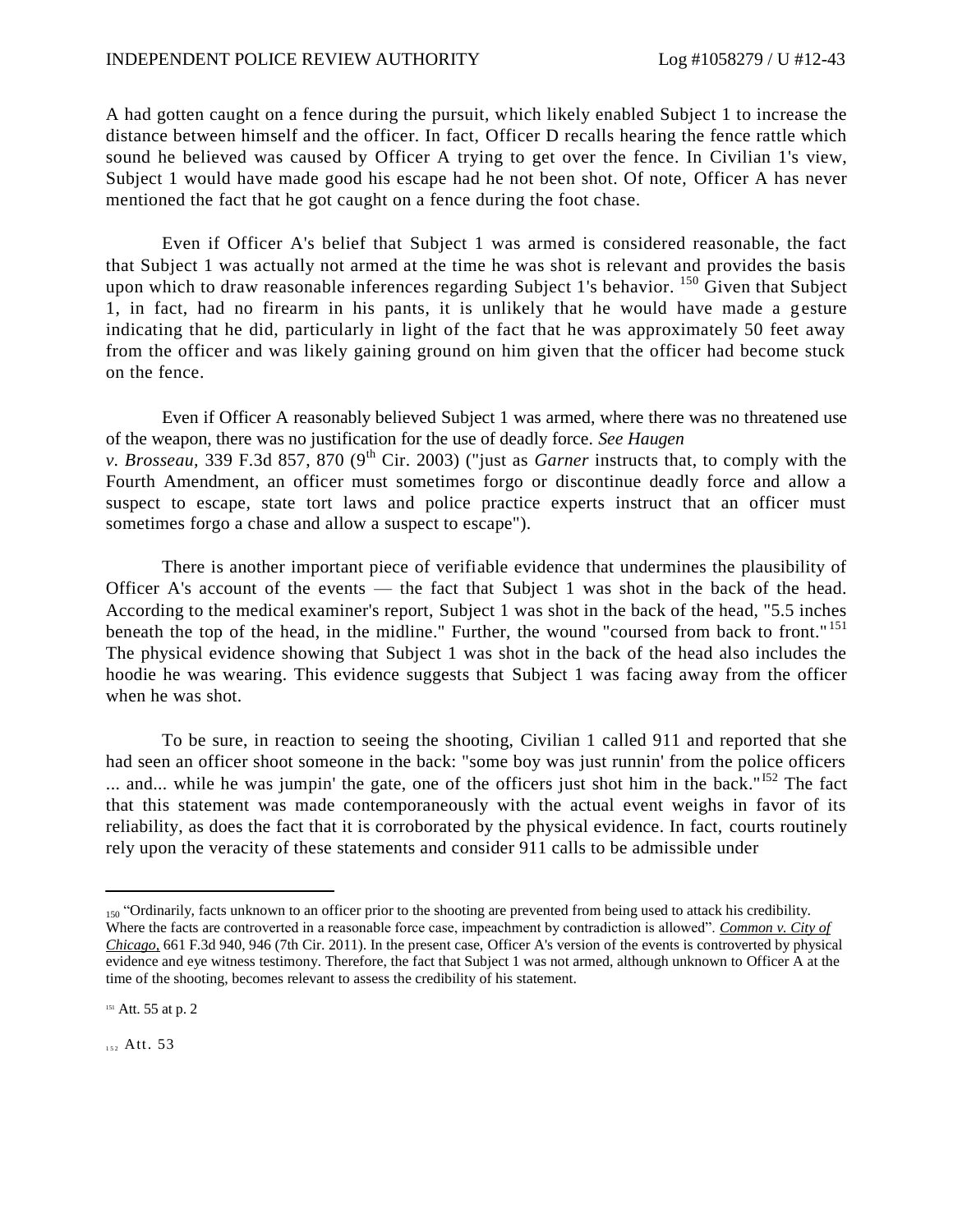the exited utterance exception to the hearsay rule because those statement are "relating to a startling event or condition made while the declarant was under the stress of excitement cause by the event or condition." *Castro v. Police Board of City of Chicago* 2016 IL App (1<sup>st</sup>) 14205057 (June 21, 2016).

When asked to explain how Subject 1 could have been shot in the back of the head, Officer A stated: "um my guess is he turned his head back when simultaneously, split second, prob'ly just turned his head right back." But, this is inconsistent with the office r's own words to describe the sequence of events. Officer A has consistently claimed that he fired as Subject 1 *began* to turn toward to him. In his deposition, Officer A stated that Subject 1 "then *begins* turning towards me and I fire one shot."In the 20 July 2016 IPRA statement, Officer A stated: "The point he turned towards me ... I fired, it's almost simultaneously." A recent United States District Court case, *Childs v. City of Chicago,* involved eerily similar circumstances, namely, the shooting of a fleeing suspect whom officers believed was carrying a firearm because he was clinching his waistband but was ultimately found to be unarmed. In that case, the United States District Court found that the fact that the subject of the foot chase was shot in the back in the head suggested that he posed less of a threat to the officer. 2017 U.S. Dist. LEXIS 45156 (N.D. Ill. 2017).

## *b. The inconsistencies among and within Officer A's statements about what he observed undermine the reliability of the officer's version of the events.*

The inconsistencies between and within Officer A's varying accounts of the circumstances that led him to fire provide a basis to question the reliability of his version of the events. *See Ortega v. San Diego Police Dept.,* 2014 WL 6388488 (SD Cal. 2014) (acknowledging that it is proper for a fact-finder to "take notice of inconsistencies" in an officer's statement when evaluating the circumstances of a use of force incident).

Officer A described seeing Subject 1 reach at, into, or fumble around at his waist, yet the officer acknowledges that Subject 1 was facing away from him as he fled, which would make it difficult for the officer to see what his hands were doing in front of his body.

Officer A's deposition testimony, that he could see Subject 1's face and that he looked "irritated," is also at odds with his own account that Subject 1 was facing away from the officer, and that he fired as Subject 1 "began" to turn toward the officer. Moreover, in his deposition testimony, he described Subject 1 as appearing to be irritated, while in his 4 March 2016 IPRA statement he described Subject 1's appearance as "nervous."

In addition to inconsistencies among the statements, there are also inconsistencies within the statements given by Officer A. For example, in the March 4, 2016 statement, Officer A described Subject 1's movement as "abrupt," but later, says his body language was "like indecisive." According to Officer B, while on scene, Officer A told him that "he believed Subject 1 to still have a weapon and he believed that Subject 1 *was going to turn his direction and fire — you know, possibly, you know, fire a weapon.* He just basically explained to me, you know he made a movement in his direction that placed him in fear of his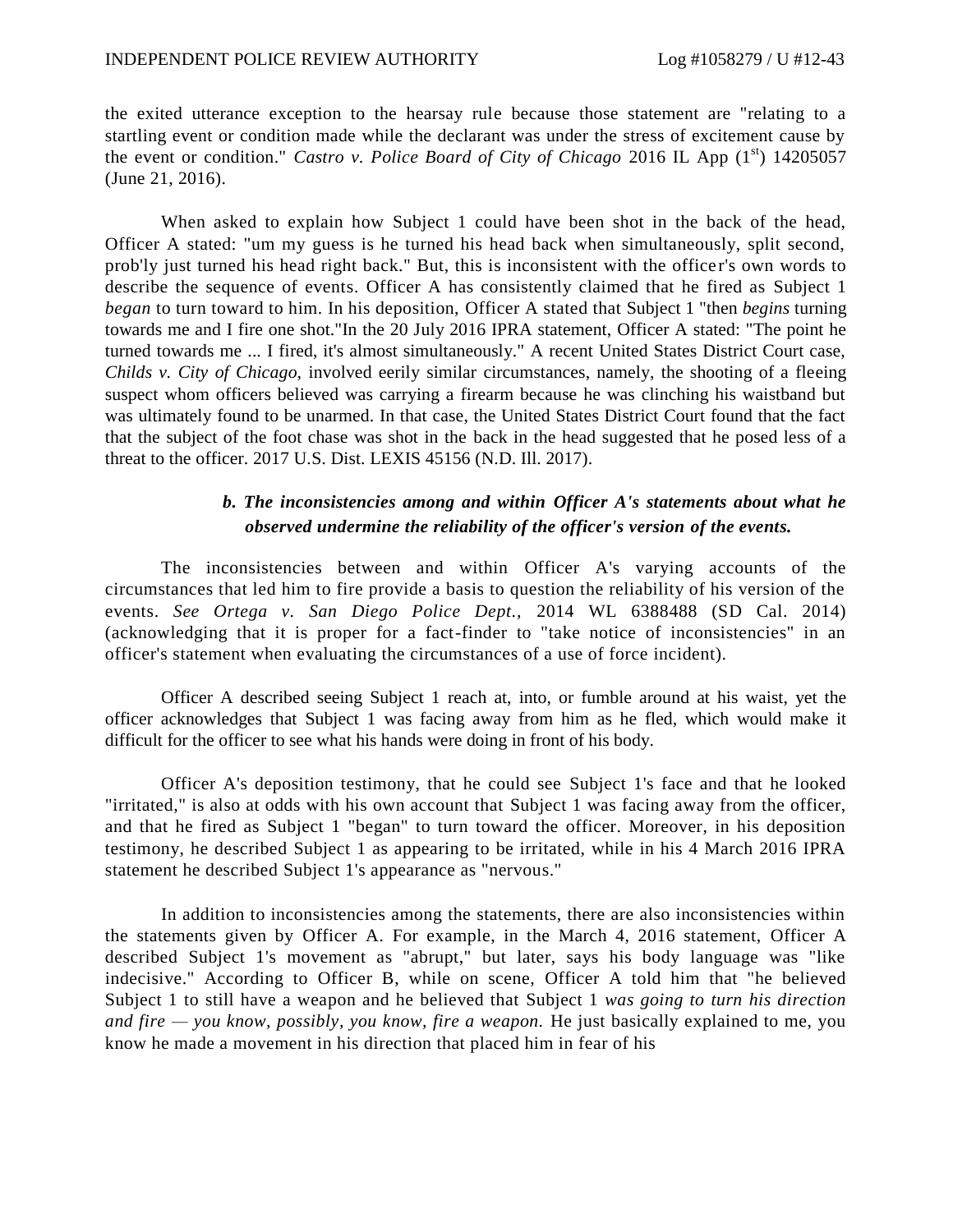life."<sup>153</sup> The fact that Officer A believed that Subject 1 was "going to turn" in the officer's direction is an entirely different thought than Officer A actually observing Subject 1 make a threatening movement in the officer's direction.

## **B. Officer A's Use of Deadly Force Was Not Permissible Based On The Circumstances Under Which Subject 1 Was Fleeing From The Officer.**

As explicitly stated in the second prong of the Chicago Police Department policy governing the use of deadly force, under certain circumstances, a law enforcement officer is permitted to use deadly force against a person who is attempting to defeat an arrest or escape if the officer reasonably believes that the person:

- a. has committed or has attempted to commit a forcible felony which involves the infliction, threatened infliction, or threatened use of physical force likely to cause death or great bodily harm;
- b. is attempting to escape by use of a deadly weapon or;
- c. otherwise indicates that he or she will endanger human life or inflict great bodily harm unless arrested without delay.

Under the circumstances here, subsection (a) of the policy does not apply. There is no evidence to suggest that Subject 1 had committed a forcible felony. The original call to which Officer A and his partner had responded before they encountered Subject 1 was a report of a burglary in progress that did not pan out to be an actual burglary in progress.<sup>154</sup> Officer A had no other information from which to suspect Subject 1 had committed or attempted to commit a forcible felony.

Neither does subsection (b) of the policy apply. There is no evidence to suggest that Subject 1 was attempting to escape by use of a deadly weapon. To the contrary, the evidence clearly establishes that Subject 1 was unarmed when he was shot.

Thus, the only potential element of the fleeing felon prong of the use of force policy is subsection (c), which allows the use of deadly force against a person that the officer reasonably believes will endanger human life or inflict great bodily harm unless arrested without delay. The only fact that indicates that Subject 1 might endanger human life or inflict great bodily harm unless arrested without delay is that the officer reasonably believed that he was or might be armed with a firearm. This, in and of itself, is insufficient to establish that Subject 1 represented an imminent threat to anyone if not arrested right then and there. Therefore, this subsection of the policy does not apply.

### **CONCLUSION**

The events that occurred on November 8, 2012 which resulted in the death of Subject 1 are undoubtedly tragic. However, the analysis of these events and the application of the

<sup>153</sup> Att. 112at pages 76-77

<sup>154</sup> Att. 80 at p. 7